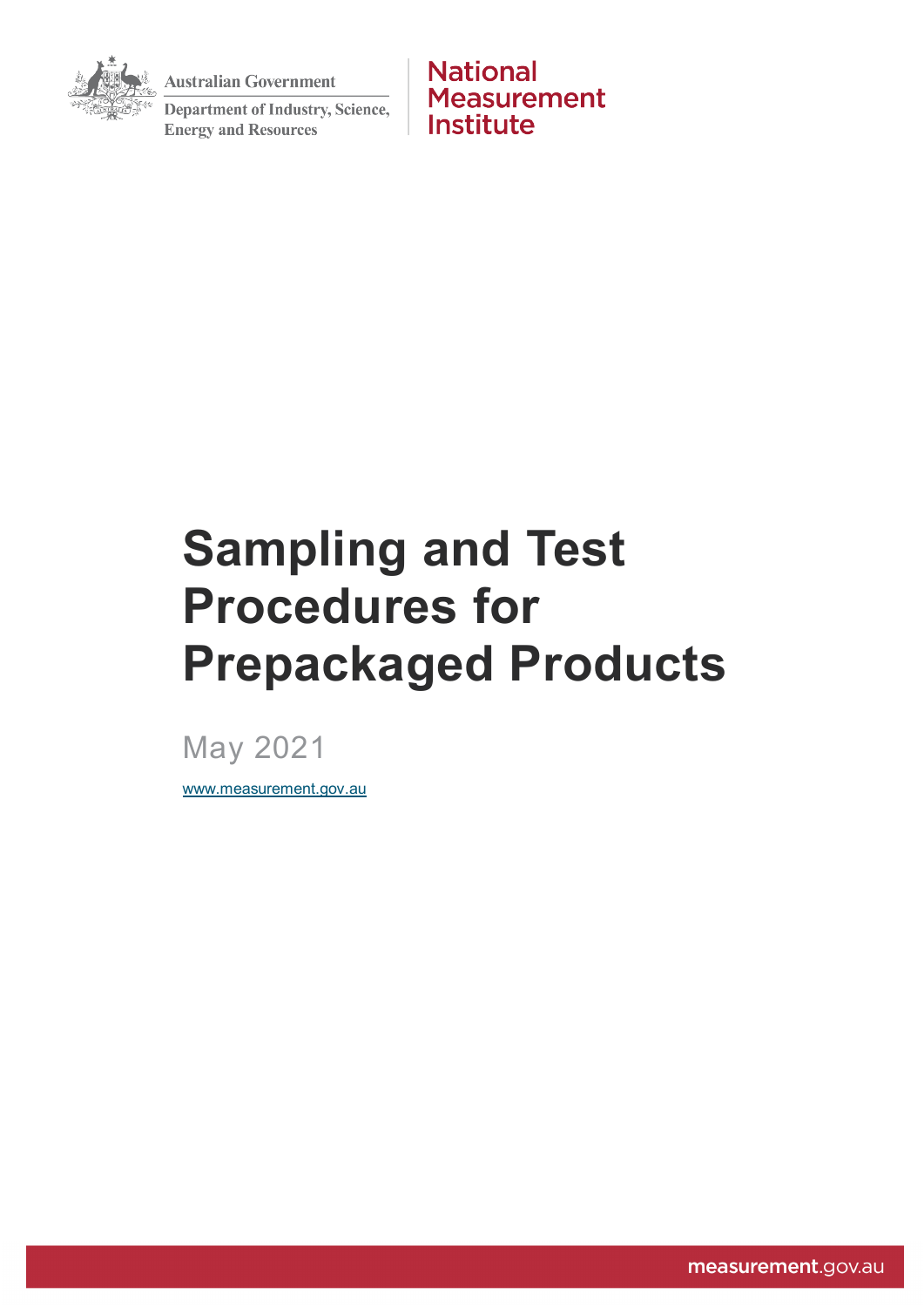© Commonwealth of Australia 2011

#### **NMI V 20**

| First edition | June 2010 |
|---------------|-----------|
|               |           |

#### **Sampling and Test Procedures for Prepackaged Articles**

First edition **- December 2011** 

### **Sampling and Test Procedures for Prepackaged Products**

| First edition                               |                          | - February 2015 |
|---------------------------------------------|--------------------------|-----------------|
| First edition, first revision               |                          | - February 2017 |
| First edition, second revision - March 2018 |                          |                 |
| First edition, third revision               | $\overline{\phantom{0}}$ | May 2021        |

National Measurement Institute Bradfield Road, Lindfield, NSW, 2070

T: +61 2 8467 3600

F: +61 2 8467 3610

W: www.measurement.gov.au

# <span id="page-1-0"></span>**Amendments**

| No. | Date            | Page/s       | Location                                                                                                                             | Details of change                                                                                                                                                                                                                                                                                                      |
|-----|-----------------|--------------|--------------------------------------------------------------------------------------------------------------------------------------|------------------------------------------------------------------------------------------------------------------------------------------------------------------------------------------------------------------------------------------------------------------------------------------------------------------------|
| 1   | 1 February 2015 | All          | All                                                                                                                                  | Deleted references to certification, updated<br>information, clarified meaning, adopted a single<br>column format and made minor editorial changes.                                                                                                                                                                    |
| 2   | 1 February 2015 | All          | Incorporated existing test procedure and<br>information from the Sampling and Test<br>All<br>Procedures for Prepackaged Frozen Fish. |                                                                                                                                                                                                                                                                                                                        |
| 3   | 1 February 2015 | $\mathsf{v}$ | Explanation of<br><b>Terms</b>                                                                                                       | Included a section to define terms used in the<br>document.                                                                                                                                                                                                                                                            |
| 4   | 1 February 2015 | vi           | Abbreviations                                                                                                                        | Incorporated the abbreviations from the existing<br>Sampling and Test Procedures for Prepackaged<br>Frozen Fish.                                                                                                                                                                                                       |
| 5   | 1 February 2015 | 1            | Clause 1                                                                                                                             | Included four test methods (substitution method,<br>displacement method, mass per unit method and<br>an additional volumetric method) that have been<br>used by Trade Measurement Inspectors. These<br>test procedures are used to assess prepackaged<br>products such as ice cream and garden landscape<br>materials. |
| 6   | 1 February 2015 | 1 to $3$     | Clause 2                                                                                                                             | Clarified the required equipment for each test<br>method specified in the document.                                                                                                                                                                                                                                    |
| 7   | 1 February 2015 | 4            | Clause 3.2                                                                                                                           | Reworded the requirements for instrument<br>characteristics, from a question to a statement.                                                                                                                                                                                                                           |
| 8   | 1 February 2015 | 8            | Clause 6.1.2                                                                                                                         | Clarified the test procedure for testing the control<br>(weighing) instrument in relation to the various test<br>methods detailed for prepackaged products.                                                                                                                                                            |
| 9   | 1 February 2015 | 10           | Clause 6.2.3                                                                                                                         | Clarified the requirements for consistent and<br>inconsistent tares.                                                                                                                                                                                                                                                   |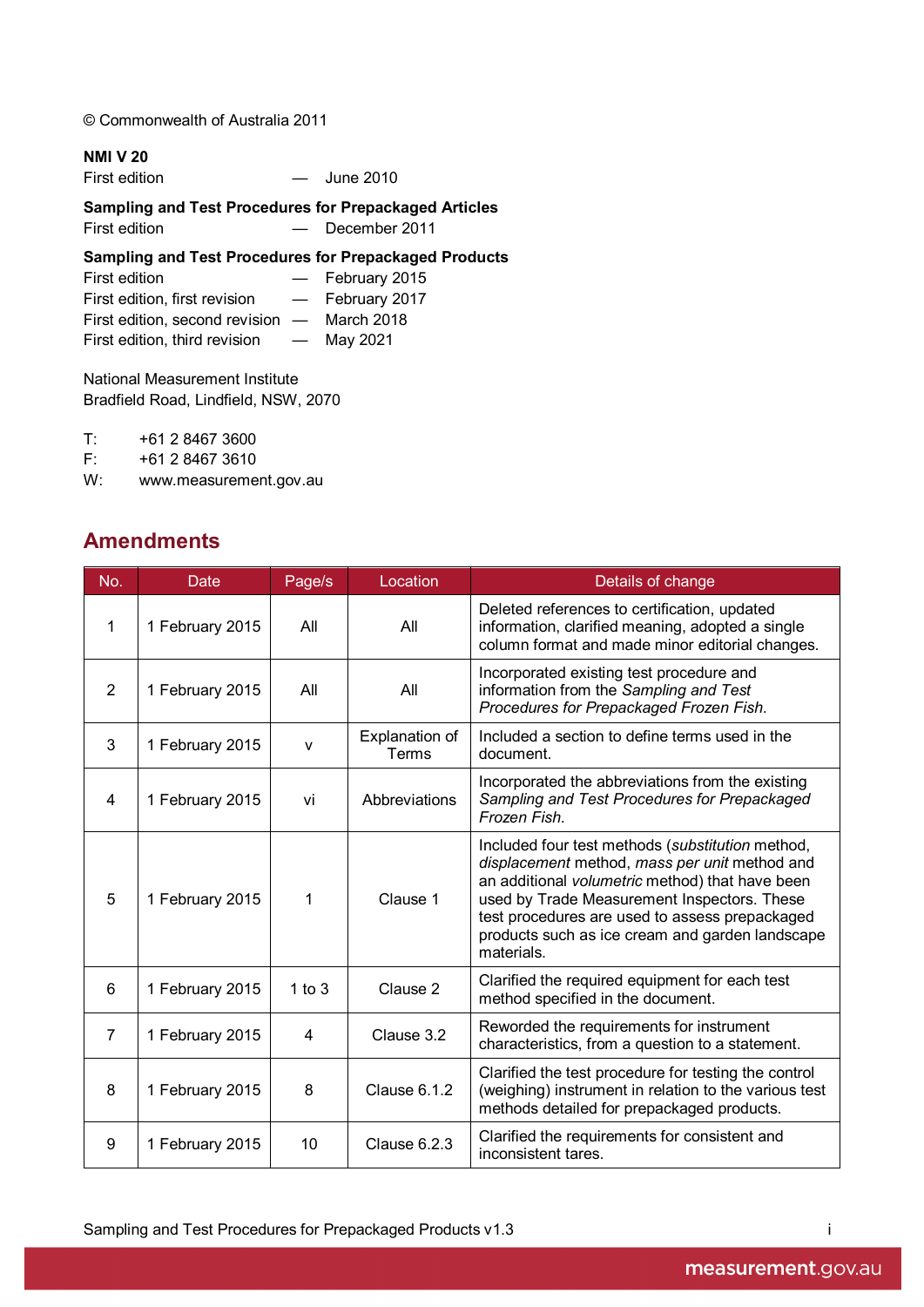| No. | Date            | Page/s             | Location                            | Details of change                                                                                                                                                                                                                                                                                                                         |
|-----|-----------------|--------------------|-------------------------------------|-------------------------------------------------------------------------------------------------------------------------------------------------------------------------------------------------------------------------------------------------------------------------------------------------------------------------------------------|
| 10  | 1 February 2015 | 11                 | Clause 7.2                          | Clarified circumstances for using the volumetric<br>method for testing liquids.                                                                                                                                                                                                                                                           |
| 11  | 1 February 2015 | 12                 | Clause 7.3                          | Clarified the use of reference standard of volume<br>measure calibrated "to contain" and "to deliver".                                                                                                                                                                                                                                    |
| 12  | 1 February 2015 | 13 to 14           | Clause 7.4                          | Inserted a new substitution test procedure for<br>viscous or non-homogenous prepackaged products<br>that are marked with reference to volume.                                                                                                                                                                                             |
| 13  | 1 February 2015 | 14 to 16           | Clause 7.5                          | Inserted a new test procedure to determine the<br>volume of ice cream.                                                                                                                                                                                                                                                                    |
| 14  | 1 February 2015 | 16 to 17           | Clause 7.6                          | Inserted a new test procedure to determine the<br>number of products in a prepackage using the<br>weight of the product.                                                                                                                                                                                                                  |
| 15  | 1 February 2015 | 17 to 18           | Clause 7.7                          | Inserted a new test procedure to determine the net<br>contents of prepackaged landscaping material.                                                                                                                                                                                                                                       |
| 16  | 1 February 2015 | 19                 | Clause 7.8                          | Incorporated the existing test procedure on<br>Sampling and Test Procedures for Prepackaged<br>Frozen Fish to assess compliance with the marking<br>requirements and shortfall offences of<br>prepackaged frozen fish.                                                                                                                    |
| 17  | 1 February 2015 | 24                 | <b>Test Report</b>                  | Added section to record details of equipment and<br>reference standards.                                                                                                                                                                                                                                                                  |
| 18  | 1 February 2015 | 25                 | <b>Test Report</b>                  | Added a test report to record details of tests<br>conducted on the control instrument.                                                                                                                                                                                                                                                    |
| 19  | 1 February 2015 | 29                 | <b>Test Report</b>                  | Incorporated the existing test report to record the<br>results of the frozen fish method.                                                                                                                                                                                                                                                 |
| 20  | 1 February 2017 | 17 to 19<br>and 30 | Clause 7.7 to<br>7.9 Test<br>Report | Amendments incorporated:<br>Incorporated a new testing procedure to<br>$\bullet$<br>determine number of products in a prepackage<br>by counting.<br>Added a test report to record results of<br>$\bullet$<br>counting method.<br>Renumbered clauses 7.7 to 7.8 to incorporate<br>the test procedure for counting method as<br>clause 7.7. |
| 21  | 1 February 2017 | 7                  | Clause 5.1                          | Amended the sampling procedure for non AQS<br>sampling to align with National Trade<br>Measurement Regulation.                                                                                                                                                                                                                            |
| 22  | 16 March 2018   | v                  | Explanation of<br>Terms             | Included definitions of "Fish" and "Plate Freezing".                                                                                                                                                                                                                                                                                      |
| 23  | 16 March 2018   | 19                 | Clause 7.9                          | Editorial amendments made to as a result of new<br>definitions provided under Item 22 above.                                                                                                                                                                                                                                              |
| 24  | 03 May 2021     | Vii                | Abbreviations                       | Amendment to the terms relating to garden<br>landscaping material to include all flowable solids.                                                                                                                                                                                                                                         |
| 25  | 03 May 2021     | 1                  | Clause 1                            | Renamed the volumetric method to accommodate<br>other products that do not fall under garden<br>landscaping, such as bean bag beads, and added<br>the linear and area method.                                                                                                                                                             |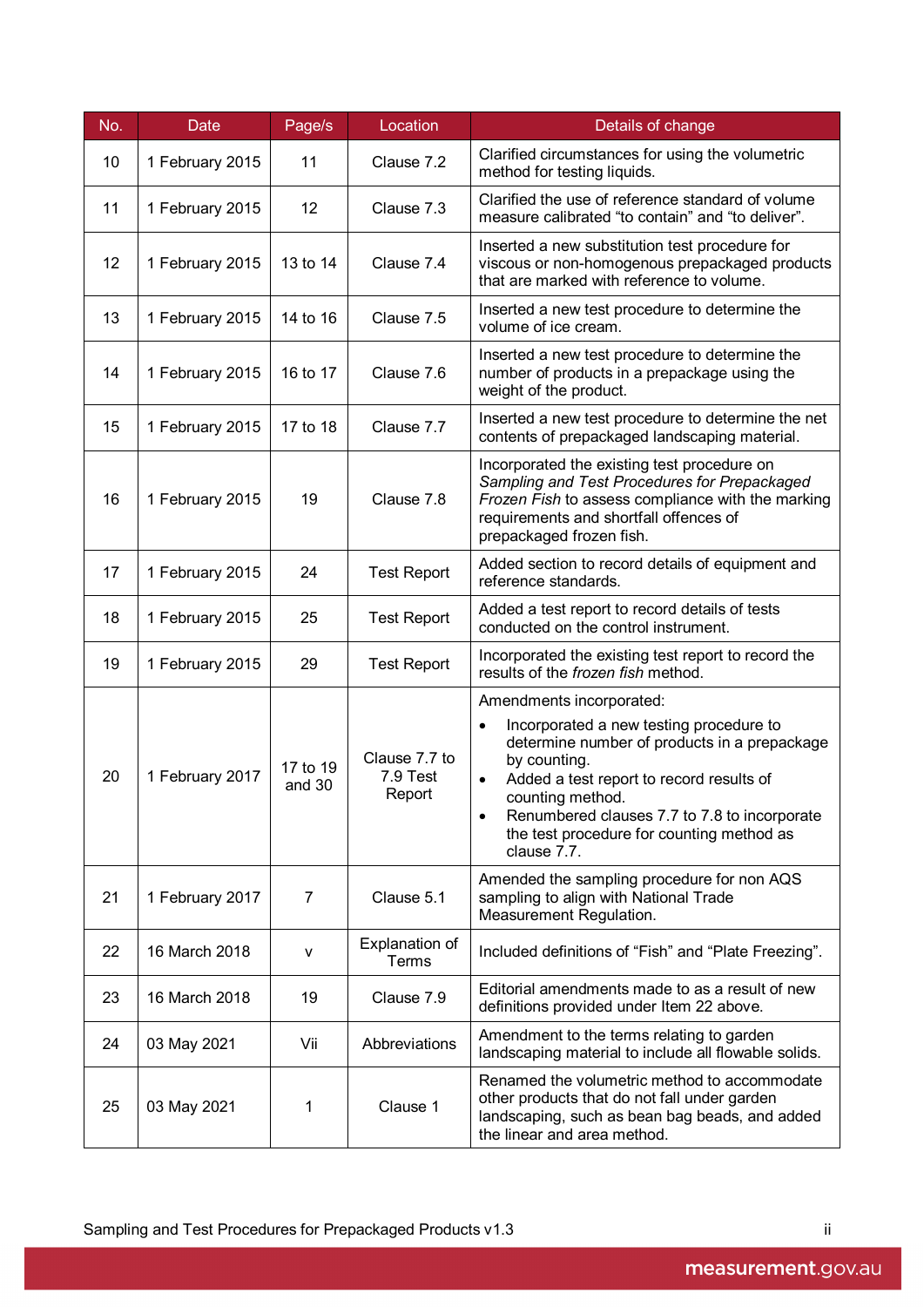| No. | Date        | Page/s                      | Location                                        | Details of change                                                                                                                                                                                                                                                                                                                                           |
|-----|-------------|-----------------------------|-------------------------------------------------|-------------------------------------------------------------------------------------------------------------------------------------------------------------------------------------------------------------------------------------------------------------------------------------------------------------------------------------------------------------|
| 26  | 03 May 2021 | 1                           | Clause 2                                        | Amendment to incorporate the equipment required<br>for linear and area measurement and update the<br>equipment for volumetric measure to reflect a<br>change in the applicable standards.                                                                                                                                                                   |
| 27  | 03 May 2021 | 4                           | Clause 4                                        | Included note to clarify when AQS sampling and<br>test procedures apply.                                                                                                                                                                                                                                                                                    |
| 28  | 03 May 2021 | 7                           | Clause 5.1                                      | Included note to clarify number of prepackaged<br>products required to establish shortfall offence.                                                                                                                                                                                                                                                         |
| 29  | 03 May 2021 | 8                           | Clause 6.1.2                                    | Amendment to allow flexibility in recording results.                                                                                                                                                                                                                                                                                                        |
| 30  | 03 May 2021 | 9                           | Clause 6.2.3                                    | Amendment to Tare Validation for internal<br>consistency in the document.                                                                                                                                                                                                                                                                                   |
| 31  | 03 May 2021 | 11                          | Clause 7.3                                      | Amendment to the test procedure to improve<br>clarity.                                                                                                                                                                                                                                                                                                      |
|     |             |                             |                                                 | Amendment to incorporate:                                                                                                                                                                                                                                                                                                                                   |
| 32  | 03 May 2021 | 18 to 19<br>and<br>21 to 32 | Clause 7.10.1<br>& 7.10.2<br><b>Test Report</b> | New test method to determine the actual<br>$\bullet$<br>length of a product with quantity statement in<br>terms of linear measurement.<br>New test method to determine the actual area<br>$\bullet$<br>of a product with quantity statement in terms of<br>area.<br>Added test reports to record results for Linear<br>$\bullet$<br>Method and Area Method. |

# <span id="page-3-0"></span>**Preface**

The Chief Metrologist has determined that *Sampling and Test Procedures for Prepackaged Products* contains, for the purposes of section 19Q of the *National Measurement Act 1960* (Cth) include the:

- AQS sampling procedures;
- AQS test procedures;
- national group test procedures;
- national sampling procedures; and
- national single article test procedures.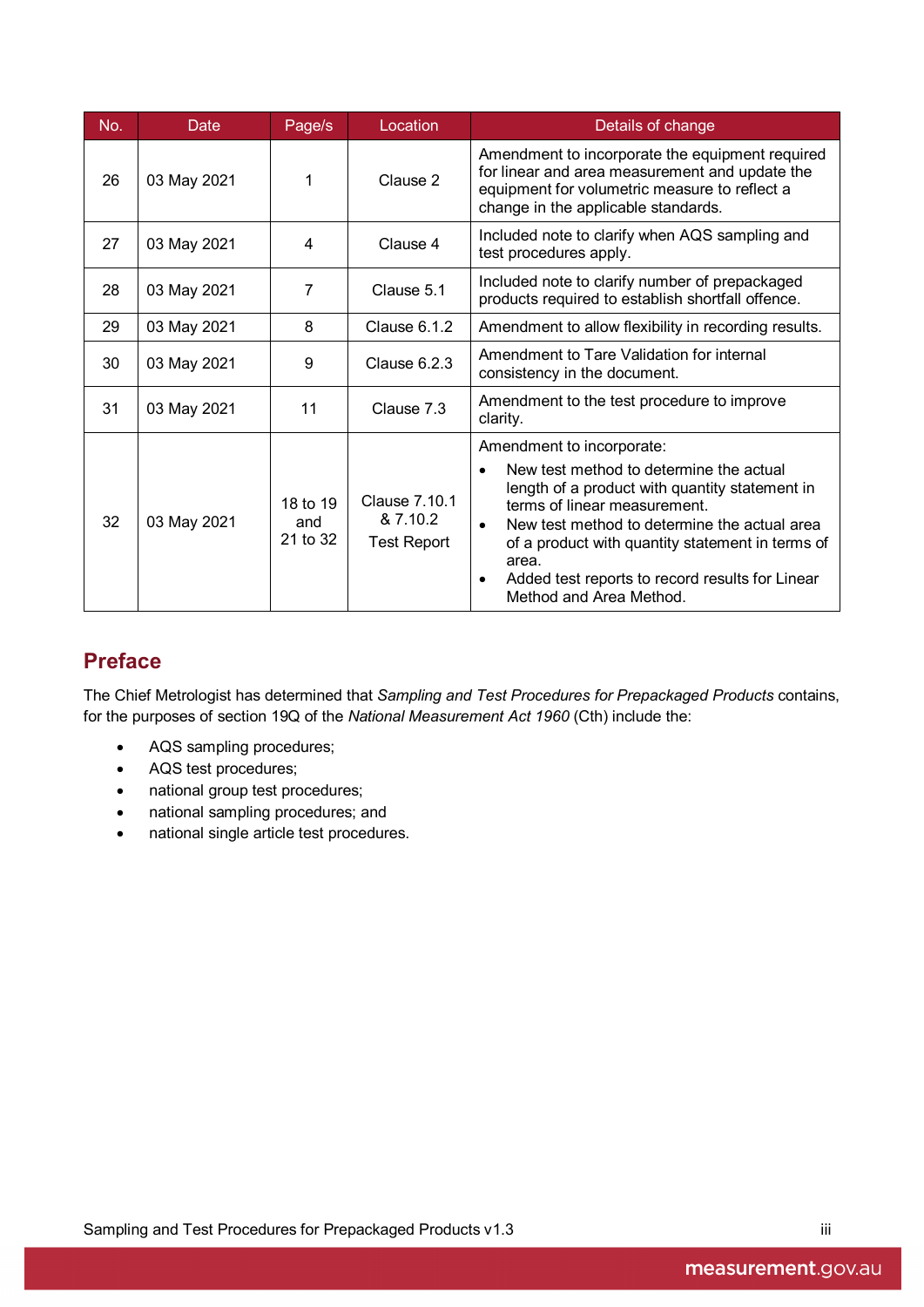# <span id="page-4-0"></span>**Contents**

| 1.             |  |
|----------------|--|
| 2.             |  |
| 3.             |  |
| 3.1            |  |
| 3.2            |  |
| 4.             |  |
| 4.1            |  |
| 4.2            |  |
| 4.3            |  |
| 4.4            |  |
| 5.             |  |
| 5.1            |  |
| 5.2            |  |
| 5.3            |  |
| 6.             |  |
| 6.1            |  |
| 6.2            |  |
| 7 <sub>1</sub> |  |
| 7.1            |  |
| 7.2            |  |
| 7.3            |  |
| 7.4            |  |
| 7.5            |  |
| 7.6            |  |
| 7.7            |  |
| 7.8            |  |
| 7.9            |  |
| 7.10           |  |
|                |  |
|                |  |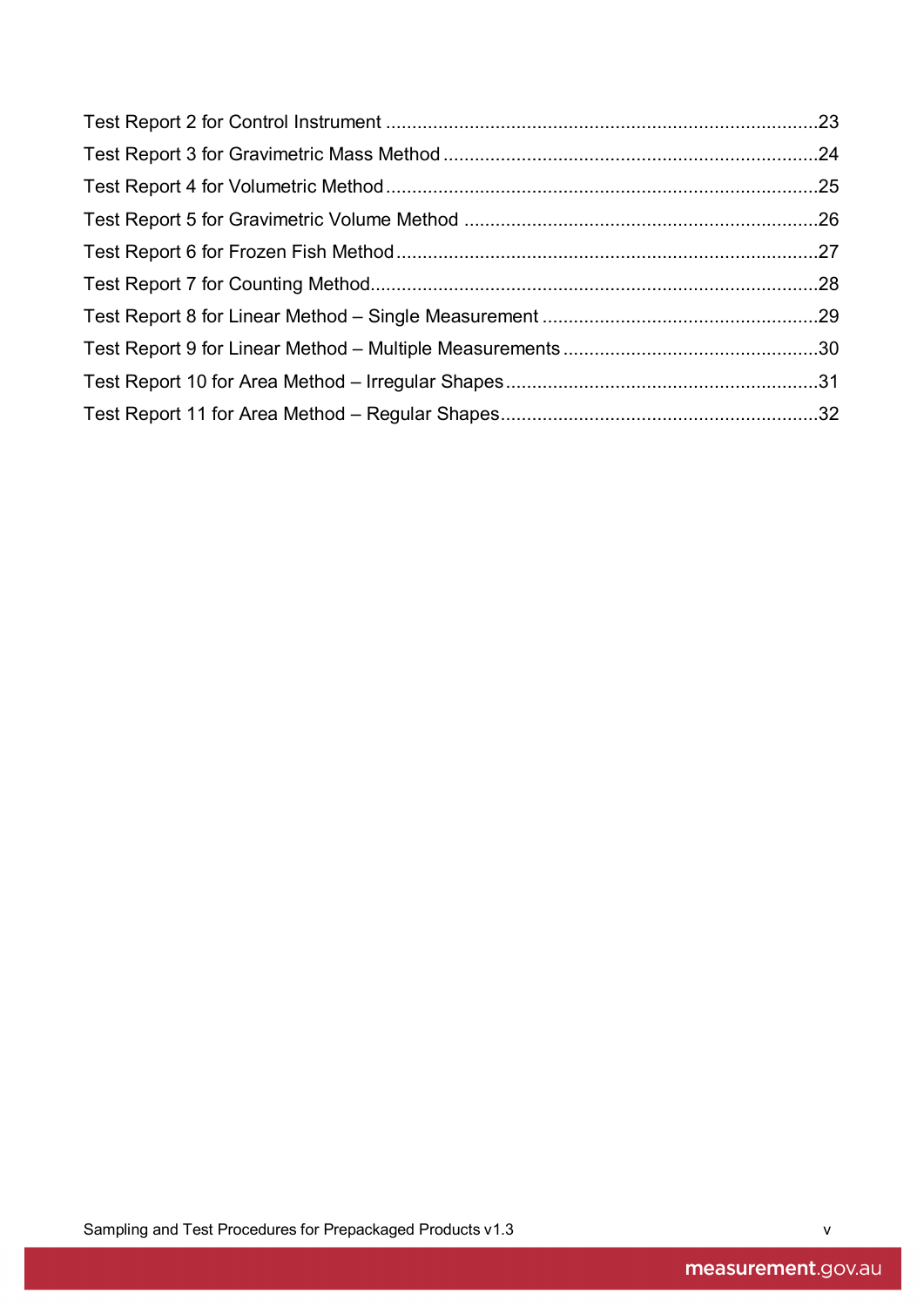# <span id="page-6-0"></span>**Explanation of Terms**

For further explanations of terms see [General Information for Test Procedures.](http://www.measurement.gov.au/Publications/NMIVDocuments/Pages/default.aspx)

#### **AQS Product**

A prepackaged product that has a predetermined constant nominal quantity and is marked with the 'e' mark.

#### **e mark**

A mark, indicated by the letter 'e' used by packers to indicate the prepackaged product is packed using AQS.

#### **Fish**

All or part of, or any number of, or any combination of, any cold-blooded aquatic vertebrate or invertebrate, including shellfish but not an amphibian or a reptile. It does not include manufactured or value added fish products produced by processes including crumbing, marinating, reconstituting, mincing, curing, seasoning, shredding and forming.

#### **Inspection lot**

A collection of prepackaged products that are:

- either produced or imported at the same time so that they are exposed to what is presumed to be uniform conditions;
- available for inspection at the same time and location; and
- of the same measurement i.e. same kind, length, area, mass, volume, number etc.

from which a sample is drawn and then inspected to ascertain that the prepackages conform to the requirements set out in the Regulations.

Where the above is not possible (i.e. to determine the single production time), the inspection lot is that which is selected by the inspector for the purposes of assessing shortfall in a prepackage.

#### **Plate Freezing**

The process whereby fish only is placed between two hollow metal plates and is frozen by a refrigerant flowing through the hollow plates to produce uniform packaged block products.

#### **Prepackaged Product**

A single item:

- that consists of a product and packing material into which it was put before being offered for sale; and
- that is prepared for presentation to a consumer:
	- (a) as a single item, whether the packing material encloses the product completely or partially; and
	- (b) in a way in which the quantity of the product cannot be altered without opening or perceptibly modifying the packing material; and
- in relation to which the quantity of the product has been determined before being offered for sale.

#### **Random Sampling**

The process of selecting prepackages randomly in conditions in which each prepackage has the same probability of being included in the sample.

#### **Range**

The difference between the smallest and largest values.

#### **Tare**

The weight of the empty packaging or reference standard.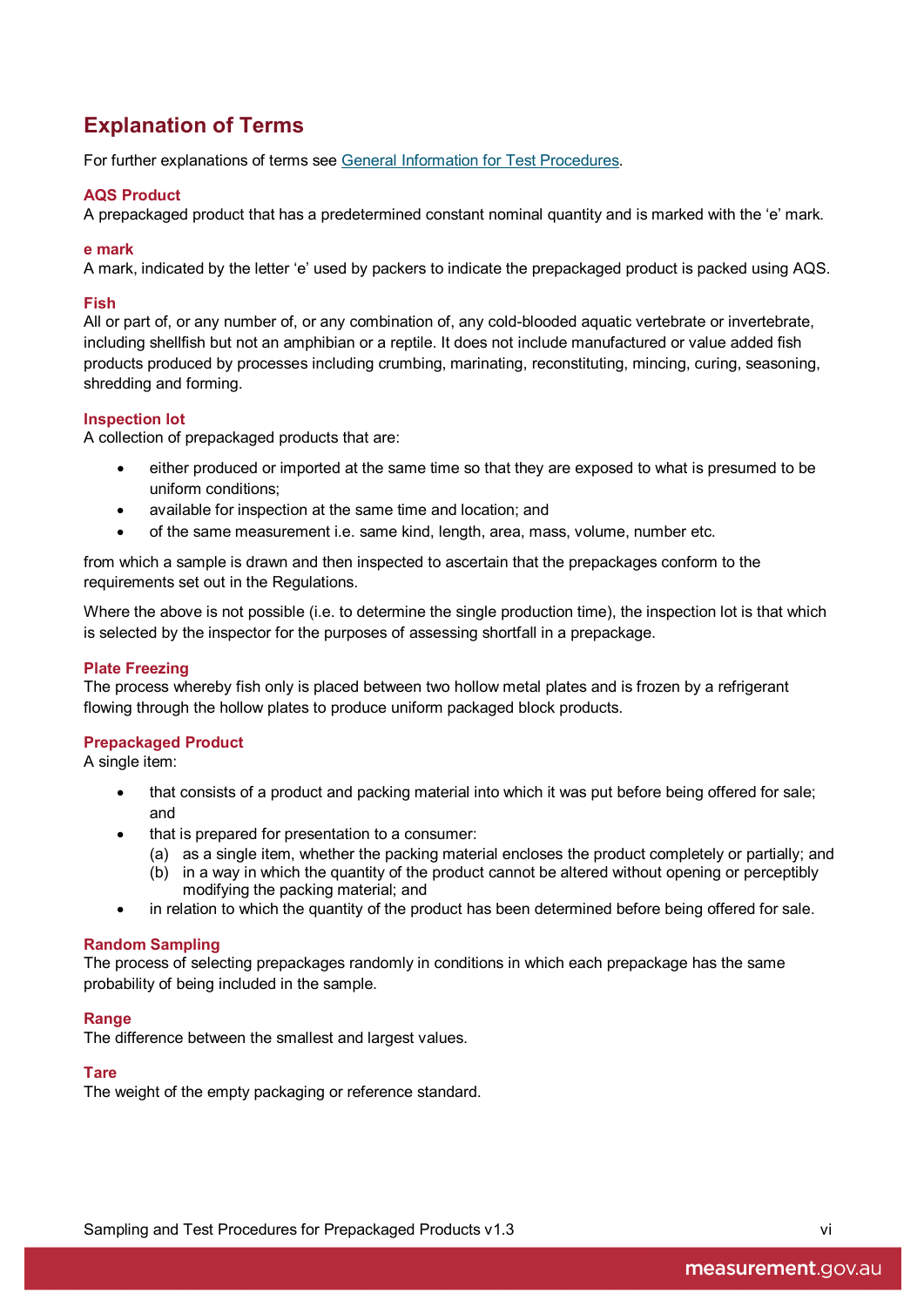# <span id="page-7-0"></span>**Abbreviations**

- $\pi$  3.142
- horizontal cross sectional area of the base of the vessel in the *volumetric* method for flowable solids
- AQS average quantity system
- c statistical factor to account for variation in the sample
- *d* scale interval
- ℎ maximum internal height of the cylindrical vessel in the *volumetric* method for flowable solids
- ISO International Organisation for Standardisation
- MPD maximum permissible difference between readings
- MPE maximum permissible error
- $n$  number of packages in the sample
- number of prepackaged products selected
- *Q* weighted average quantity
- *Qn* nominal quantity on the prepackaged article
- r radius of the cylindrical vessel in the *volumetric* method for flowable solids
- *s* standard deviation of the prepackaged sample
- T tolerable deficiency
- $T_1$  an error that occurs when the actual contents <  $(Q_n T)$
- $T_2$  an error that occurs when the actual contents <  $(Q_n 2T)$
- smallest of the three heights of the unfilled capacity of the vessel in the *volumetric* method for flowable solids
- $\bar{x}$  sample mean
- measured net contents of the '*i*th' prepackaged product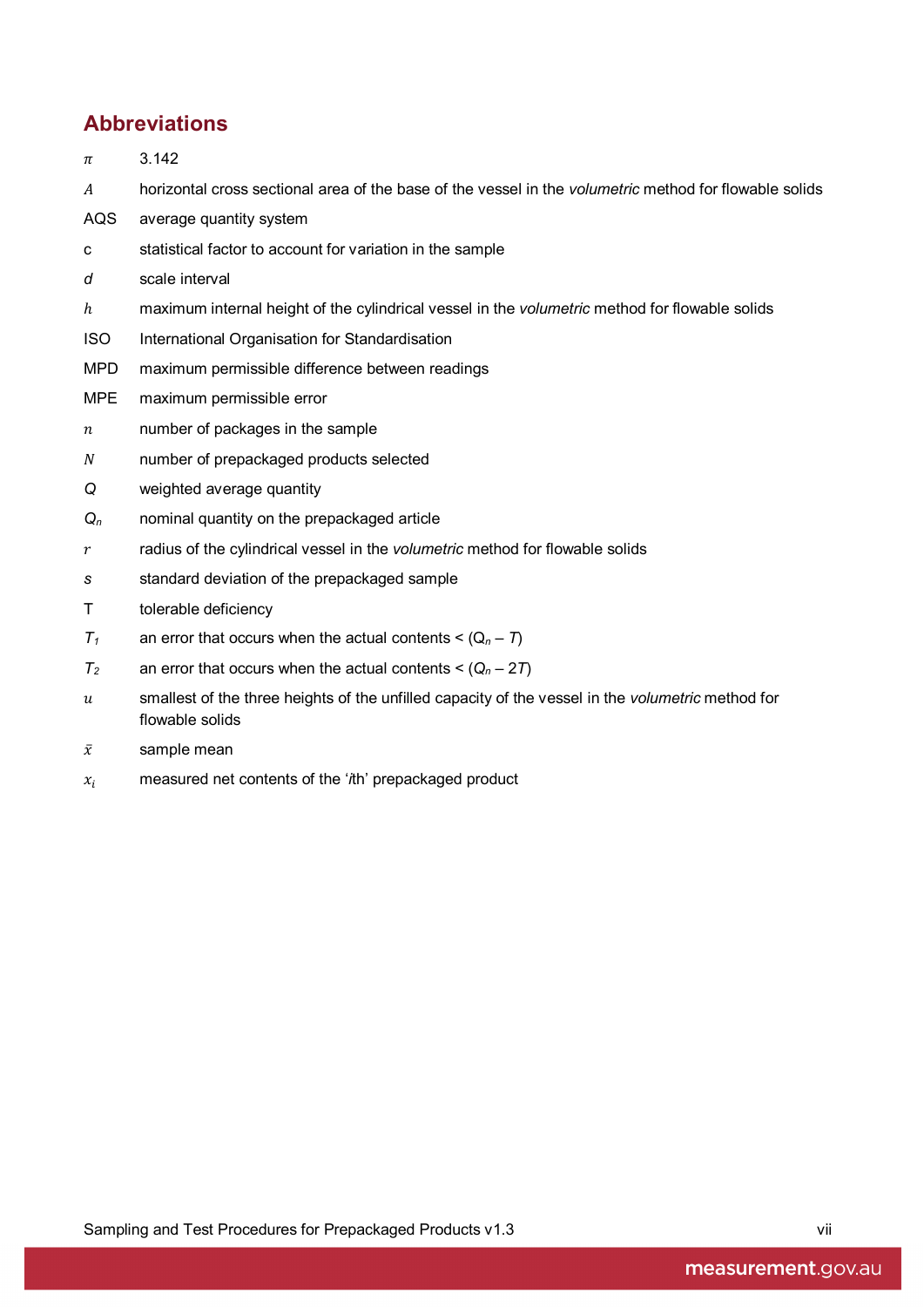# <span id="page-8-0"></span>**1. Scope**

This document describes the procedures used by Trade Measurement Inspectors for the inspection of prepackages to ensure their compliance with the marking requirements and to ensure the actual contents of a prepackaged product are within the tolerable deficiencies specified in the *National Trade Measurement Regulations 2009* (Cth).

Ten test methods are described to measure the contents of prepackaged products:

- *gravimetric mass* method (clause 7.1)
- *volumetric* method (clause 7.2)
- *gravimetric volume* method (clause 7.3)
- *substitution* method (clause 7.4)
- *displacement* method (clause 7.5)
- *mass per unit* method (clause 7.6)
- counting method (clause 7.7)
- *volumetric* method for flowable solids (clause 7.8)
- *frozen fish* method (clause 7.9)
- *linear & area* method (clause 7.10).

Although it is not mandatory for industry to use these test methods to determine the net contents of packaged articles, industry may find it beneficial to use similar methods to those which will be used for compliance assessments by Inspectors.

# <span id="page-8-1"></span>**2. Equipment**

Record details of the reference standard used on the test report.

All equipment detailed below is in reference to the relevant test method.

- 1. Appropriate reference standards of measurement:
	- (a) control instrument testing:
		- (i) reference weight (to test the control instrument up to 110% of the combined mass of product and where applicable any equipment used in the relevant test method. See clause 6.1.1 for further detail).
	- (b) *volumetric* method:
		- (i) volume measure (to determine the volume of product to an accuracy equal to or better than 0.1% of *Qn*).
	- (c) *gravimetric volume* method:
		- (i) volume measure (to determine the density of the sample to an accuracy equal to or better than 0.05% of the total volume measured).
	- (d) *displacement* method:
		- (i) digital thermometer (to measure the temperature of the water bath).
	- (e) *volumetric* method (flowable solids):
		- (i) length measure with a 1 mm scale interval (to measure the empty capacity or a vessel/container and fill height) with a combined measured variation and uncertainty within the maximum permissible variation for an Inspectors Class 1 standard.
	- (f) *Linear & area* method:
		- (i) suitable rigid and/or flexible measure of length with a combined measured variation and uncertainty within the maximum permissible variation for an Inspectors Class 1 standard. Providing the measurements take place in the temperature range of ±10ºC from the nominal calibrated reference temperature of the reference standard of length no temperature correction is required. Tension is not required to be applied to a flexible reference standard of length, provided the standard is flat.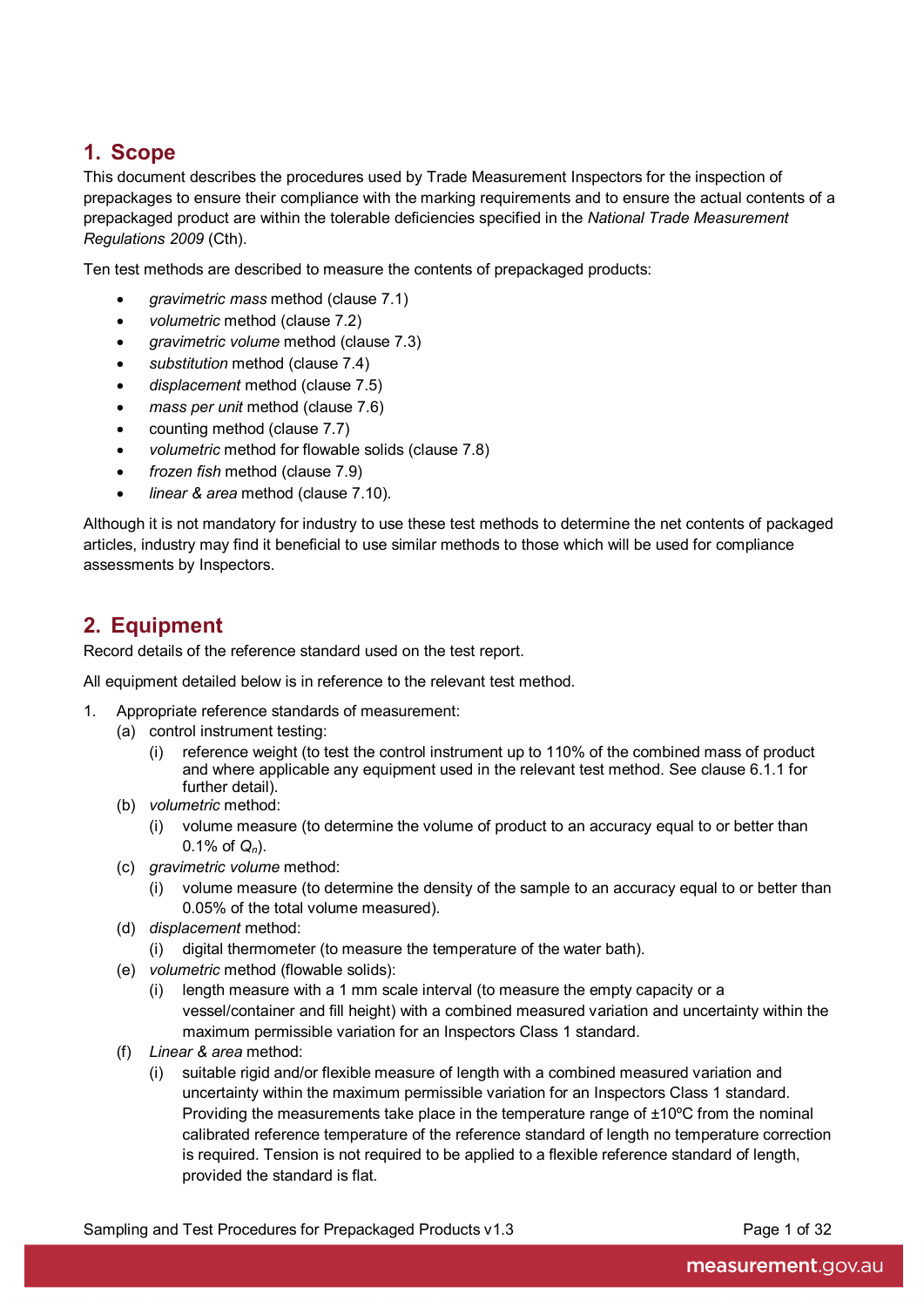- (ii) pocket comparator (loupe & reticle) with a combined measured variation and uncertainty within the maximum permissible variation for an Inspectors Class 1 standard.
- 2. Current Regulation 13 certificates for all reference standards of measurement and Regulation 13 or NATA certificate for thermometers.

All reference standards of measurement shall comply with the uncertainties and variations permitted in the *National Measurement Regulations 1999* (Cth). The combined uncertainties and variations shall be no greater than one-third of the applicable MPE of the measures or control instrument being tested.

- 3. Suitable weighing instrument (hereinafter referred to as a control instrument for determining the mass of a prepackage (for *gravimetric mass, mass per unit* and *frozen fish* methods) and the mass of a measured volume (for *gravimetric volume*, *substitution* and *displacement* methods)). See clause 6.1.1 for suitability requirements for the control instrument.
- 4. *Substitution* method:
	- (a) depth gauge or calliper with depth facility
	- (b) rigid spanning bar greater than the width of the container under test
	- (c) suitable substitution liquid e.g. potable water
	- (d) funnel/pouring kit.
- 5. *Displacement* method:
	- (a) water bath (to contain the ice cream pack)
	- (b) control instrument
	- (c) potable water
	- (d) freezer
	- (e) dry ice
	- (f) newspaper
	- (g) sharp knife
	- (h) personal protective equipment for handling frozen products
	- (i) bowl or receptacle to contain the equivalent amount of water as the prepackage being tested
	- (j) fully enclosed thin wire mesh basket in which the ice cream can be secured and submerged in the displacement bath (Any similar device can be used, provided the ice cream is able to be securely submerged).
- 6. *Volumetric* method (for flowable solids):
	- (a) suitable measuring vessel/container which:
		- is cylindrical with the planes of the top and bottom surfaces parallel to each other;
		- has a flat base plate fitted to one end, which is large enough to enable the cylinder to remain stable when filled to its capacity;
		- is made of rigid transparent plastic material and constructed in a manner that will not deform or leak when filled with water;
		- has an internal diameter not exceeding 195 mm and does not vary by more than 0.5% of the smallest measurement when the maximum internal diameter is measured in the horizontal plane at five separate vertical points (including top, middle and bottom); and
		- has an internal height that does not vary by more than 0.2% of the smallest measurement, when measured from the inside of the base to the rim and taken at three points across the diameter using a spanning bar.
	- (b) caliper (to measure an internal diameter)
	- (c) wide necked funnel (to fit inside the measuring vessel)
	- (d) tarpaulin or floor covering material
	- (e) dustpan and brush
	- (f) rigid spanning bar
	- (g) P2 dust masks
	- (h) protective gloves.
- 7. *Frozen fish* method (for determining the mass of frozen fish products):
	- (a) circular wirecloth sieve, which:
		- has a mesh aperture of 2.36 mm;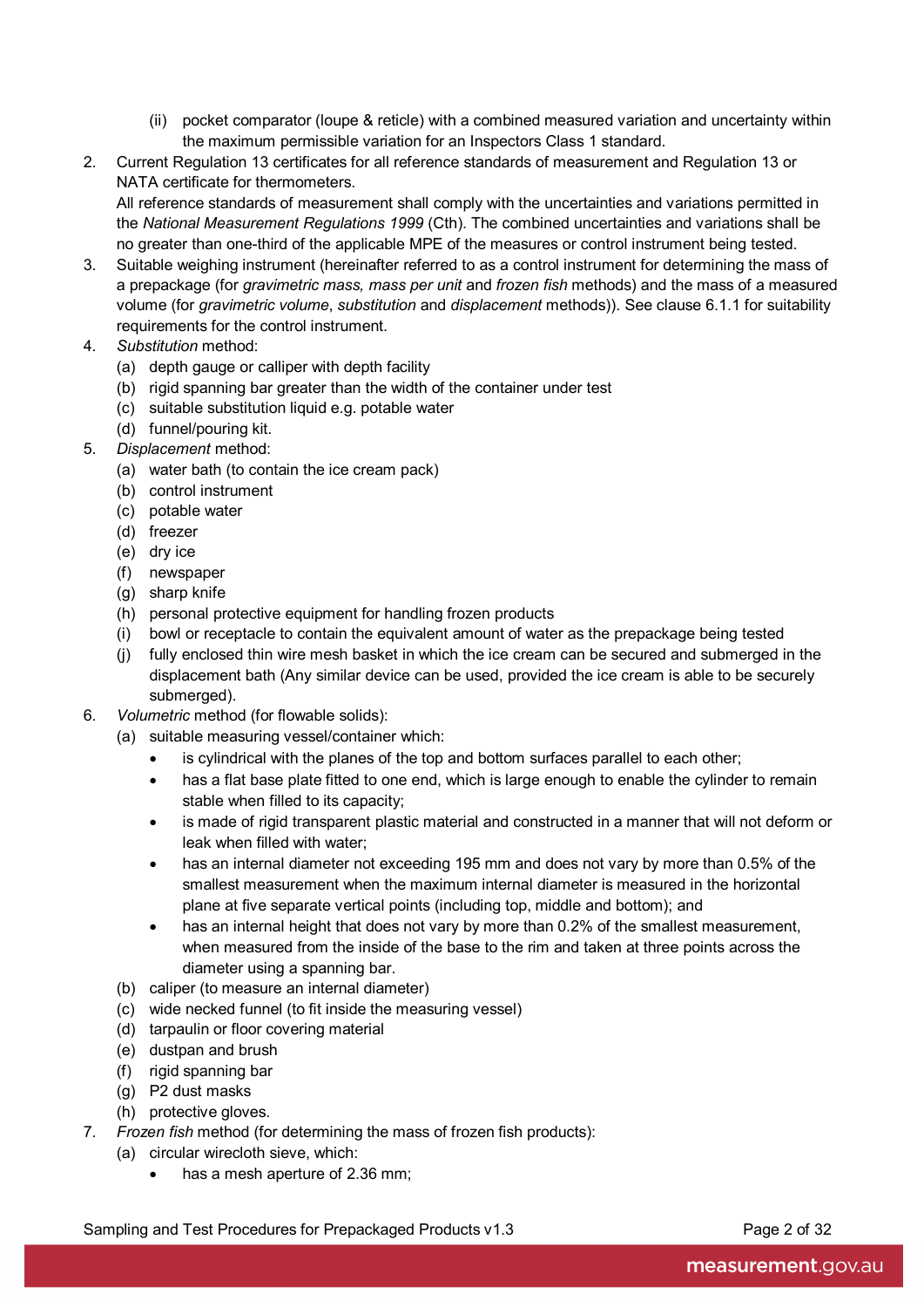- has a diameter of 200 mm (if the prepackage is  $\leq$  500 g), 300 mm (if the prepackage is > 500 g), or an appropriate diameter to fully contain the fish; and
- complies with either AS 1152:2003—1993 *Specification for Test Sieves* or ISO 3310-1—2016: *Test Sieves – Technical Requirements and Testing* for mesh aperture and diameter requirements.
- (b) thermometer
- (c) water bath
- (d) plastic (water-tight) bag.
- 8. *Linear* method:
	- (a) flat horizontal test surface (i.e. bench or similar); consideration should be given to the length and width of the surface so that it accommodates the product under test
	- (b) toilet roll holder or similar device for products on a roll (used to retain the roll at the start of the bench to enable the product to be unrolled in the same fashion it is used)
	- (c) clamps (used to hold the length standard and product in place; also may be required to prevent sideways movement of a roll)
	- (d) guide for edge of bench (may be required to prevent the product from slipping off the bench when tested).
- 9. *Area* method:
	- (a) transparent template subdivided into squares of uniform dimensions (e.g. graph, coordinate or engineering paper). The area of individual squares shall not exceed 0.2% of Q*n*.
- 10. Materials to clean and dry prepackaged products.
- <span id="page-10-0"></span>11. Test reports (see Appendix A).

# **3. Visual Inspection**

Before examining and testing products it is important an assessment of the product being measured is undertaken to determine the necessary safety precautions. This may include handling of a hazardous product or managing the testing environment to reduce any identified risks.

Examine the prepackage and where applicable request relevant information (Material Safety Data Sheet, production/importation documentation) from the trader as needed and record the data on the test report.

Visually inspect the prepackaged product and determine if:

- all the required data; and
- the applicable characteristics of the prepackaged product are correctly marked.

Where required, record details on the test report (Appendix A).

### <span id="page-10-1"></span>**3.1 Required Data**

- 1. Inspection details:
	- (a) test report reference number
	- (b) date of inspection
	- (c) name of inspector
	- (d) name of trader
	- (e) address of trader.
- 2. Product details:
	- (a) product description
	- (b) batch number or use-by/best before date
	- (c) nominal quantity
	- (d) packer identification
	- (e) AQS 'e' marking (if applicable)
	- (f) unit price of product
	- (g) selling price of product may also be marked on the shelf or on an invoice.

Sampling and Test Procedures for Prepackaged Products v1.3 Page 3 of 32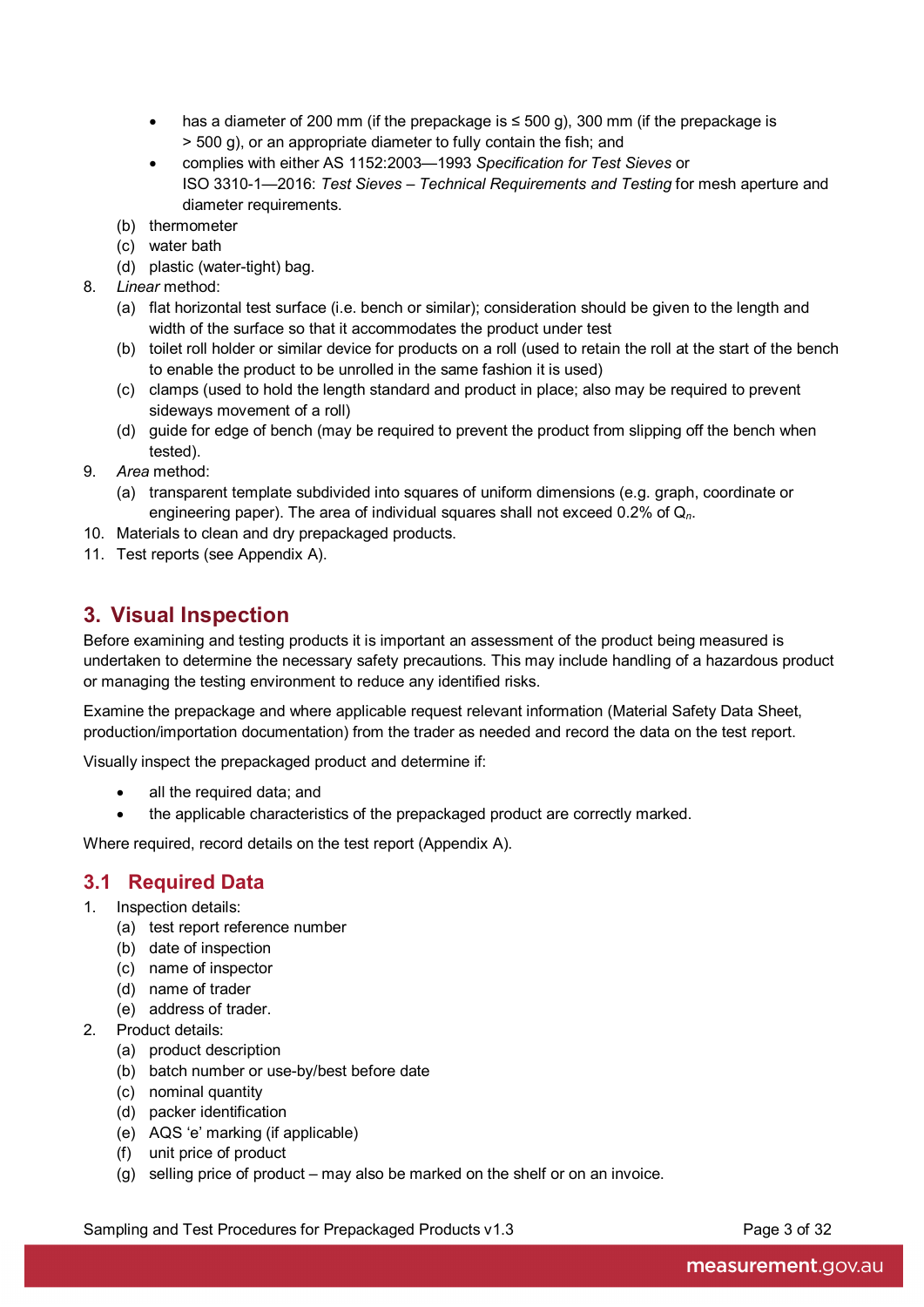- 3. Test details:
	- (a) location of test (e.g. packer, importer, retailer or wholesaler)
	- (b) place of sampling (AQS only)
	- (c) production run size
	- (d) maximum hourly production or importation quantity (AQS only).
- 4. Measurement details:
	- (a) inspection lot size
	- (b) sample size
	- (c) measurement method.

### <span id="page-11-0"></span>**3.2 Characteristics of the Prepackaged Product**

Where applicable the prepackaged product shall comply with the following clauses:

- 1. The prepackaged product shall be marked with the name and address of the person who packed the product or on whose behalf it was packed.
- 2. The name and address on the prepackaged product shall be readily visible, legible and enabling the person who packed the product or on whose behalf the product was packed to be identified and located.
- 3. The nominal quantity shall be marked on the prepackaged product.
- 4. The measurement statement shall be clear, concise, readily seen and easy to read. The measurement statement shall be on the principal display panel.

Note: This is not applicable for standard wine bottles and packaging for automotive parts.

- 5. The measurement marking shall contain a measurement statement in an appropriate unit of measurement and exclude fractions.
- 6. The prepackaged product shall be marked with a price per kilogram and total price.
- 7. The *'e'* mark shall be at least 3 mm high, close in position to the stated quantity and in the same field of vision.
- 8. The characters specifying the measurement statement characters shall comply with the relevant size.

# <span id="page-11-1"></span>**4. AQS Sampling and Deficiencies**

The following sampling and deficiencies are limited to prepackaged products that are packed in accordance with AQS.

Note: When an AQS mark is marked anywhere on a package, regardless of when or by whom the AQS mark was made, the AQS sampling and test procedures shall be applied to determine if the group of prepackaged products are compliant.

### <span id="page-11-2"></span>**4.1 Threshold and Tolerable Deficiency**

The tolerable deficiency appropriate for the nominal quantity of the prepackaged product is given in Table 1.

Thresholds for inspection lots are given in Table 2, where:

- n is the number of prepackaged products in the sample;
- c is a statistical factor to account for variation in the sample; and
- T is the tolerable deficiency.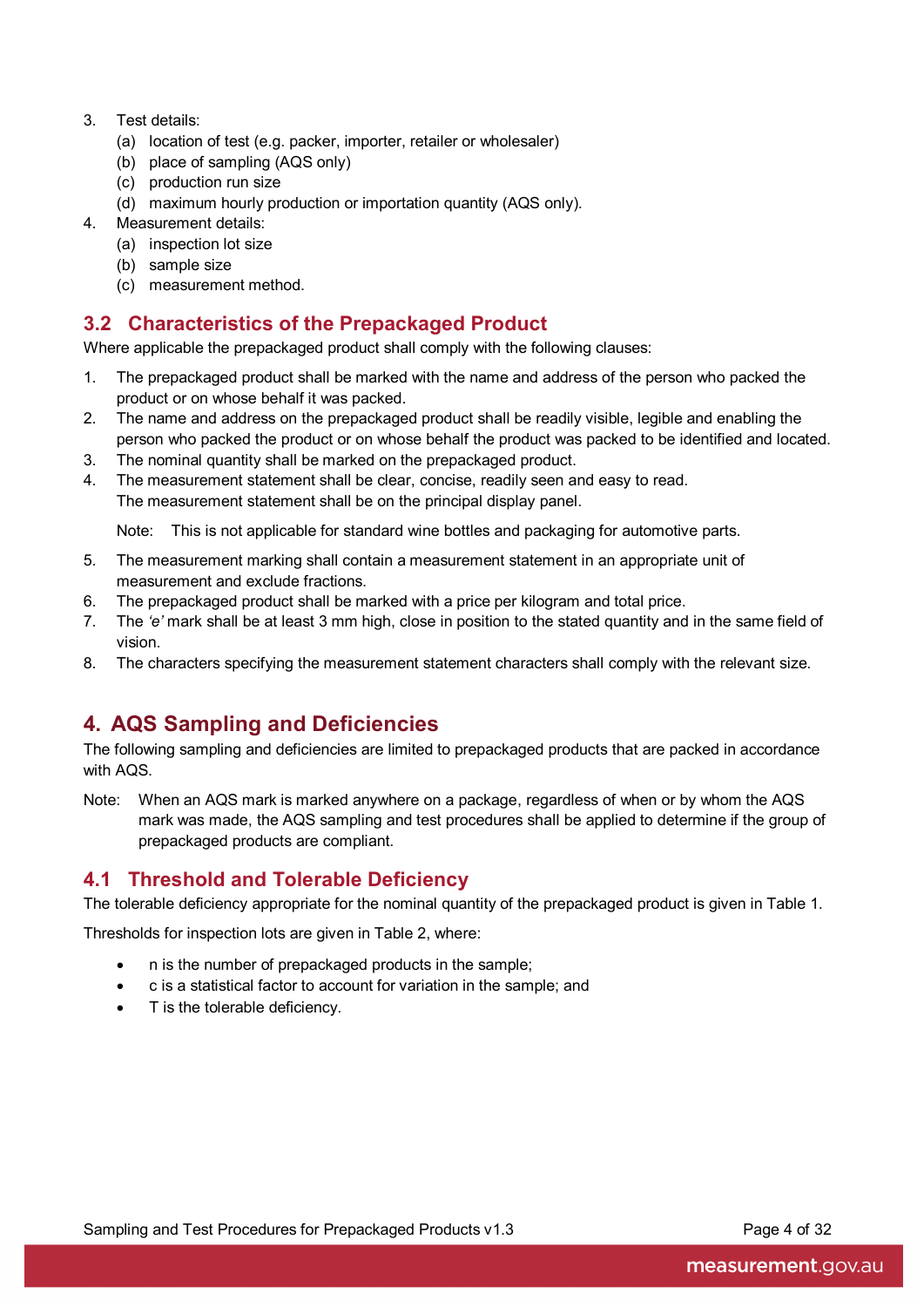| $Q_n$ of product in term of | $Q_n$                 | T* as a % of $Q_n$ | $T^*$ in g or mL |
|-----------------------------|-----------------------|--------------------|------------------|
| Mass (g) or volume (mL)     | 0 to $50***$          | 9                  |                  |
|                             | 50 to 100             |                    | 4.5              |
|                             | 100 to 200            | 4.5                |                  |
|                             | 200 to 300            |                    | 9                |
|                             | 300 to 500            | 3                  |                  |
|                             | 500 to 1 000          |                    | 15               |
|                             | 1 000 to 10 000       | 1.5                |                  |
|                             | 10 000 to 15 000      |                    | 150              |
|                             | 15 000 to 50 000<br>1 |                    |                  |
| Length (m)                  | $Q_n \leq 5$ m        | $\mathbf 0$        |                  |
|                             | $Q_n$ > 5 m           | $\overline{2}$     |                  |
| Area $(m2)$                 | all $Q_n$             | 3                  |                  |
| Counted (items)             | $Q_n \leq 50$ items   | $\mathbf 0$        |                  |
|                             | $Q_n$ > 50 items      | $1***$             |                  |

#### **Table 1. Tolerable deficiency for prepackaged products**

\* T values are to be rounded up to the next 1/10 of a g or mL for *Qn* ≤ 1 000 g or mL and to the next whole g or mL for  $Q_n$  > 1 000 g or mL.

\*\* Compute the value of T by multiplying the nominal quantity by 1% and rounding the result up to the next whole number.

\*\*\* Where *Qn* equals a *Qn* limit in column 2 of Table 1, the T value corresponding to the appropriate percentage value shall be used (e.g. when  $Q_n = 50$ ,  $T = 9\%$ ).

#### **Table 2. AQS thresholds**

| <b>Item</b> | Inspection lot size (inclusive) | n.  | C.    | No. of packages allowed to exceed T |
|-------------|---------------------------------|-----|-------|-------------------------------------|
|             | 100 to 500                      | 50  | 0.379 |                                     |
|             | 501 to 3 200                    | 80  | 0.295 |                                     |
|             | $>$ 3 200                       | 125 | 0.234 |                                     |

### <span id="page-12-0"></span>**4.2 Screening Procedure**

To avoid unnecessary testing of prepackaged products a screening test can be used to reduce the time required to carry out testing and potentially reduce the amount of destructive testing that may be required.

For screening purposes it is only necessary to determine the actual quantity in a sample size of 20 prepackaged products.

#### **4.2.1 Screening Inspection Lot Assessment**

A screening inspection sample is considered to be acceptable if:

- the mean of the sample is equal to or greater than *Qn*;
- no more than one package in the sample is found to have a  $T_1$  error; and
- no packages are found to have a  $T_2$  error.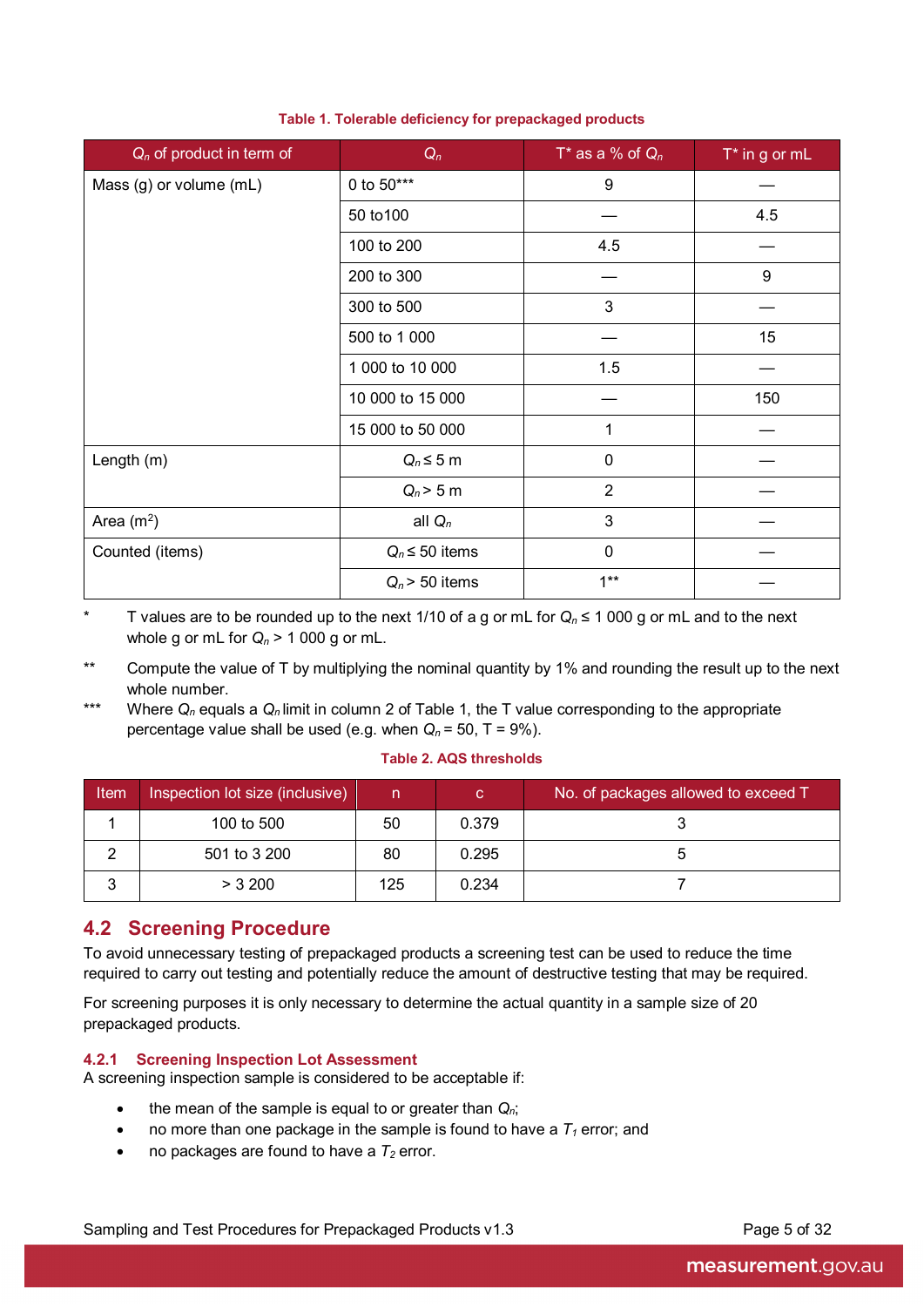Where the screening sample is found to be unacceptable, the testing shall be carried out with the sample size as defined in Table 2.

Note: The original 20 prepackaged products from the screening sample shall only be used in a full test if they have been chosen by random sampling from the whole inspection lot.

### <span id="page-13-0"></span>**4.3 Sampling Procedure**

Ideally AQS sampling is performed at the place of packing, storage/distribution facility or place of importation.

When prepackaged products are inspected at a retailer, a screening inspection is recommended (see clause 4.2). If the prepackaged products in the screening test are found to be unacceptable, further testing is required at a location where an adequate inspection lot can be found (e.g. at the manufacturer/importer).

Selected prepackaged products are required to be:

- of the same kind; and
- marked with the same measurement marking.
- 1. Determine the maximum hourly output of the production line or the total number of packages imported at the same time. If this output is:
	- (a) equal to or greater than 10 000 packages, the inspection lot size shall be 10 000
	- (b) equal to or greater than 100 and is less than 10 000 packages, the inspection lot size is equal to the maximum hourly output of the production line or total number of packages imported at the same time
	- (c) less than 100, the inspection lot size is equal 100
	- (d) unknown, then the inspection lot size shall be 10 000 or if 10 000 packages are not available all the available packages.
- 2. Prepackaged products shall be selected by random sampling from the inspection lot.

### <span id="page-13-1"></span>**4.4 Inspection Lot Failure**

An inspection lot is considered to have a shortfall if:

- the weighted average quantity of the prepackage products in the sample (see clause 4.5) is less than *Qn*;
- the sample has more  $T_1$  errors than permitted in Table 2; or
- the sample has one or more  $T_2$  errors.

#### Weighted Average Quantity

The weighted average quantity  $(Q)$  in a sample is determined using the following formula:

$$
Q = \bar{x} + (s \times c)
$$

where:

- $\bar{x}$  is the sample mean
- $s$  is the sample standard deviation
- $c$  is the sample correction factor in Table 2.

The sample mean  $(\bar{x})$  is calculated using the following formula:

$$
\bar{x} = \frac{\sum x_i}{n}
$$

where:

 $x<sub>i</sub>$  is the measured net contents of the '*th' package in the sample*  $n$  is the number of packages in the sample.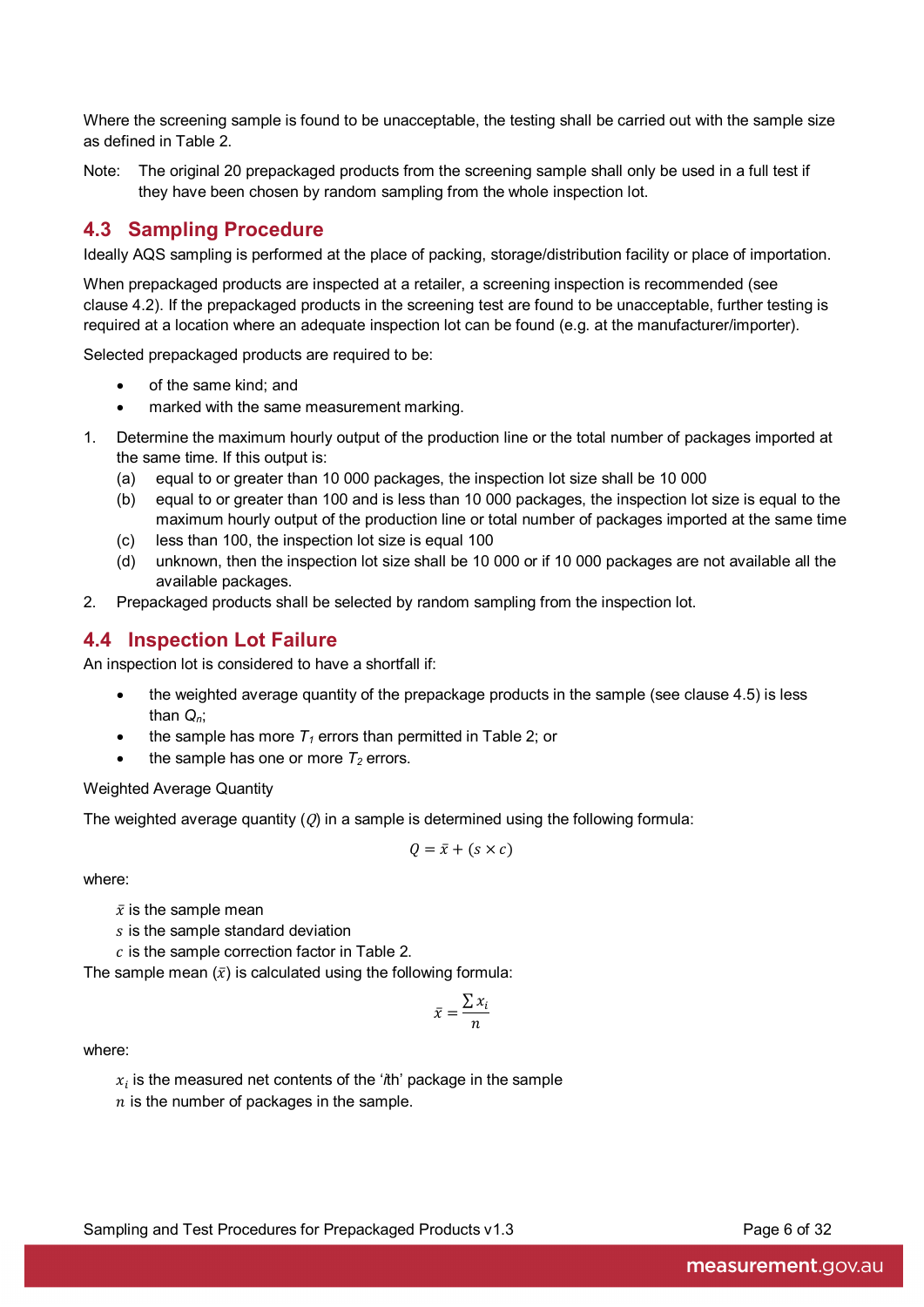The sample standard deviation  $(s)$  is calculated using the following formula:

$$
s = \sqrt{\frac{1}{N-1} \sum_{i=1}^{N} (x_i - \bar{x})^2}
$$

where:

 $N$  is the number of prepackaged products selected

 $x_i$  is the 'measured net contents of the ' $i$ th' package in the sample.

# <span id="page-14-0"></span>**5. Non-AQS Sampling and Deficiency**

### <span id="page-14-1"></span>**5.1 Sampling Procedure**

The sample size of prepackaged products that are not packed in accordance to AQS is dependent on the number of prepackaged products available:

- if 12 or more are available, then the minimum sample size shall be 12;
- the sample size may be more than 12 at the discretion of the inspector;
- if more than 6 and less than 12 packages are available, then the sample size shall be all the packages available; and
- if less than six are available and the original production run was less than six, each package is tested as a single article.
- Note: If there are less than seven packages available for examination (of the same kind and marked with the same measurement marking), and the number of packages in the production run is determined to be more than 6 by the inspector, a non-compliance in relation to shortfall cannot be established.

Selected prepackaged products are required to be:

- of the same kind; and
- marked with the same measurement marking.
- Note: Where possible this should include packages from the same batch. Alternatively, record the separate batch numbers for each package.

### <span id="page-14-2"></span>**5.2 Group Test Failure**

For the sample sizes determined by clause 5.1, non-AQS shortfall occurs when:

- the average quantity of the sample is less than *Qn*; or
- any one package is deficient by more than 5% of *Qn*.

### <span id="page-14-3"></span>**5.3 Single Article Test Failure**

For single articles, which include random weight products, a failure occurs when the measured quantity is less than *Qn*.

# <span id="page-14-4"></span>**6. Standard Procedures**

### <span id="page-14-5"></span>**6.1 Control Instrument**

A control instrument is used to determine the weight of the prepackaged product as well as the mass of a liquid when determining the density of the product in the *gravimetric volume* method (see clause 7.3).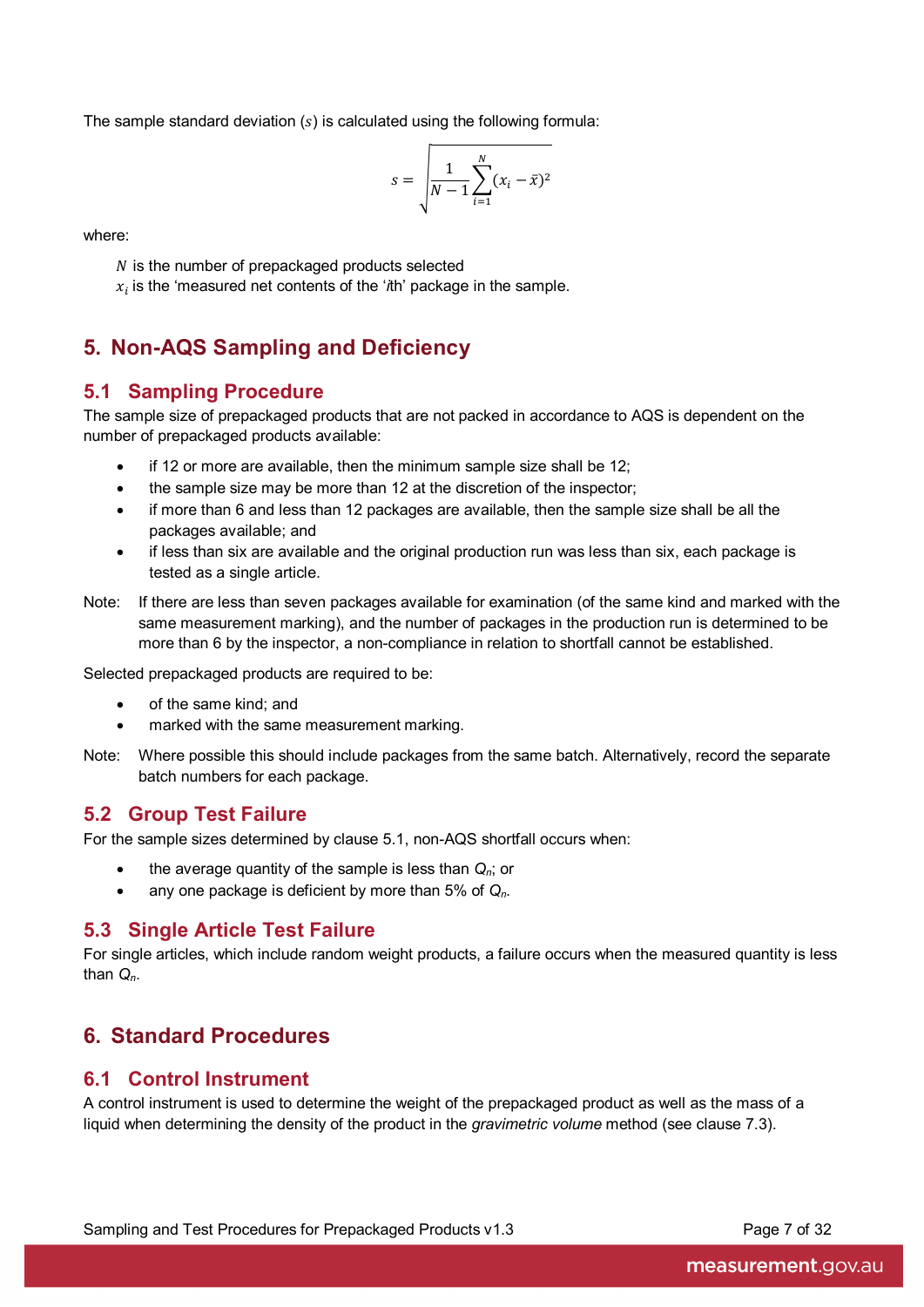#### **6.1.1 Suitability**

A suitable control instrument for weighing the packages shall:

- be a non-automatic weighing instrument;
- have a scale interval that is equal to or less than:
	- 0.2% of *Qn* for determining the mass of the package and contents; or
	- 0.1% of the gross mass of the density sample when determining the density; or
	- 0.05% of the net mass of the package when determining the mass per unit.
- be capable of having standard weights deposited on the load receptor; and
- have a maximum capacity at least 10% greater than the gross weight of the prepackage product or density sample.

#### **6.1.2 Testing the Control Instrument**

The control instrument shall be tested immediately before and after any product testing.

It is not necessary to test the instrument to its maximum capacity. It is sufficient to test the instrument up to the relevant maximum as detailed below:

- (a) 110% of the largest gross weight of the package
- (b) 110% of the largest gross weight of the density sample
- (c) 110% of the largest gross weight of the package plus the mass of the water needed to fill each package to its brim for the *substitution* method (for products not having a smooth and level surface procedure)
- (d) 110% of the combined mass of test liquid equivalent to  $Q_n$  plus the tare weight of the receiving vessel for the *displacement* method
- (e) up to 110% of the combined weight of *Qn* and sieve for the *frozen fish* method.
- 1. If the control instrument has zero tracking, disable the zero tracking function.
- 2. Test the control instrument in accordance with *[NITP 6.1 to 6.4 National Instrument Test Procedures for](http://www.measurement.gov.au/Publications/NMIVDocuments/Pages/default.aspx)  [Non-automatic Weighing instruments](http://www.measurement.gov.au/Publications/NMIVDocuments/Pages/default.aspx)* for the following tests:
	- (a) weighing performance
	- (b) eccentricity at 1/3 max
	- (c) repeatability at 2/3 max.

Note that 'max' during this test means:

- (i) 110% of the largest gross weight of the package
- (ii) 110% of the largest gross weight of the density sample
- (iii) 110% of *Qn* plus the mass of any equipment included in the weighing process (e.g. sieve during *frozen fish* method)
- (iv) 110% of the largest gross weight of the package plus the mass of the water needed to fill each package to its brim (for the *substitution* method for products not having a smooth and level surface procedure)
- (v) 110% of the combined mass of test liquid equivalent to  $Q_n$  plus the tare weight of the receiving vessel (for the *displacement* method).
- 3. Record the equipment used and the results.
- 4. The instrument shall not have an error (MPE or MPD) exceeding the following values:
	- (a) weighing performance, MPE = 0.5 *d*
	- (b) eccentricity at 1/3 max, MPE = 0.5 *d*
	- (c) repeatability at 2/3 max, MPD = 1 *d.*

#### **6.1.3 Performance Testing**

A weighing performance test shall be repeated regularly, at least every hour during measurements to ensure the on-going accuracy of the instrument.

The instrument shall not have an error exceeding the MPE or MPD specified in clause 6.1.2.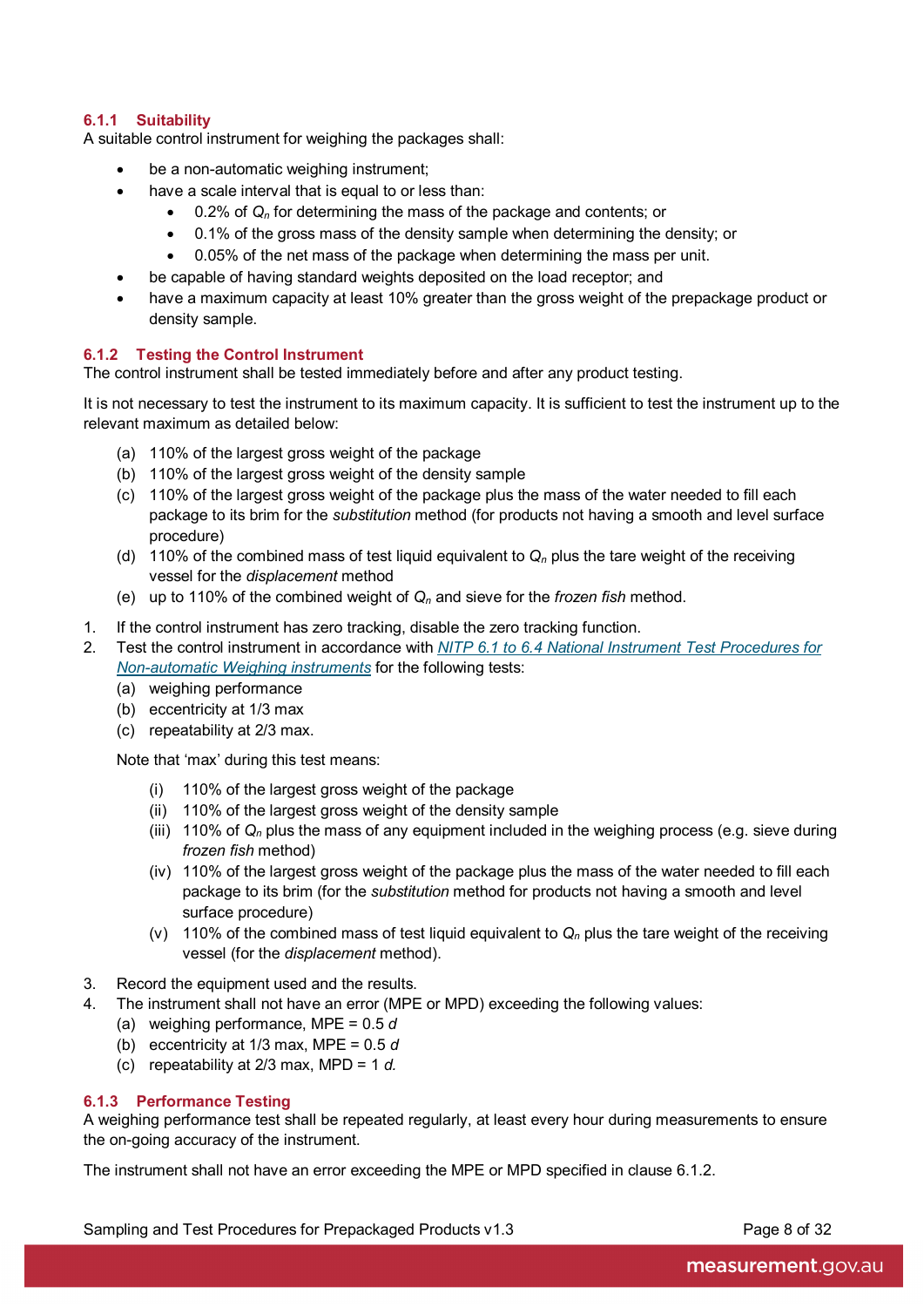If the instrument has an error exceeding the MPE or MPD, the instrument shall be calibrated.

Where the accuracy of the control instrument has been observed to deviate, calibration and retesting shall occur more regularly and if the problem continues, an alternate instrument shall be used.

The prepackaged articles weighed after the last known correct performance test for the instrument shall be disregarded from the test results and reweighed.

### <span id="page-16-0"></span>**6.2 Tare Weight**

When determining the tare weight of a prepackage, it is desirable to utilise non-destructive tests where practical and open the least number of prepackages required to satisfy the test procedures. For this reason, it is recommended the unused tare method be used whenever possible.

When calculating the tare weight, check all packing material in the sample to ensure the packaging is the same and does not vary in size or composition between packages being inspected.

Five tare weights shall be obtained.

Note: The tare weight may be determined before or after determining the gross mass of the prepackage. This timing will impact on whether a gross weight will be required to be determined in clause 6.2.2.

#### **6.2.1 Unused Tare**

An unused tare is determined at the place of packing where the unused packaging material is available for testing.

- 1. Test the control instrument (see clause 6.1.2).
- 2. Select the packing material used to make one prepackage from the available stocks.
- 3. Zero the control instrument.
- 4. Place the packing material on the control instrument and record the unused tare.
- 5. Repeat steps 2 to 4 four more times.

#### **6.2.2 Used Tare**

A used tare is performed when access to unused packing material is unavailable. For this method the gross weight of the package must first be established in accordance with 7.1.

- 1. Test the control instrument (see clause 6.1.2).
- 2. Select a prepackage from the available stocks.
- 3. If applicable zero the control instrument and record the gross mass of the prepackage.
- 4. Remove the contents from the packing material.
- 5. Clean and dry all packing material.
- 6. Zero the control instrument.
- 7. Place the packing material on the control instrument and record the used tare.
- 8. Repeat steps 2 to 7 four more times.

#### **6.2.3 Tare Validation**

The number of tares required for testing depends on the consistency of the tares.

- if the range of tare values is equal to or less than  $0.2\%$   $Q_n$  take the smallest value as the tare. These tares are referred to as consistent tares; or
- if the range of tare values is greater than 0.2% *Qn*, individual tare values must be obtained using the used tare method described in 6.2.2. These tares are referred to as inconsistent tares.
- Note: When products are sold by volume use the density figure determined in clause 7.3 step 16 to calculate the weight of *Qn* and use this figure during *tare* validation.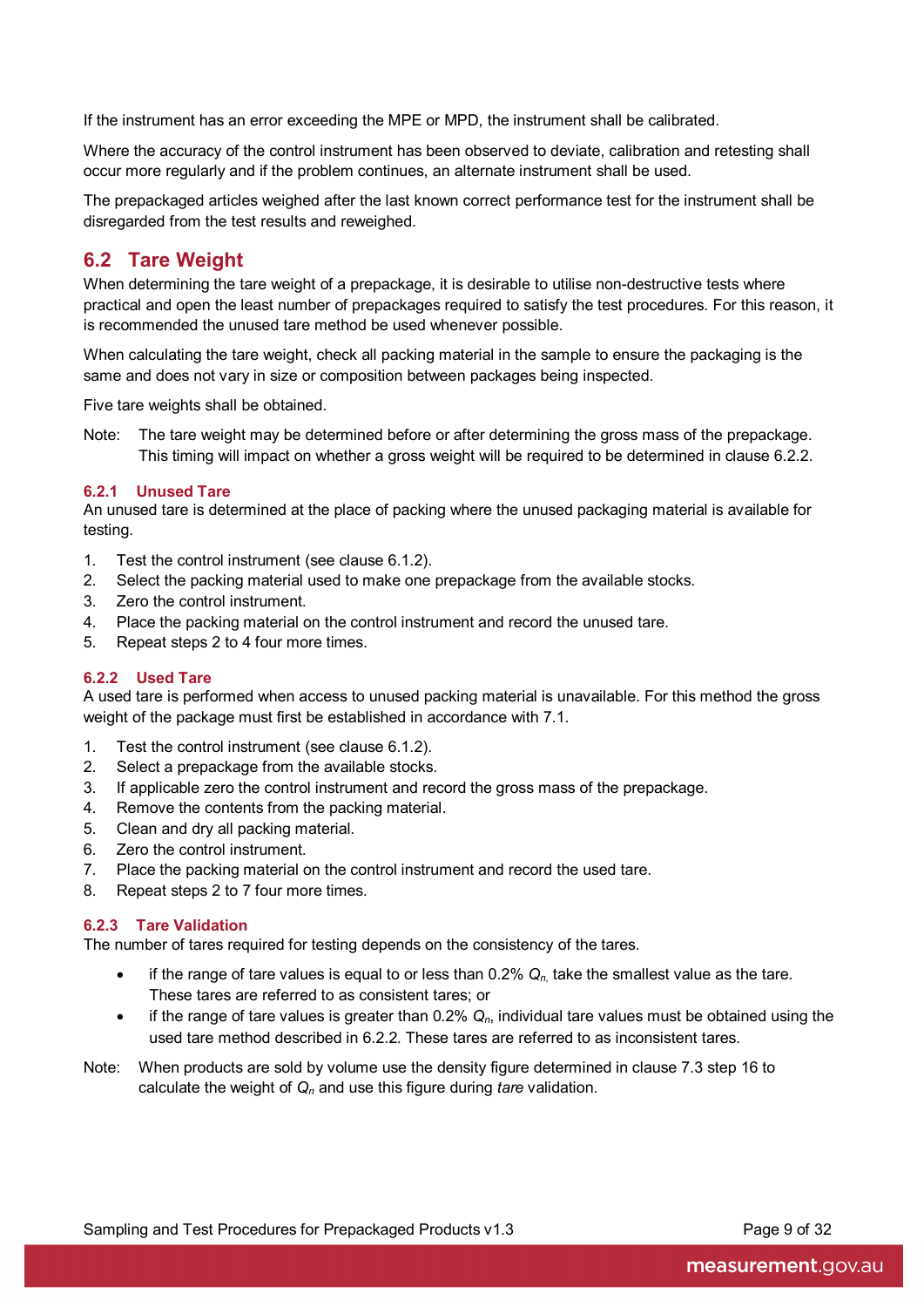# <span id="page-17-0"></span>**7. Test Procedures**

This section describes the test procedures for determining the actual net quantity of a prepackaged product.

Ensure each prepackage being tested is identified by a unique identification number, prior to conducting any of the tests detailed below.

### <span id="page-17-1"></span>**7.1 Gravimetric Mass Method**

This method is used to determine the actual contents of a prepackaged product with a quantity statement in units of mass. The specific method to be used (7.1.1 or 7.1.2) depends on:

- consistent tare i.e. the range of tare values is equal to or less than 0.2% *Qn*; or
- inconsistent tare i.e. the range of tare values is greater than 0.2% *Qn*.

#### **7.1.1 Consistent Tare**

This method is used for packages with a consistent tare (see clause 6.2.3).

- 1. Test the control instrument (see clause 6.1.2).
- 2. If the control instrument is not indicating zero, zero the instrument.
- 3. Place the unopened prepackage on the instrument and record the gross weight on the test report.
- 4. Remove the prepackage from the instrument.
- 5. Repeat steps 2 to 4, for all the prepackages in the sample.
- 6. Re-test the control instrument (see clause 6.1.2).
- 7. If the prepackage tare has not already been determined, determine the prepackage tare (see clause 6.2).
- 8. Calculate and record the net weight of each prepackage by subtracting the prepackage tare (step 7) from the package gross weight (step 3).
- 9. Determine if the results exceed the shortfall requirements described in the applicable clause:
	- (a) clause 4.2.1 for AQS screening
	- (b) clause 4.4 for full AQS testing
	- (c) clause 5.2 for non-AQS testing
	- (d) clause 5.3 for single article testing.
- 10. Record the results on the test report.

#### **7.1.2 Inconsistent Tare**

This method is used for prepackages with an inconsistent tare (see clause 6.2.3).

- 1. Test the control instrument (see clause 6.1.2).
- 2. If the control instrument is not indicating zero, zero the instrument.
- 3. Place the prepackage on the instrument and record the gross weight on the test report.
- 4. Remove the prepackage from the instrument.
- 5. Remove the contents from the prepackage. Clean and dry the packing material.
- 6. Zero the control instrument.
- 7. Weigh the packing material and record the tare weight on the test report.
- 8. Remove the packing material from the instrument.
- 9. Calculate and record the net weight of the prepackage by subtracting the tare (step 7) from the gross weight (step 3).
- 10. Repeat steps 2 to 9 for all prepackages in the sample. Record the results on the test report.
- 11. Re-test the control instrument (see clause 6.1.2).
- 12. Determine if the results exceed the shortfall requirements described in the applicable clause:
	- (a) clause 4.2.1 for AQS screening
	- (b) clause 4.4 for full AQS testing
	- (c) clause 5.2 for non-AQS testing
	- (d) clause 5.3 for single article testing.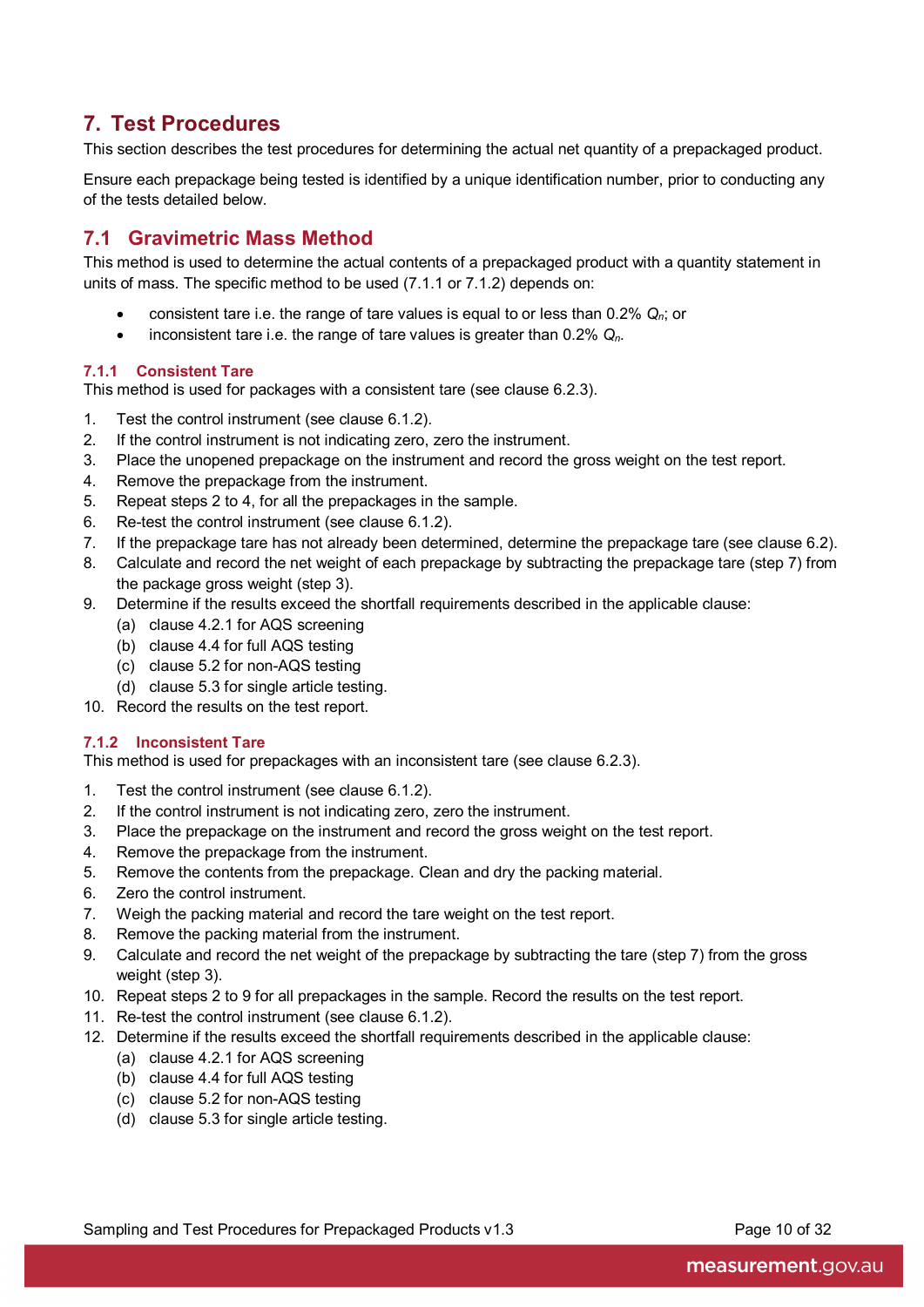# <span id="page-18-0"></span>**7.2 Volumetric Method**

This method is used to determine the actual contents of a prepackaged product with a quantity statement in units of volume.

- Note 1: This method has limitations in extracting product that adheres to the internal surfaces of the package. This should be considered when choosing this measurement method.
- Note 2: This method may only be suitable for transparent liquids as the bottom of the meniscus is used as the datum point. The *gravimetric volume* method can be used for opaque liquids.
- 1. Condition the reference standard volume measure for use in accordance with its Regulation 13 certificate.
- 2. Select a prepackage from the sample.
- 3. Pour the contents of the package into the reference standard volume measure while:
	- (a) holding the measure at approximately 45° from the vertical
	- (b) reducing the agitation of the liquid where possible
	- (c) reducing the product contact above the volume mark.
- 4. Return the reference standard volume measure to an upright position when continuous flow has stopped and allow a minimum of 1 minute drain time.
- 5. Determine the volume by reading from the bottom of the meniscus.
- 6. Record the volume on the test report.
- 7. Repeat steps 1 to 6 for each prepackage. Record the results on the test report.
- 8. Determine if the results exceed the shortfall requirements described in the applicable clause:
	- (a) clause 4.2.1 for AQS screening
	- (b) clause 4.4 for full AQS testing
	- (c) clause 5.2 for non-AQS testing
	- (d) clause 5.3 for single article testing.

### <span id="page-18-1"></span>**7.3 Gravimetric Volume Method**

This method is used to determine the actual contents of a prepackaged product with a quantity statement in units of volume, when the density can be accurately determined.

- 1. Select a suitable reference standard volume measure.
- 2. Record the value of the reference measure on the test report.
- 3. Test the control instrument (see clause 6.1.2).
- 4. Condition the reference measure in accordance with the Certificate of Approval.
	- Note: When using a density bottle, ensure that it is dry prior to use. If the density bottle is used for multiple samples, the bottle can be rinsed after first sample with product from second sample and initial tare can be used.
- 5. If the control instrument is not indicating zero, zero the instrument.
- 6. Weigh the reference measure and record the tare weight.
- 7. Remove the reference measure from the control instrument.
- 8. Select a prepackage from the inspection lot. Ensure its contents are thoroughly mixed. Determine the net weight of the prepackage (see clause 7.1).

Note: A different prepackage is required for the second sample.

- 9. Fill the reference measure with the product.
- 10. If the control instrument is not indicating zero, zero the instrument.
- 11. Weigh the reference measure and record the gross weight.
- 12. Remove the reference measure from the control instrument.
- 13. Calculate and record the net weight of the product by deducting the tare weight (step 6) from the gross weight (step 11).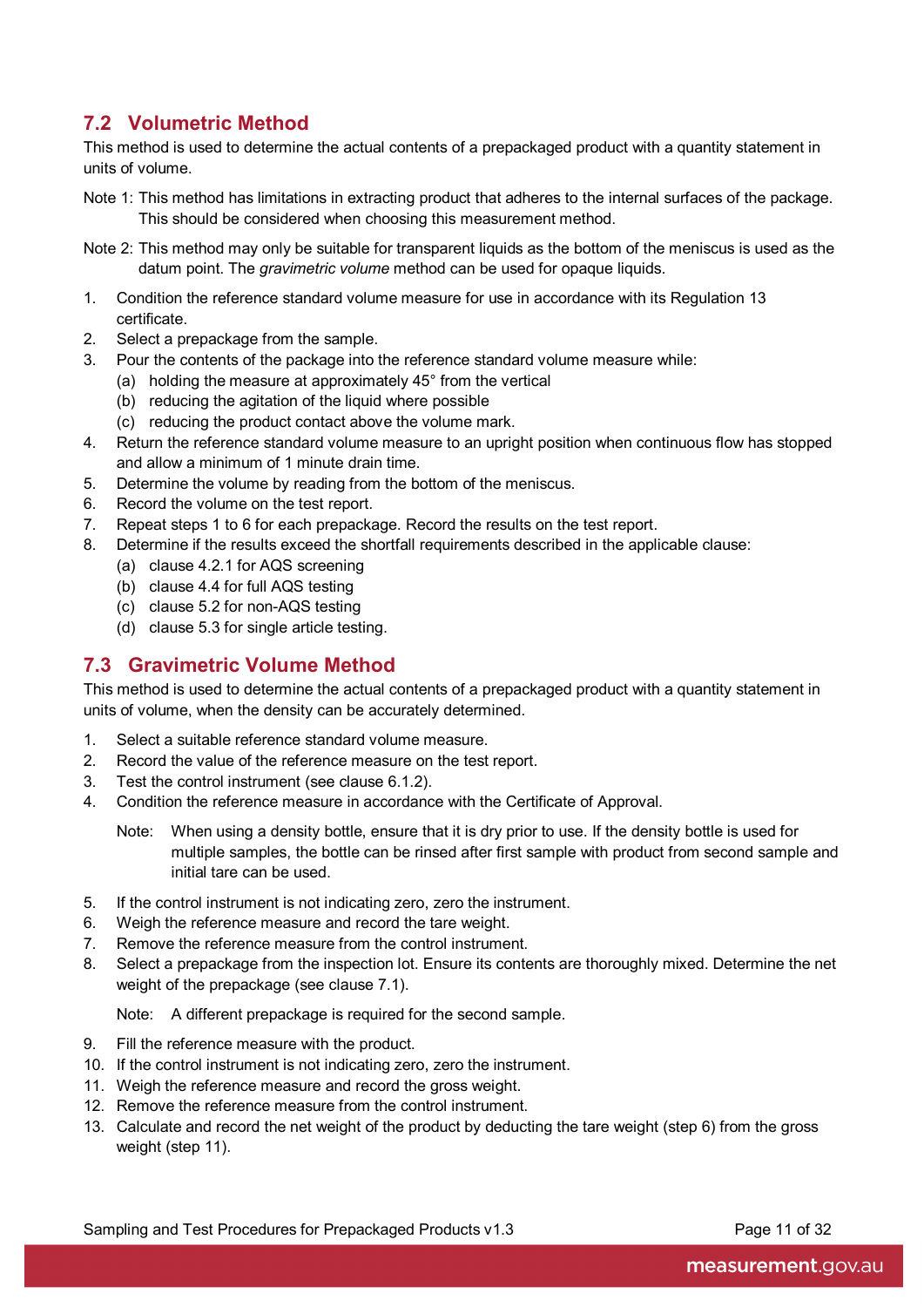- 14. Determine the density of the product by dividing the net weight of the liquid (step 13) by the value of the reference measure (step 2).
	- Note: For carbonated beverages ensure steps 9 to 14 are completed with two samples from the same package using two reference standard volume measures. These steps shall be completed succinctly after opening the package.
- 15. Repeat steps 8 to 14 once more.
- 16. If the difference in the two density samples (step 14) is equal to or less than 0.1% of the smaller density, use the smaller density to determine the volume of the prepackage. If the range of density values is greater than 0.1% of the smaller density, the *gravimetric volume* method is not suitable and an alternative method must be used.
- 17. Test the control instrument in accordance with clause 6.1.2.
- 18. Determine the net weight of the remaining prepackages in the inspection lot and record the results on the test report (see clause 7.1).
- 19. Calculate the net volume by dividing the net weight of each of the prepackages by the density (step 16) and record the results on the test report.
- 20. Determine if the results exceed the shortfall requirements described in the applicable clause:
	- (a) clause 4.2.1 for AQS screening
	- (b) clause 4.4 for full AQS testing
	- (c) clause 5.2 for non-AQS testing
	- (d) clause 5.3 for single article testing.

### <span id="page-19-0"></span>**7.4 Substitution Method**

This method is used to determine the volume of viscous or non-homogenous prepackaged products marked with reference to volume and packed in a rigid container (i.e. maintains its shape).

#### **7.4.1 Method for products with a smooth and level surface**

This method is used when the product is not homogenous (i.e. inconsistent density), but is self-levelling when poured (e.g. fruit juice with pulp, flavoured oils, yoghurt and etc.).

- 1. Allow the prepackages to stand to settle the product.
- 2. Test the control instrument (see clause 6.1.2).
- 3. Place the prepackage on a stable level surface and mark the position of the package relative to the surface.
- 4. Remove the lid and ensure that any product that has adhered to the lid is removed and placed in the packaging.
- 5. Place a spanning bar across the centre of the brim of the package and mark its location on the package.
- 6. Using a depth gauge or calliper, measure and record the distance from the spanning bar to the liquid level at three points along the spanning bar (e.g. left edge, centre and right edge). If necessary, support the base of the package to eliminate any "sag" in the package base.
- 7. Remove all product from the package and thoroughly clean and dry the empty package.
- 8. Zero the control instrument.
- 9. Weigh the empty package on the instrument and record the tare weight on the test report.
- 10. Return the package to the stable level surface in the same position as determined in step 3.
- 11. Place the spanning bar across the brim of the package in the same location as described in step 5.
- 12. Fill the package with water to the same fill height ascertained and recorded in step 6.
- 13. Zero the control instrument.
- 14. Weigh the package and record the gross weight on the test report.
- 15. Subtract the tare weight (step 9) from the gross weight (step 14) to determine the net weight of the water. Using the density of water (1 g/mL), determine the volume of product. (Note: Volume = Mass ÷ Density).
- 16. Repeat steps 3 to 15 for each prepackage. Record the results on the test report.
- 17. Re-test the control instrument (see clause 6.1.2).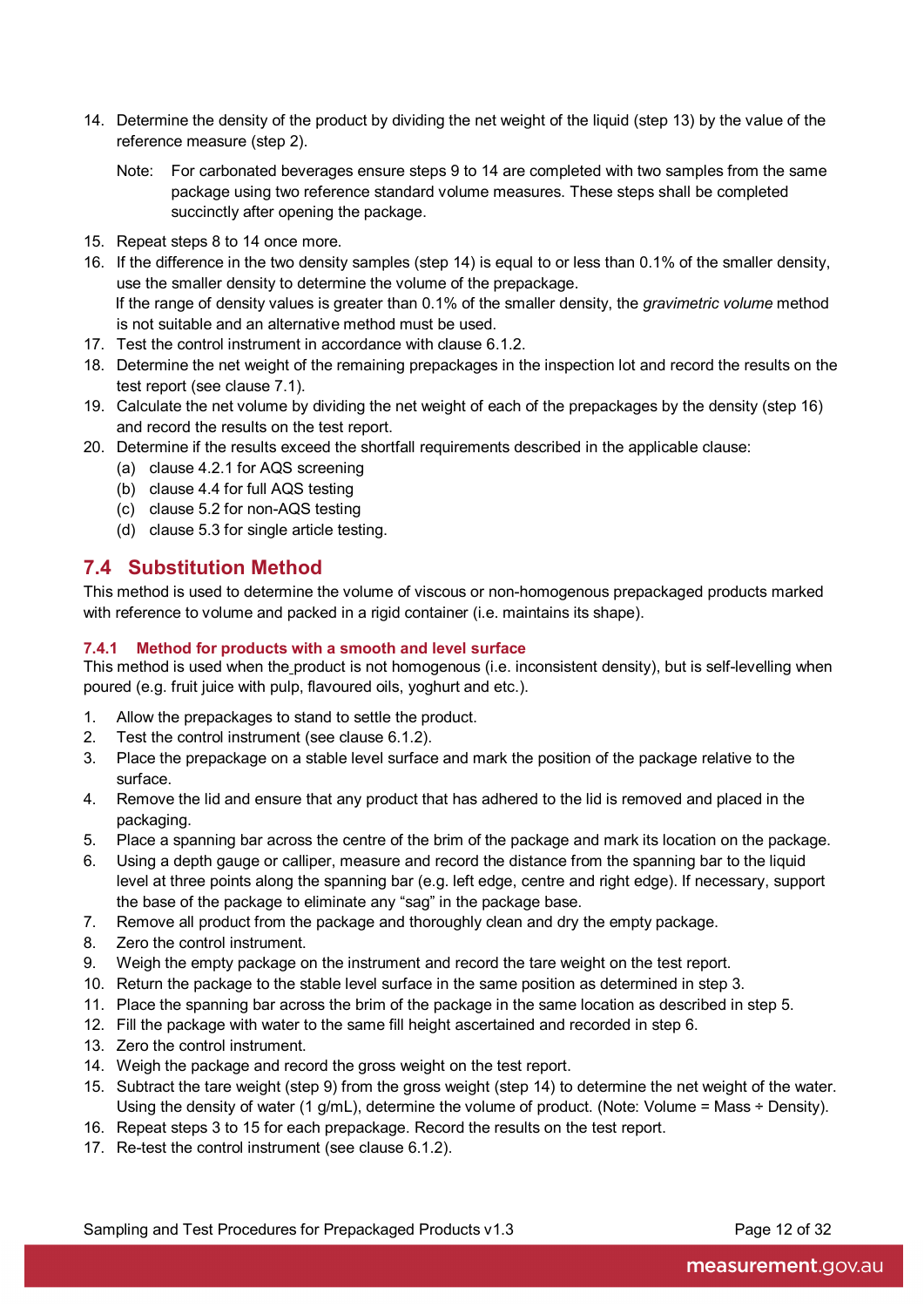- 18. Determine if the results exceed the shortfall requirements described in the applicable clause:
	- (a) clause 4.2.1 for AQS screening
	- (b) clause 4.4 for full AQS testing
	- (c) clause 5.2 for non-AQS testing
	- (d) clause 5.3 for single article testing.

#### **7.4.2 Method for products that do not have a smooth and level surface**

This method is used when the product is not self-levelling when poured (e.g. mayonnaise). It is not suitable for porous products (e.g. sand or gravel) as it requires a test liquid to be added to the empty headspace above the product.

- 1. Allow the prepackages to stand to settle the product.
- 2. Test the control instrument (see clause 6.1.2).
- 3. If required, determine the density of the test liquid (clause 7.3, steps 2 to 14). If the test liquid is potable water, the density is deemed 1 g/mL.
- 4. Remove the lid and ensure any product that has adhered to the lid is removed and placed in the package.
- 5. Zero the control instrument. Weigh the prepackage and record the result on the test report.

Note: If necessary, support the base of the package with a firm surface/disc to eliminate any sag.

6. Deliver the test liquid onto the top of the product until it is level with the brim of the package. Take care not to overfill. Record the weight on the test report.

Note: If the container overfills, the test is void.

- 7. Determine the weight of the test liquid by subtracting the weight determined in step 5 from the weight determined in step 6.
- 8. Remove all product from the package and thoroughly clean and dry the empty package.
- 9. Zero the control instrument and weigh the packing material (empty package) and any supporting surface/disc on the instrument. Record the tare weight on the test report.
- 10. Fill the package to the brim with the test liquid. Record the gross weight of the prepackage and test liquid.
- 11. Determine the net weight of the test liquid by subtracting the tare weight (step 9) from the gross weight (step 10).
- 12. Determine the weight of the test liquid, which substituted for the product being tested by subtracting the weight determined in step 7 from the weight determined in step 11.
- 13. Determine the volume of product being tested by dividing the weight determined in step 12 by the density of the test liquid determined in step 3. Record the results on the test report.
- 14. Repeat steps 4 to 13 for each prepackage. Record the results on the test report.
- 15. Determine if the results exceed the shortfall requirements described in the applicable clause:
	- (a) clause 4.2.1 for AQS screening
	- (b) clause 4.4 for full AQS testing
	- (c) clause 5.2 for non-AQS testing
	- (d) clause 5.3 for single article testing.

### <span id="page-20-0"></span>**7.5 Displacement Method**

This method is used to determine the volume of ice cream.

The test shall be conducted on a stable level surface.

- 1. Pack each individual prepackage in dry ice, wrap with newspaper and leave in a freezer for at least 24 hours to ensure the products are at a temperature less than -35 ºC.
- 2. Test the control instrument (see clause 6.1.2).
- 3. Place the wire mesh basket in the water bath (see Figure 1).
- 4. Position the receiving vessel to capture the water displaced from the overflow spout.
- 5. Fill the water bath with water until it overflows and drains through the spout.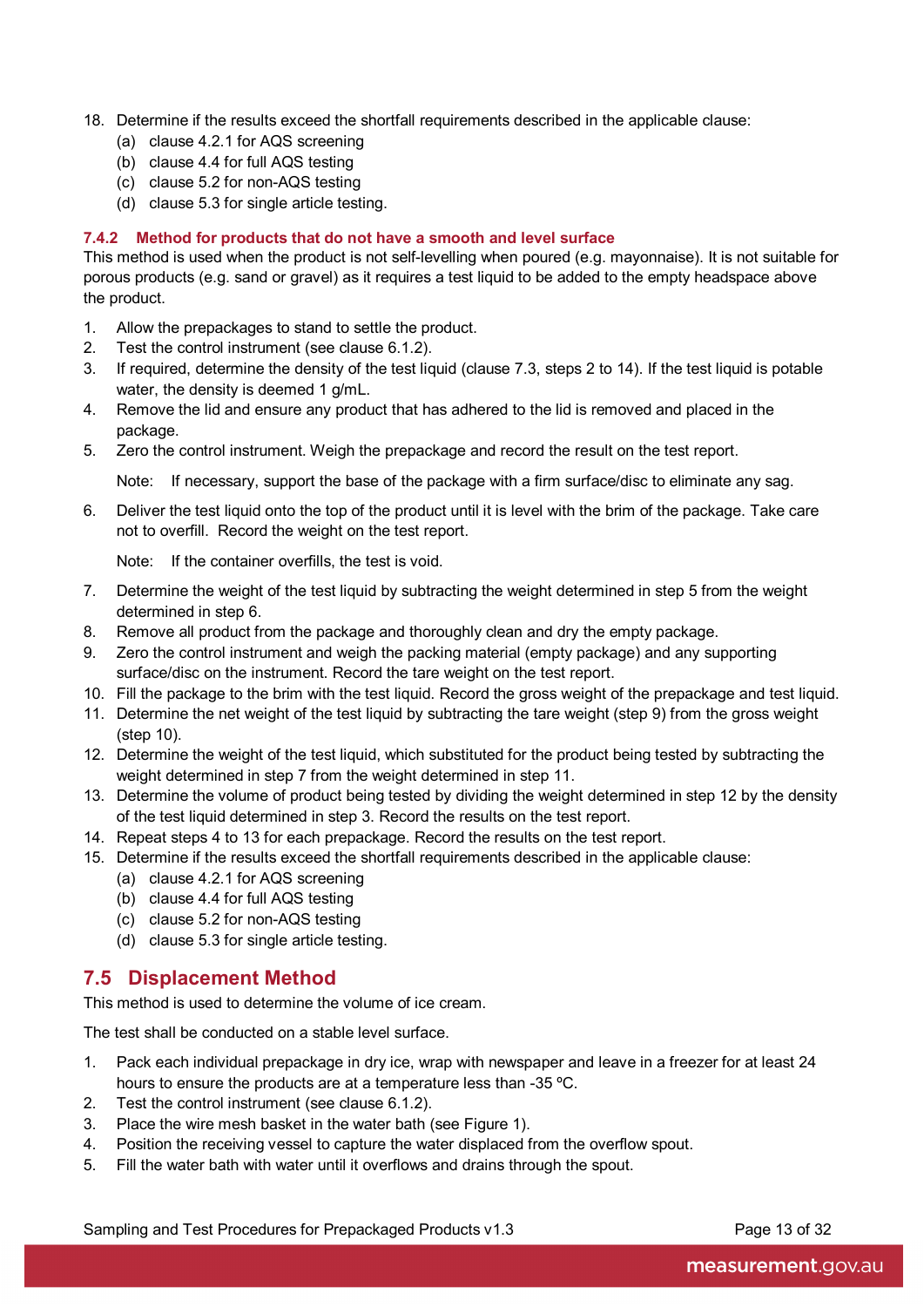6. When the water stops flowing i.e. the water stops draining from the overflow spout, record the temperature of the test liquid on the test report.

Note: For frozen products ensure the water is between 1 to 3 ºC.

- 7. Empty and dry the receiving vessel.
- 8. Zero the control instrument.
- 9. Weigh the empty receiving vessel and record the tare weight on the test report.
- 10. Place the receiving vessel under the overflow spout to capture the excess water.
- 11. Carefully remove the mesh basket, taking care not to disturb or move the bath.
- 12. Select a prepackage to be tested and remove the surrounding newspaper. Cut a hole in the bottom of the package to allow the water to flow into any air spaces that may be present. Remove the packaging lid.
- 13. Insert the thermometer between the package wall and product. When the temperature reading stabilises, record the temperature on the test report, ensuring it is less than -35 ºC.
- 14. Place the product and packaging onto the mesh basket and carefully submerge until it is completely below the water level in the bath.
- 15. Zero the control instrument.
- 16. Once the displaced water stops flowing from the overflow spout, weigh the receiving vessel on the instrument and record the gross weight on the test report.



**Figure 1. Example of a water bath for the displacement method**

- 17. Determine the net weight of water displaced from the bath by subtracting the tare weight of the receiving vessel (step 9) from the gross weight of the vessel (step 16).
- 18. Determine the volume of the product and packaging by dividing the net weight (step 17) by the density of water.

Note: The density of potable water is deemed to be 1 g/mL.

- 19. Remove the product and packaging from the water bath. Remove all product from the packaging and dry the packaging material.
- 20. Prepare the water bath by repeating steps 3 to 6. If necessary top up with fresh water.

Note: For frozen products ensure the water is clean and between 1 to 3 °C.

#### Sampling and Test Procedures for Prepackaged Products v1.3 Page 14 of 32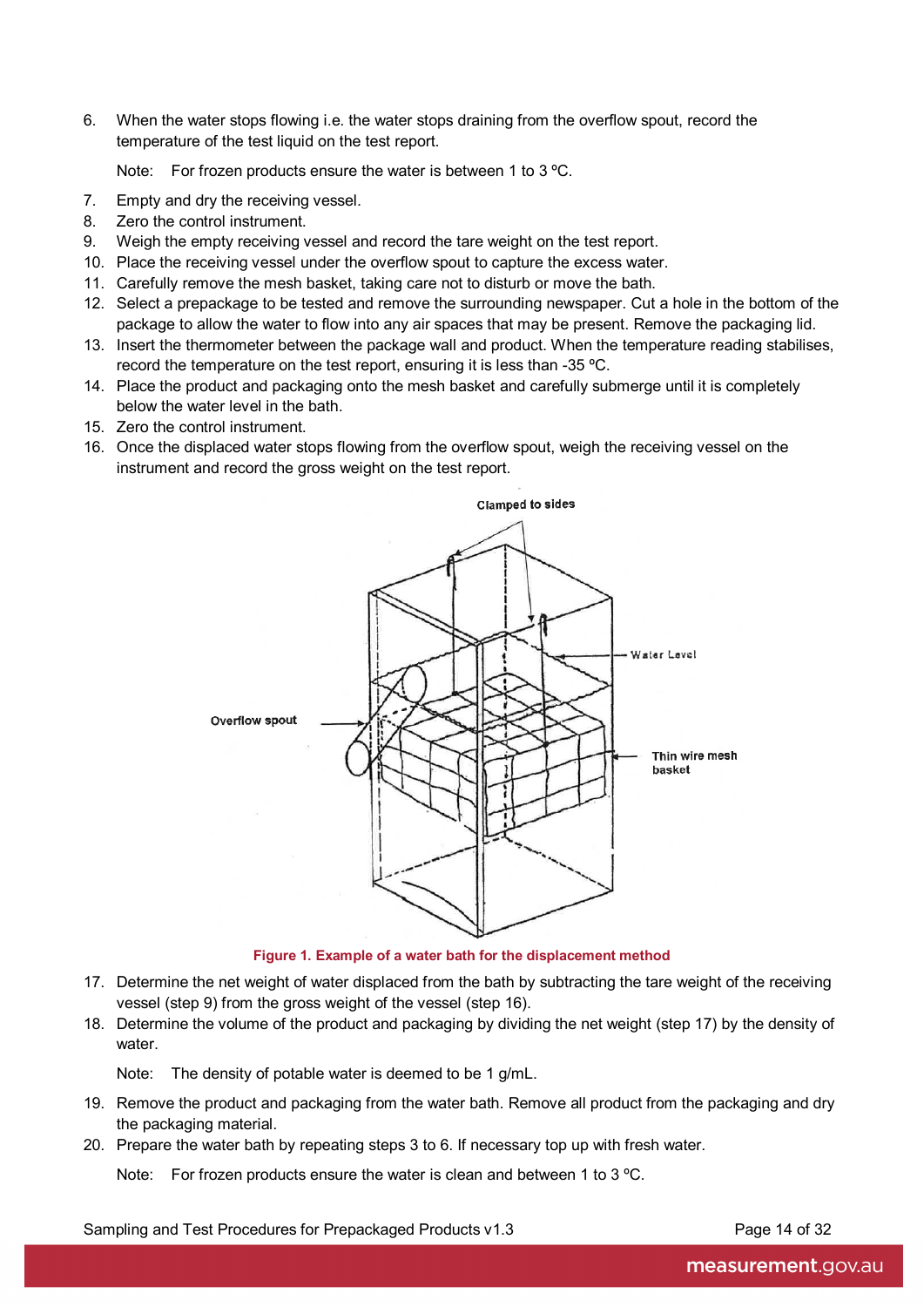- 21. Repeat steps 8 to 11.
- 22. Place the packaging (from step 19) in the mesh basket and carefully submerge, until it is completely below the water level in the bath.
- 23. Zero the control instrument. Once the displaced water stops flowing from the overflow spout, weigh the receiving vessel on the instrument and record the gross weight on the test report.
- 24. Determine the net weight of water displaced from the bath by subtracting the tare weight of the receiving vessel (step 21) from the gross weight of the vessel (step 23).
- 25. Determine the volume of the packaging by dividing the net weight (step 24) by the density of water.
- 26. Determine the volume of the product by subtracting the volume of the packaging (step 25) from the volume of the product and packaging (step 18).
- 27. Remove the packaging from the water bath.
- 28. Repeat steps 3 and 27 for each prepackage.
- 29. Re-test the control instrument (see clause 6.1.2).
- 30. Record all results on the test report.
- 31. Determine if the results exceed the shortfall requirements described in the applicable clause:
	- (a) clause 4.2.1 for AQS screening
	- (b) clause 4.4 for full AQS testing
	- (c) clause 5.2 for non-AQS testing
	- (d) clause 5.3 for single article testing.

### <span id="page-22-0"></span>**7.6 Mass per Unit Method**

This method is used to determine the number of products in a prepackage which are of similar mass using the weight of the product.

If the product quantity is 50 or less, it is recommended that the prepackaged contents are individually counted.

- 1. Test the control instrument (see clause 6.1.2).
- 2. Zero the control instrument.
- 3. Place an unopened prepackage on the instrument and record the gross weight on the test report.
- 4. Remove the prepackage from the instrument.
- 5. Repeat steps 2 to 4, for all the prepackages in the inspection lot.
- 6. If the package tare has not already been determined, determine the package tare (see clause 6.2).
	- Note: The contents from each prepackage must be separated, identified with the package ID and retained.
- 7. Calculate and record the net weight of each prepackage by subtracting the tare (step 6) from the gross weight (step 3).
- 8. Determine the product sample size (see Table 3).

#### **Table 3. Product sample size in relation to marked count**

| Marked Count (n)  | <b>Sample Size</b> |
|-------------------|--------------------|
| 100 ≥ n           | $100\%$            |
| $500 \ge n > 100$ | 100 units          |
| n > 500           | <b>20%</b>         |

- 9. Randomly select the required product sample from the contents of a single prepackage retained in step 6.
- 10. Zero the control instrument.
- 11. Weigh the product sample and record the weight on the test report.
- 12. Determine the mass per unit by dividing the weight (step 11) by the number of units in the sample. Record the mass per unit.
- 13. Repeat steps 8 to 12 with a product sample from two further prepackages.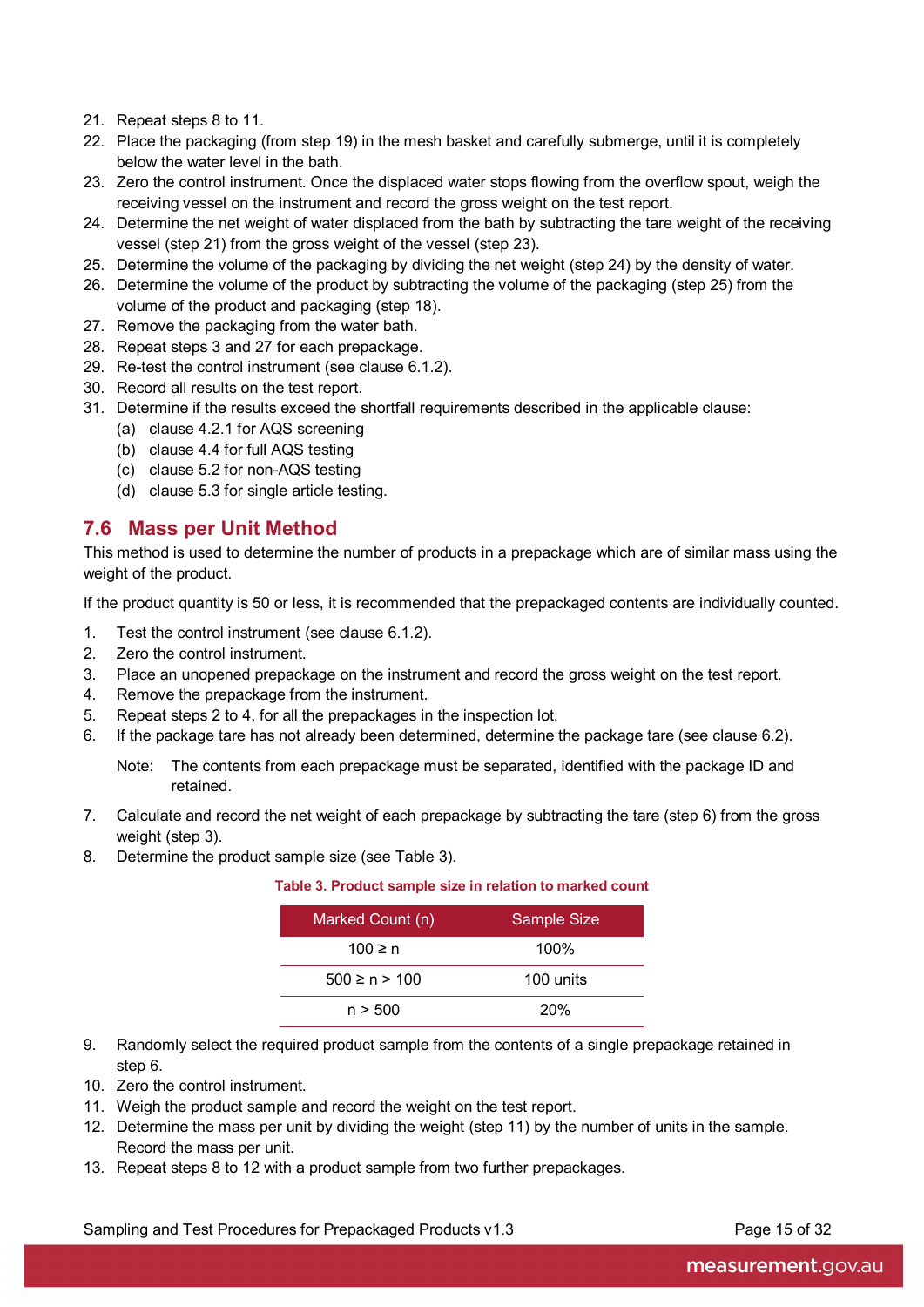- 14. If the difference in any of the mass per units (step 12) is equal to or less than 0.5% of the lowest mass per unit, use the lowest mass per unit to determine the package contents.
- 15. If the range of mass per unit values is greater than 0.5%, then the mass per unit value method is not suitable and an alternative method must be used.
- 16. Calculate the number of articles in each of the remaining prepackages by dividing the net weight of each prepackage (step 7) by the mass per unit (step 12). Record all results on the test report.
- 17. Determine if the results exceed the shortfall requirements described in the applicable clause:
	- (a) clause 4.2.1 for AQS screening
	- (b) clause 4.4 for full AQS testing
	- (c) clause 5.2 for non-AQS testing
	- (d) clause 5.3 for single article testing.

## <span id="page-23-0"></span>**7.7 Counting Method**

This method is used to determine the number of products in a prepackage by individually counting products in the packages.

- 1. Select a prepackage from the inspection lot.
- 2. Count the number of products in the prepackage.
- 3. Record the result on the test report.
- 4. Repeat steps 1 to 3 for all the prepackages in the sample.
- 5. Determine if the results exceed the shortfall requirements described in the applicable clause:
	- (a) clause 4.2.1 for AQS screening
	- (b) clause 4.4 for full AQS testing
	- (c) clause 5.2 for non-AQS testing
	- (d) clause 5.3 for single article testing.

## <span id="page-23-1"></span>**7.8 Volumetric Method for Flowable solids**

This method is used to determine the actual contents of prepackaged flowable solids with a quantity statement in units of volume (e.g. potting mix, mulch, peat).

Ensure the test procedure is conducted on a level surface.

For ease of calculation record all dimensions using metres (m) as the units of measurement.

- 1. Measure the maximum internal height of the cylindrical measuring vessel, using a spanning bar to measure the inside of the base to the rim at three points across the diameter. Mark the position of the spanning bar on the rim of the measuring vessel and record the maximum internal height  $(h)$  on the test report.
- 2. Calculate the maximum internal diameter of the vessel (*d*) by measuring at five separate vertical points, including top, middle and bottom, on the horizontal plane. Record the result on the test report.
- 3. Calculate the horizontal cross sectional area of the base  $(A)$  of the vessel using the formula:

$$
A = \pi r^2
$$

where

 $\pi$  is 3.142

 $r$  is the radius of the vessel.

To determine the radius of the vessel from the maximum internal diameter divide the maximum internal diameter by two (i.e.  $r = \frac{a}{2}$ ).

- 4. Lay the tarpaulin/floor cover under the measuring vessel to catch any escaping product.
- 5. Select a prepackage from the inspection lot and loosen the contents of the prepackage before opening and taking any measurements.
- 6. Place the wide-necked funnel on the measuring vessel.
- 7. Pour the contents of the prepackage into the measuring vessel, ensuring the contents fall as close to the funnel edge as possible. Use the dustpan and brush to collect any escaped product.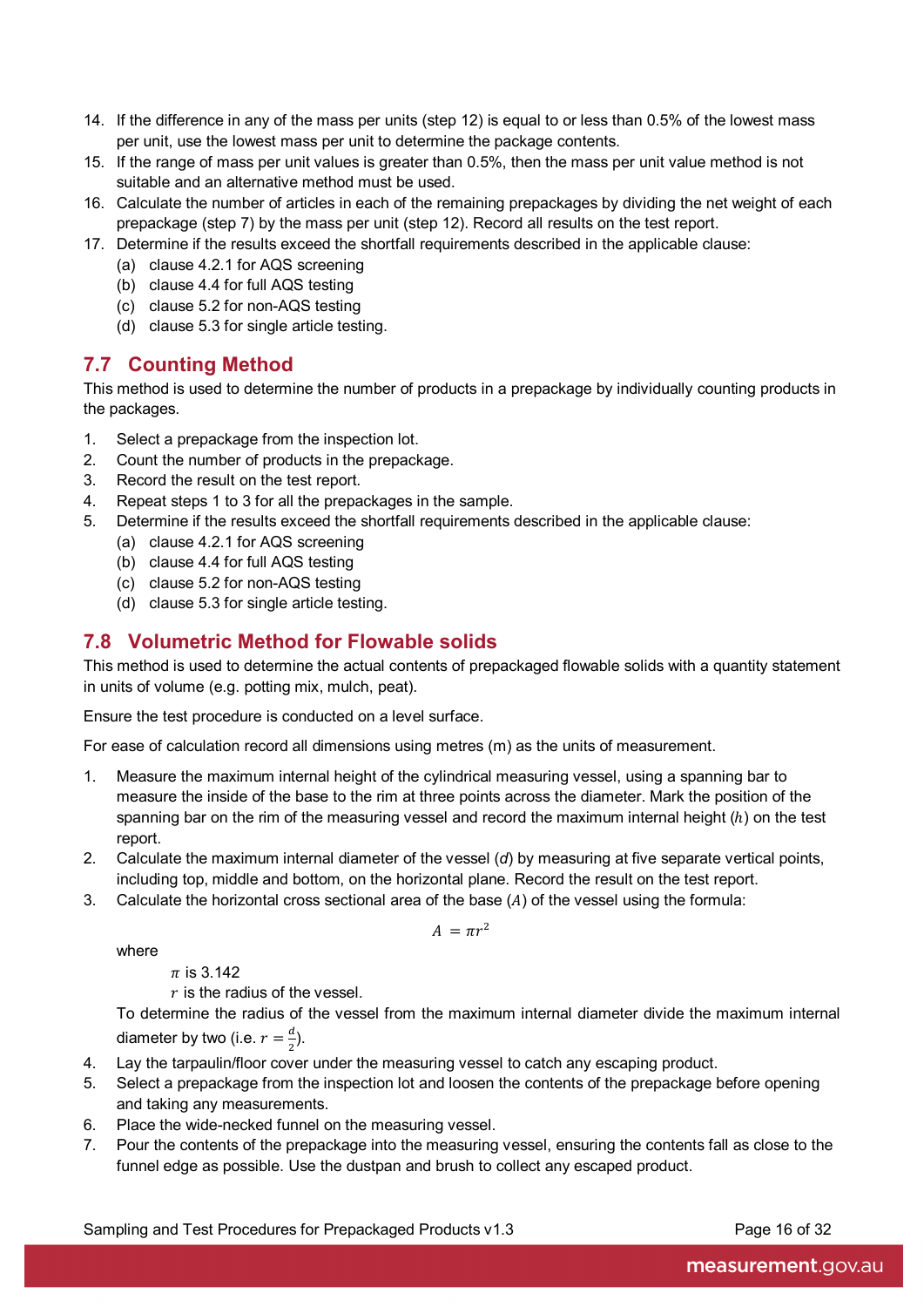- Note 1: Maintain a steady rate of flow of the contents into the vessel to minimise compression of the product.
- Note 2: Another person assisting during the pouring process would ensure the product is free flowing and reduce the presence of clumps in the contents.
- 8. With the measuring vessel in an upright position, gently level the surface of the product using your hand or a straight edge that is smaller than the internal dimensions of the vessel.

Note: Ensure the product is not compressed.

- 9. Place a spanning bar across the brim of the measuring vessel at the same position referred to in step 1.
- 10. Measure the height of the unfilled capacity of the vessel using an Inspector's Class 1 length measure. Repeat this step to obtain measurements at three points across the diameter. Record the smallest of the three heights of the unfilled capacity  $(u)$  on the test report.
- 11. Calculate the volume of the product  $(V)$  using the formula:

$$
V = (h - u) \times A
$$

where

 $h$  is the maximum internal height of the vessel (as determined in step 1)

 $u$  is the smallest of the three heights of the unfilled capacity

- A is the cross sectional area of the base of the vessel.
- 12. Where the contents of the prepackage exceed the volume of the measuring vessel (i.e. is not wholly contained in the vessel), repeat steps 5 to 11 until the net contents of the prepackage has been measured. Determine the total net volume of the prepackage by summing all of the results obtained at step 11 (i.e. V 'lot  $1' + V$  'lot  $2' + V$  'lot  $3'$  etc.).
- 13. Record all results on the test report.
- 14. Determine if the results exceed the shortfall requirements described in the applicable clause:
	- (a) clause 4.2.1 for AQS screening
	- (b) clause 4.4 for full AQS testing
	- (c) clause 5.2 for non-AQS testing
	- (d) clause 5.3 for single article testing.

### <span id="page-24-0"></span>**7.9 Frozen Fish Method**

This method is also known as the partial thaw method. It is used to determine the mass of fish products which have been:

- covered in an ice water glaze; or
- contained within an ice water block.

Note: This method does not apply to fish products:

- frozen in a marinade; or
- formed by plate freezing with no ice water glaze.
- 1. Test the control instrument (see clause 6.1.2).
- 2. Assess if the product can be wholly contained within the sieve. Where the product can be divided into lots without any damage, divide the fish into lots that can be wholly contained in the sieve and complete steps 3 to 12. Ensure the lots which are awaiting test are stored at a temperature less than 0  $^{\circ}$ C.
- 3. Precondition the sieve by immersing it in the water bath for 2 min. Then, drain the sieve by inclining it at an angle of  $20^{\circ}$  +  $2^{\circ}$  from the horizontal for at least 2 min but not more than 2 min 15 sec.
- 4. Zero the control instrument.
- 5. Weigh the empty sieve and record the measurement.
- 6. Measure the temperature of the water bath and record the result on the test report. During the test ensure the temperature of the water bath is maintained at 25 °C  $\pm$  5 °C.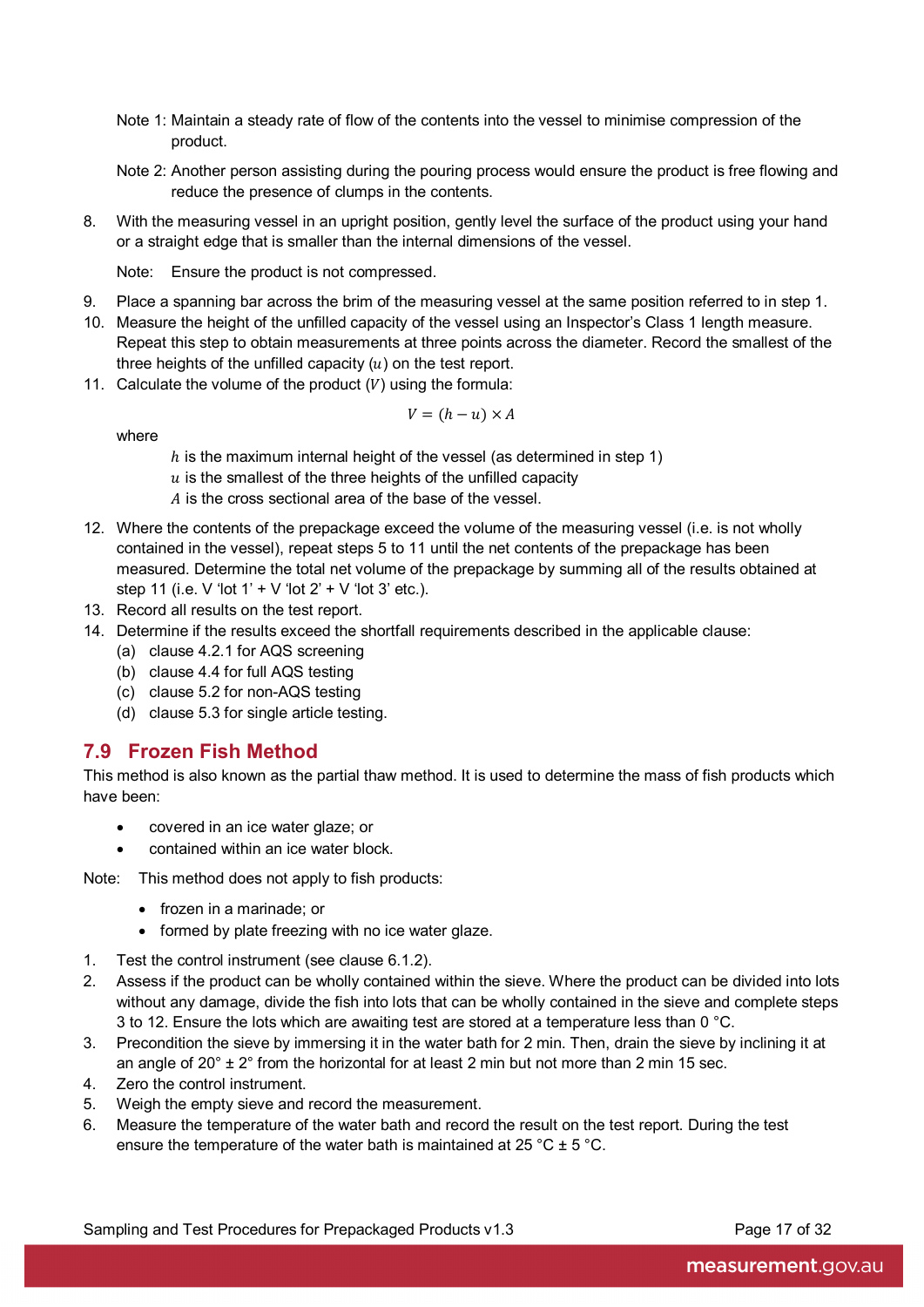- 7. Place the fish in the sieve. Immerse the sieve plus the product into the water bath containing a volume of clean potable water, which is at least 8 times the weight of the fish (*Qn*).
	- Note: For fish contained within an ice water block, first place the fish in a watertight plastic bag, minimise the air in the bag and seal prior to placing in the sieve.
- 8. When the product can be easily separated, remove the fish and sieve from the water bath.

Note 1: For fish products with an ice water glaze this is as soon as the glaze has been removed i.e. the fish surface changes from slippery to rough. This can be facilitated by gentle agitation.

Note 2: If the fish is in a bag empty the fish into the sieve.

- 9. Incline the sieve at an angle of  $20^{\circ} \pm 2^{\circ}$  from the horizontal and drain for at least 2 min but not more than 2 min 15 sec.
- 10. Zero the control instrument.
- 11. Weigh the combined mass of the sieve and the fish. Record the result on the test report.
- 12. Calculate the mass of the fish by subtracting the mass of the sieve (step 5) from the filled sieve (step 11).
- 13. Where the fish is not wholly contained in the sieve, repeat steps 3 to 12 for the remaining lots that are awaiting test (refer to step 2) and determine the total mass by summing the individual lot masses.
- 14. Re-test the control instrument (see clause 6.1.2).
- 15. Record all results on the test report.
- 16. Determine if the results exceed the shortfall requirements described in the applicable clause:
	- (a) clause 4.2.1 for AQS screening
		- (b) clause 4.4 for full AQS testing
		- (c) clause 5.2 for non-AQS testing
	- (d) clause 5.3 for single article testing.

### <span id="page-25-0"></span>**7.10 Linear and Area Methods**

#### **7.10.1 Linear Single Measurement Method**

This method is used to determine the actual length of product with a measurement marking represented in terms of linear measurement in one single measurement (i.e. the length of the products does not exceed the length of the measuring surface or the reference standard measure of length).

The test shall be conducted on a flat and stable surface (the measuring surface).

- 1. Place the reference standard measure of length on the measuring surface.
- 2. Select a product from the sample.
- 3. Place the product on the measuring surface and align it so that the edge to be measured is next to and parallel to the standard measure of length.
- 4. If necessary apply sufficient tension to the product to remove any visible creases or ridges. This tension should not exceed that which would normally be applied during product use.
- 5. Align the zero mark of the reference standard measure of length with the starting end of the product.
	- Note: The starting and finishing ends of the product are the outermost edges or points of the product that would result in the largest linear measurement of the product under test.
- 6. Determine the measurement on the reference standard measure of length that corresponds to the finishing end of the product, ensuring that the measurement is made parallel to the relevant edge of the product.
- 7. Record the linear measurement on the test report.
- 8. Repeat steps 2 to 7 for each product.
- 9. Determine if the results exceed the shortfall requirements described in the applicable clause:
	- (a) clause 4.2.1 for AQS screening
	- (b) clause 4.4 for full AQS testing
	- (c) clause 5.2 for non-AQS testing
	- (d) clause 5.3 for single article testing.

Sampling and Test Procedures for Prepackaged Products v1.3 Page 18 of 32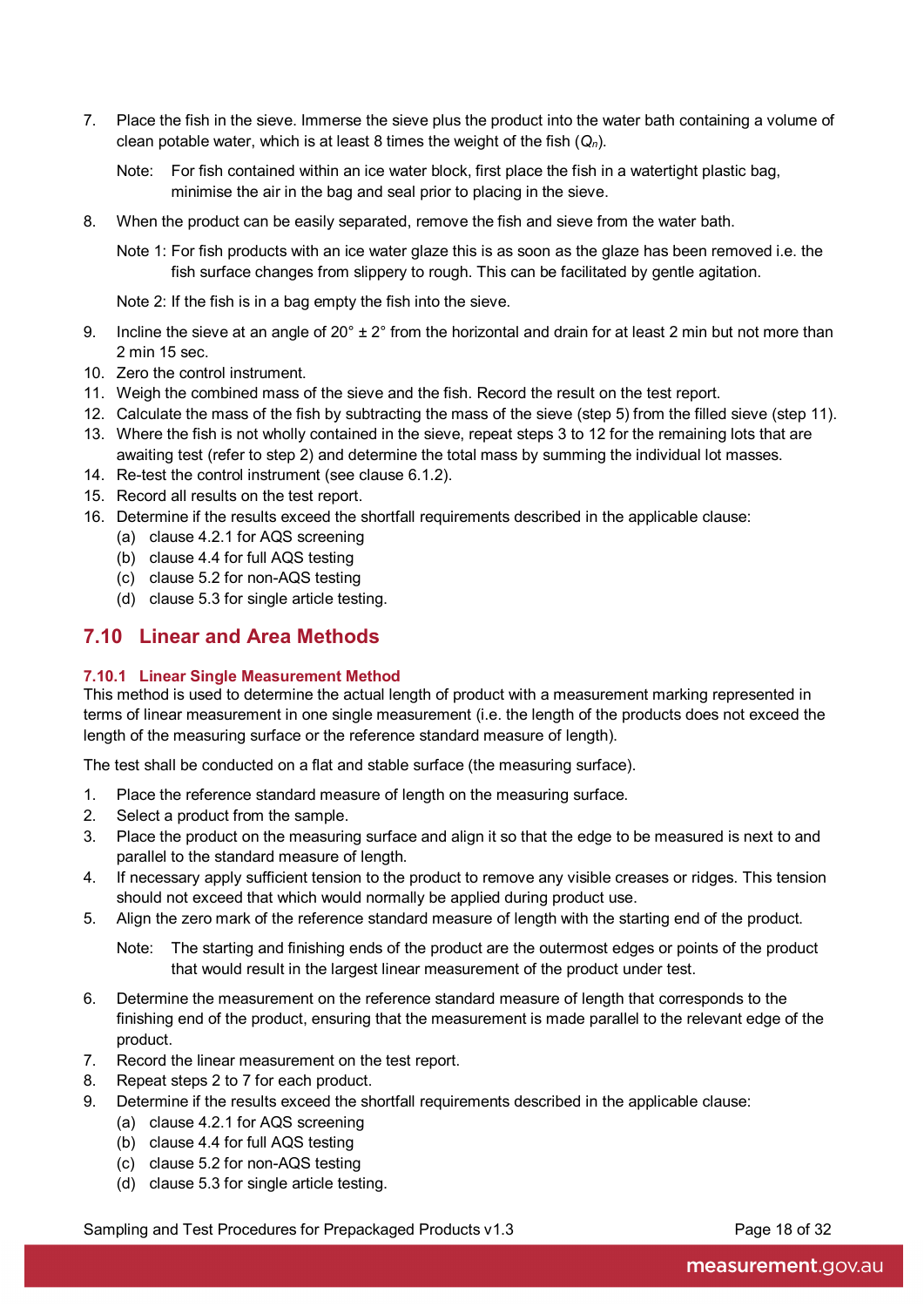#### **7.10.2 Linear Multiple Measurement Method**

This method is used to determine the actual length of a product with a measurement marking represented in terms of linear measurement using multiple measurements (i.e. the length of the products exceeds the length of the measuring surface or the reference standard measure of length).

The test shall be conducted on a flat and stable surface (the measuring surface).

- 1. Place the reference standard measure of length on the measuring surface.
- 2. Select a product from the sample.
- 3. Place the product on the measuring surface and align it so that the edge to be measured is next to and parallel to the standard measure of length.
- 4. If necessary apply sufficient tension to the product to remove any visible creases or ridges. This tension should not exceed that which would normally be applied during product use.
- 5. Align the zero mark of the reference standard measure of length with the starting end of the product or for subsequent measurements the end measurement reference marked during the previous measurement.

Note: The starting and finishing ends of the product are the outermost edges or points of the product that would result in the largest linear measurement of the product under test.

- 6. Mark a reference measurement mark on the product at a point where the product is on the measuring surface and within the measuring range of the reference standard measure of length. The reference mark should be clear and square to the edge of the product. It should not be too thick so that any subsequent zero alignment using the mark will be reliable.
	- Note: For the last multiple measurement where the product does not extend beyond the measuring surface and the measuring range of the reference standard measure of length, the mark shall be the outermost edge or point of the product that would result in the largest linear measurement of the product under test.
- 7. Determine the measurement on the reference standard measure of length that corresponds to the reference measurement mark determined in step 7 ensuring that the measurement is made parallel to the relevant edge of the product. Record the result on the test report.
- 8. Repeat steps 3 to 7 until the entire length of the product has been measured.
- 9. Determine the total length of the product by summing the measurements determined in step 8.
- 10. Repeat steps 2 to 9 for each product.
- 11. Determine if the results exceed the shortfall requirements described in the applicable clause:
	- (a) clause 4.2.1 for AQS screening
	- (b) clause 4.4 for full AQS testing
	- (c) clause 5.2 for non-AQS testing
	- (d) clause 5.3 for single article testing.

#### **7.10.3 Area Method – Irregular shapes**

This method is used to determine the actual area of products marked with a measurement marking represented in terms of area measurement.

- 1. Place the transparent graph paper template on a flat and stable surface.
- 2. Using suitable reference standard measures of length validate the accuracy of the squares on the graph paper template as follows:
	- (a) measure the length of each outer side of the template and average the lengths of the opposite sides
	- (b) multiply the two average lengths to determine the area of the template
	- (c) count the number of squares contained within the template
	- (d) divide the template area (determined in b) by the number of squares (determined in c) to determine the nominal area of each square.
- 3. Randomly select 5 groups of squares within the template that nominally represent 5% of the total number of squares in the template and repeat step 2.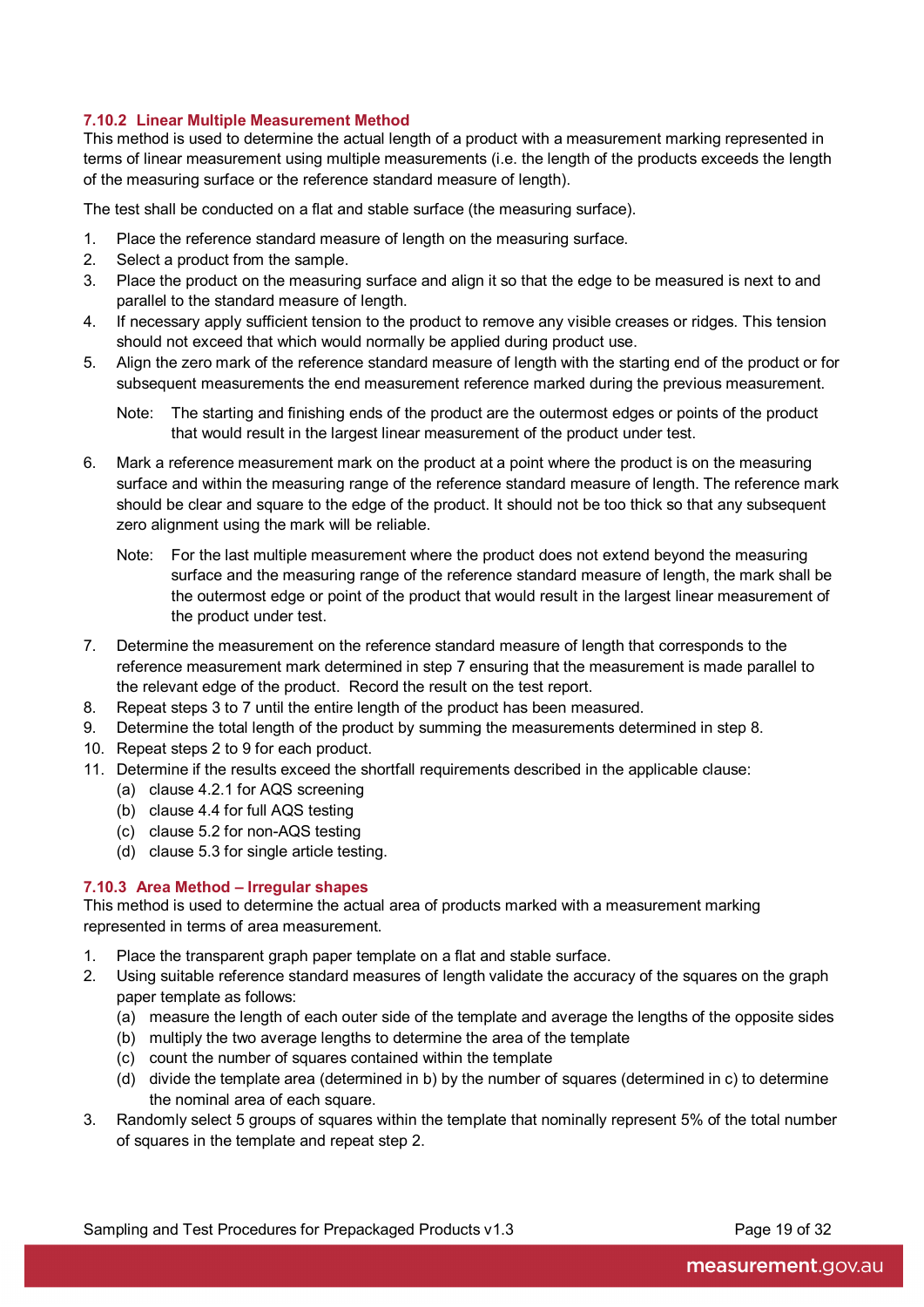- 4. The nominal area of individual squares within the template will be the largest square area determined in step 2(d) provided all the nominal areas determined in step 2(d) do not vary by more than 0.2% of the that nominal area.
- 5. Place the product to be measured on a flat and stable surface.
- 6. Place the template over the product and ensure that the product is free from any visible creases or ridges.
- 7. Determine the area of the product by counting the number of squares that cover the product. Combine any squares that are partially covered (for example if one square is  $\frac{3}{4}$  covered and the next square is  $\frac{1}{4}$ covered add the two together to equal one square).
- 8. Determine the area of the product by multiplying the total number of squares counted in step 7 by the nominal area determined in step 4.
- 9. Record the results on the test report.
- 10. Repeat steps 5 to 9 for the remaining products.
- 11. Determine if the results exceed the shortfall requirements described in the applicable clause:
	- (a) clause 4.2.1 for AQS screening
	- (b) clause 4.4 for full AQS testing
	- (c) clause 5.2 for non-AQS testing
	- (d) clause 5.3 for single article testing.

#### **7.10.4 Area Method – Regular shapes**

This method is used to determine the actual area of regular shaped products marked with a measurement marking represented in terms of area measurement.

- 1. Use the test procedure in 7.10.1 or 7.10.2 to measure the linear dimensions of the product.
- 2. Use conventional geometric formulae to calculate the area.
- 3. Record the results on the test report.
- 4. Repeat steps 1 to 3 for the remaining product.
- 5. Determine if the results exceed the shortfall requirements described in the applicable clause:
	- (a) clause 4.2.1 for AQS screening
	- (b) clause 4.4 for full AQS testing
	- (c) clause 5.2 for non-AQS testing
	- (d) clause 5.3 for single article testing.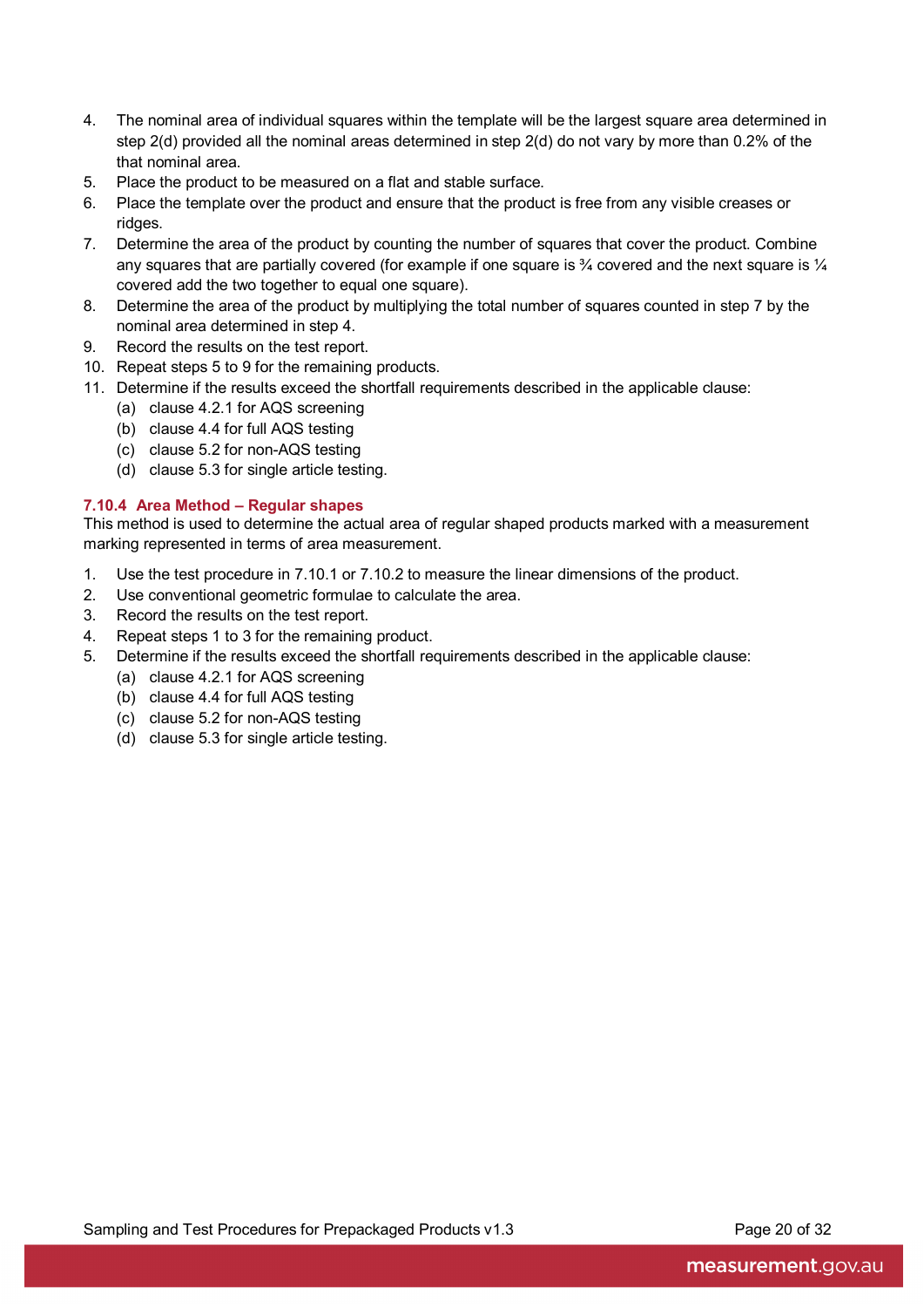# <span id="page-28-0"></span>**Appendix A: Test Report**

Appendix A contains a test report, on which to record the results.

Although the format of the test report may vary according to the individual needs and requirements of Trade Measurement Inspectors, the following test report contains the minimum amount of information that must be recorded.

Where additional tests are required, attach pages that record the results of these tests.

Number each page of the test report in the style shown at the top of each of the following pages.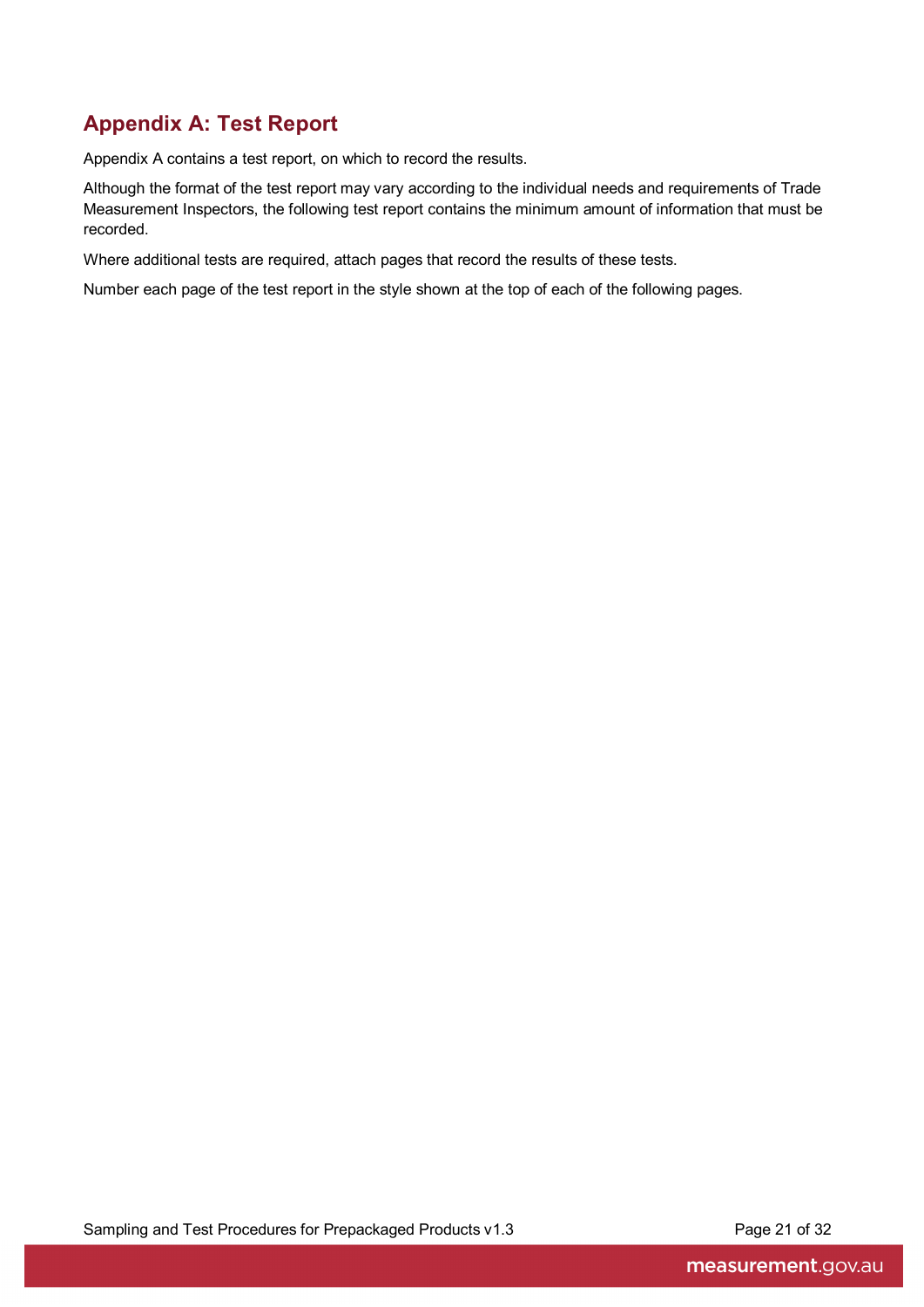# <span id="page-29-0"></span>**Test Report 1 for Prepackaged Products**

### **Details of the Equipment and Reference Standards of Measurement (clause 2)**

| Test report reference number      |  |
|-----------------------------------|--|
| <b>Control instrument</b>         |  |
| Make                              |  |
| Model                             |  |
| Serial number                     |  |
| Graduation value (g)              |  |
| NMI approval number               |  |
| Verification date (if applicable) |  |
| <b>Test mass</b>                  |  |
| Mass set serial number            |  |
| Regulation 13 certificate number  |  |
| Certificate expiry date           |  |
| Length measure                    |  |
| Make                              |  |
| Serial number                     |  |
| Length                            |  |
| Regulation 13 certificate number  |  |
| Certificate expiry date           |  |
| <b>Sieve</b>                      |  |
| Make                              |  |
| Serial number                     |  |
| Diameter (mm)                     |  |
| Mesh aperture size (mm)           |  |
| <b>Thermometer</b>                |  |
| Make                              |  |
| Model                             |  |
| Serial number                     |  |
| Regulation 13 certificate number  |  |
| Certificate expiry date           |  |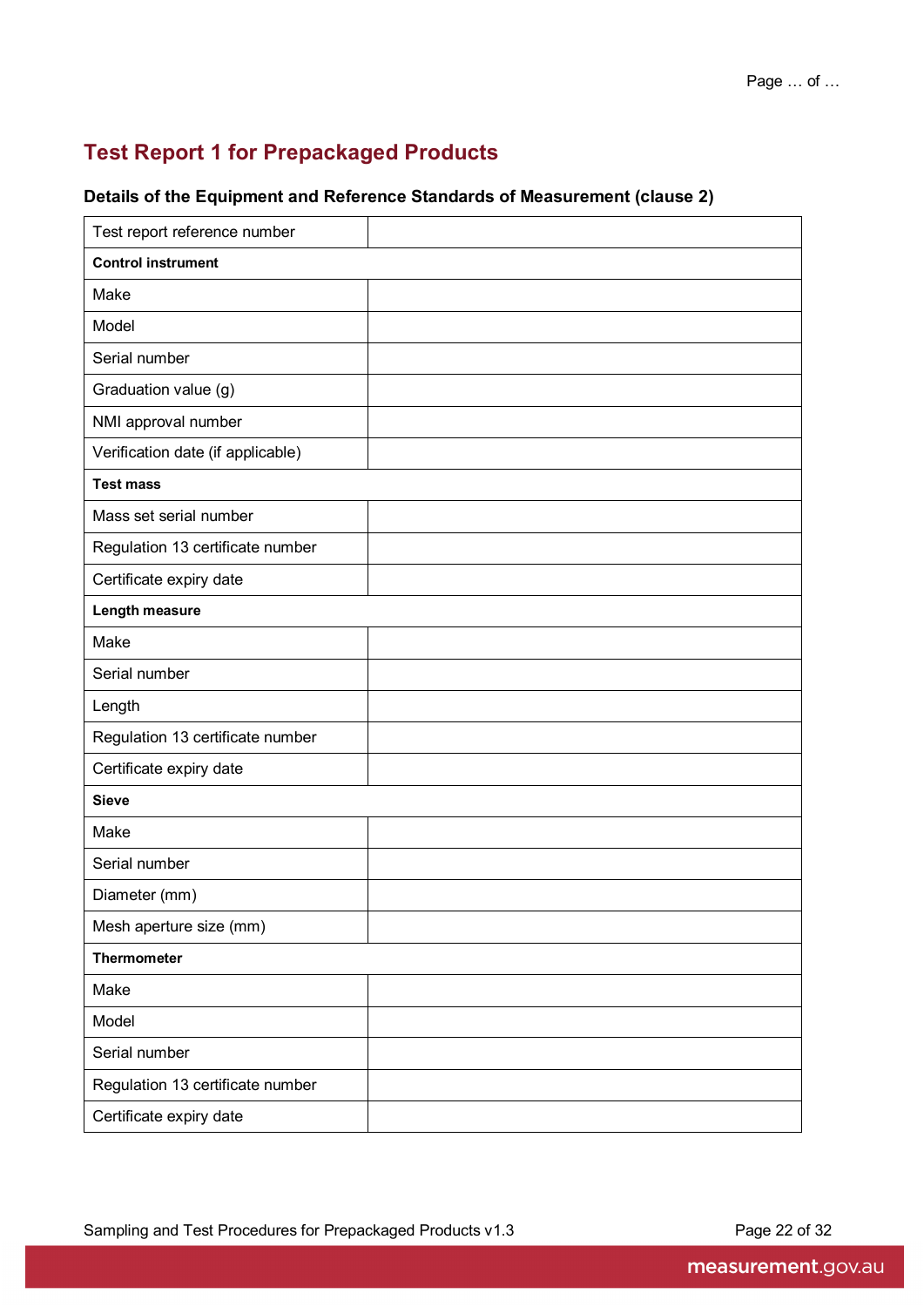# <span id="page-30-0"></span>**Test Report 2 for Control Instrument**

| <b>Repeatability</b>                                           | Load                      |                  |    |      |
|----------------------------------------------------------------|---------------------------|------------------|----|------|
| (NITP 6.1 to 6.4, clause 5.1)                                  | First reading             |                  |    |      |
|                                                                | Second reading            |                  |    |      |
|                                                                | Third reading             |                  |    |      |
|                                                                | <b>Difference</b>         |                  |    |      |
|                                                                | $\Box$ Pass               | $\Box$ Fail      |    |      |
| <b>Eccentricity</b>                                            | Number of supports        |                  |    |      |
| (NITP 6.1 to 6.4, clause 5.2)                                  | Load used                 |                  |    |      |
|                                                                | Position 1                |                  |    |      |
|                                                                | Position 2                |                  |    |      |
|                                                                | Position 3                |                  |    |      |
|                                                                | Position 4                |                  |    |      |
|                                                                | Position 5                |                  |    |      |
|                                                                | Position 6                |                  |    |      |
|                                                                | $\Box$ Pass               | $\Box$ Fail      |    |      |
| <b>Weighing performance</b><br>(NITP 6.1 to 6.4, clause 5.4.1) | Loads applied (minimum 5) |                  | Up | Down |
| Note: When conducting a                                        |                           |                  |    |      |
| performance test, only weighing<br>performance is required.    |                           |                  |    |      |
|                                                                |                           |                  |    |      |
|                                                                |                           |                  |    |      |
|                                                                |                           |                  |    |      |
|                                                                |                           |                  |    |      |
|                                                                |                           |                  |    |      |
|                                                                |                           |                  |    |      |
|                                                                | $\Box$ Pass               | $\mathsf I$ Fail |    |      |
| <b>Overall result</b>                                          | $\square$ Pass            | $\square$ Fail   |    |      |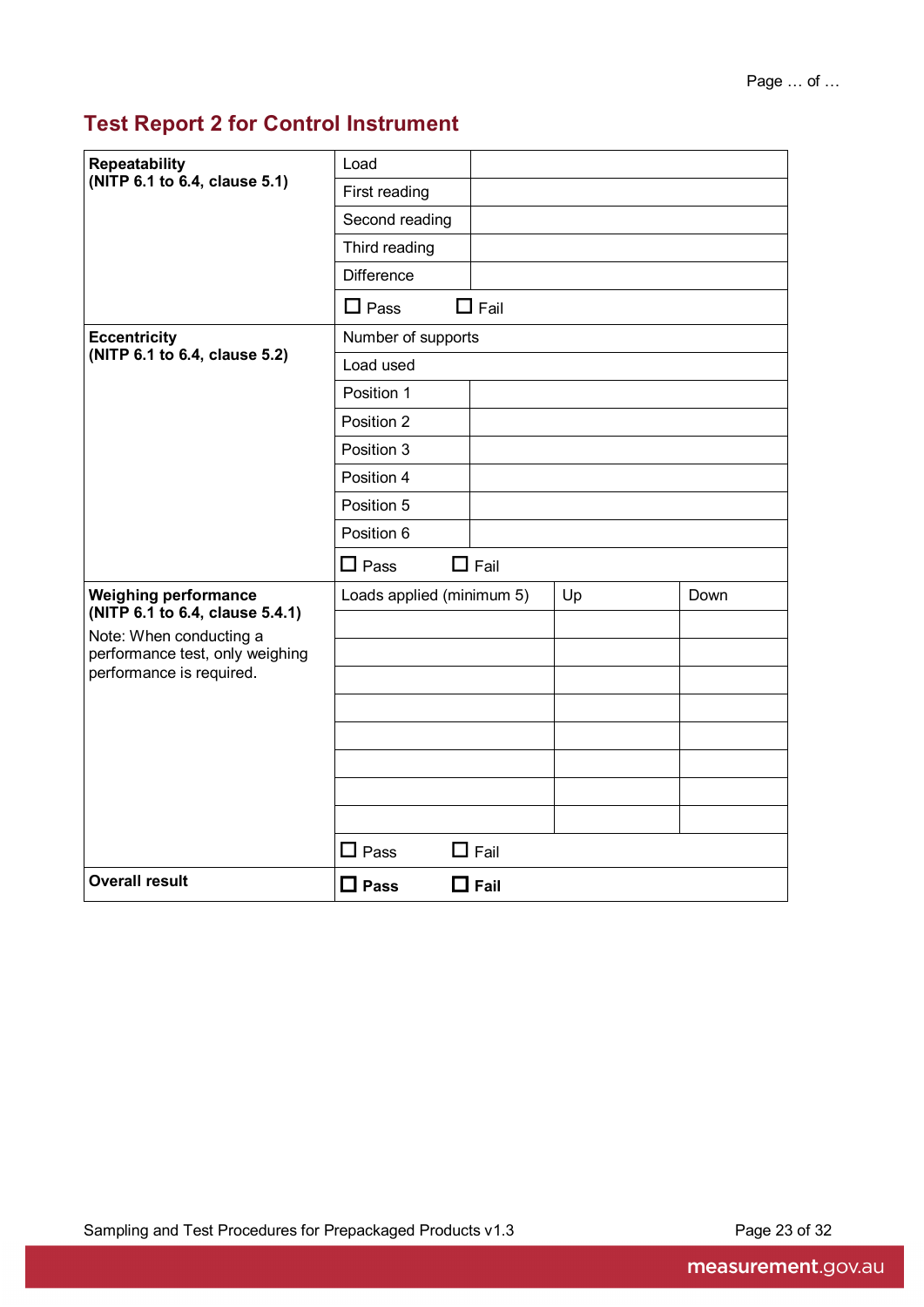# <span id="page-31-0"></span>**Test Report 3 for Gravimetric Mass Method**

| Test report reference number |                                        |          |         |               | Worksheet               |          |  |
|------------------------------|----------------------------------------|----------|---------|---------------|-------------------------|----------|--|
| Date of inspection           |                                        |          |         |               |                         |          |  |
| Product description          |                                        |          |         |               |                         |          |  |
| Batch number                 |                                        |          |         |               |                         |          |  |
| Stated quantity              |                                        |          |         |               |                         |          |  |
| Required sample size         |                                        |          |         |               |                         |          |  |
| Tare value                   |                                        |          |         |               |                         |          |  |
|                              | <b>Individual Package Measurements</b> |          |         |               | <b>Tare Samples</b>     |          |  |
| Package ID                   | Gross (g)                              | Tare (g) | Net (g) | <b>Result</b> | Tare ID                 | Tare (g) |  |
| $\mathbf{1}$                 |                                        |          |         |               | $\mathbf{1}$            |          |  |
| $\overline{2}$               |                                        |          |         |               | $\boldsymbol{2}$        |          |  |
| $\mathbf{3}$                 |                                        |          |         |               | $\mathfrak{S}$          |          |  |
| $\overline{\mathbf{4}}$      |                                        |          |         |               | $\overline{\mathbf{4}}$ |          |  |
| $\mathbf 5$                  |                                        |          |         |               | $\mathbf 5$             |          |  |
| $\,6$                        |                                        |          |         |               |                         |          |  |
| $\overline{7}$               |                                        |          |         |               |                         |          |  |
| $\bf 8$                      |                                        |          |         |               |                         |          |  |
| $\boldsymbol{9}$             |                                        |          |         |               |                         |          |  |
| 10                           |                                        |          |         |               |                         |          |  |
| 11                           |                                        |          |         |               |                         |          |  |
| 12                           |                                        |          |         |               |                         |          |  |
| 13                           |                                        |          |         |               |                         |          |  |
| 14                           |                                        |          |         |               |                         |          |  |
| 15                           |                                        |          |         |               |                         |          |  |
| 16                           |                                        |          |         |               |                         |          |  |
| 17                           |                                        |          |         |               |                         |          |  |
| $18\,$                       |                                        |          |         |               |                         |          |  |
| 19                           |                                        |          |         |               |                         |          |  |
| 20                           |                                        |          |         |               |                         |          |  |
| 21                           |                                        |          |         |               |                         |          |  |
| 22                           |                                        |          |         |               |                         |          |  |
| 23                           |                                        |          |         |               |                         |          |  |
| 24                           |                                        |          |         |               |                         |          |  |
| 25                           |                                        |          |         |               |                         |          |  |
|                              |                                        |          |         |               |                         |          |  |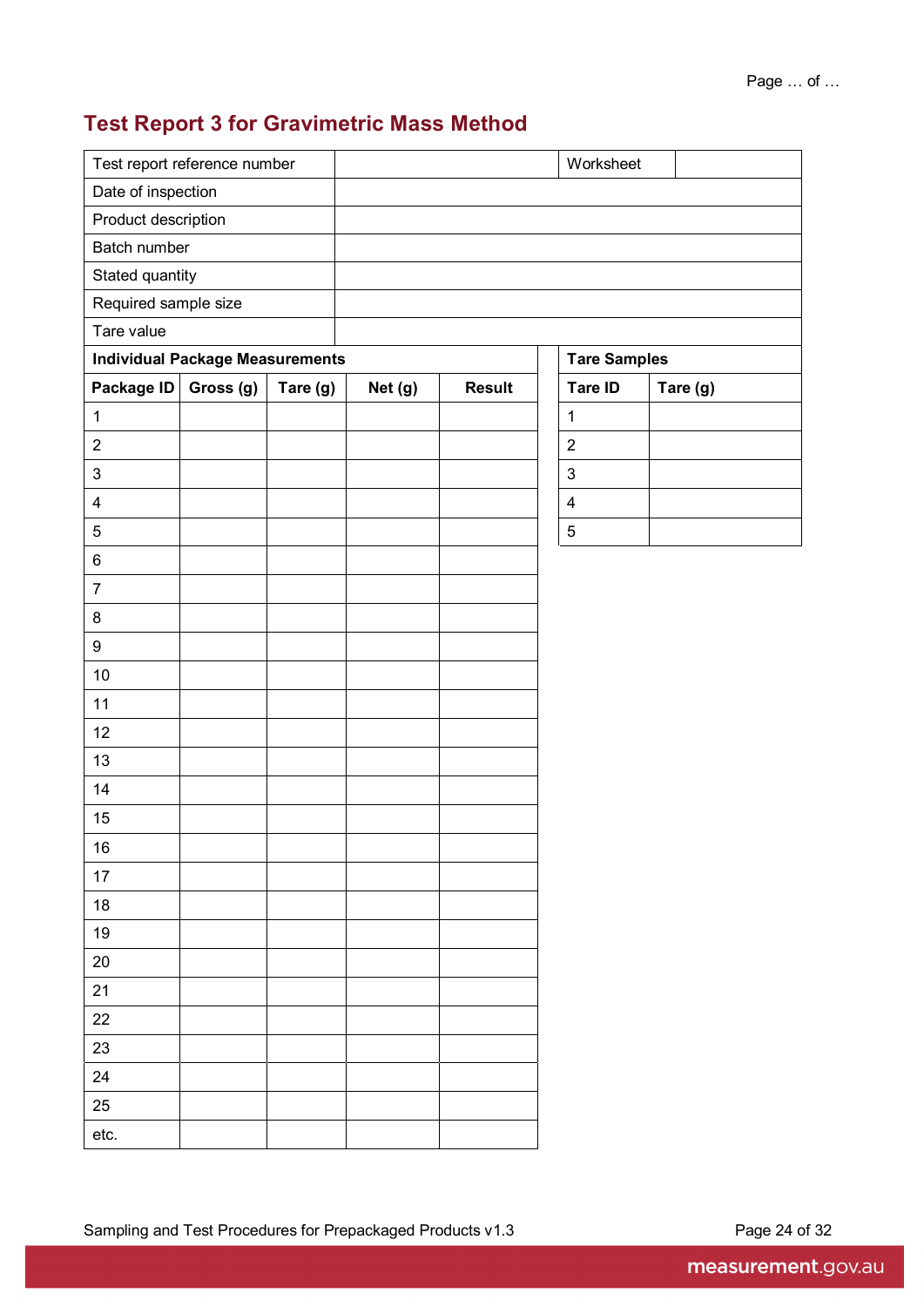# <span id="page-32-0"></span>**Test Report 4 for Volumetric Method**

|                                 | Test report reference number |             |  | Worksheet     |  |  |  |  |  |
|---------------------------------|------------------------------|-------------|--|---------------|--|--|--|--|--|
| Date of inspection              |                              |             |  |               |  |  |  |  |  |
| Product description             |                              |             |  |               |  |  |  |  |  |
| <b>Batch number</b>             |                              |             |  |               |  |  |  |  |  |
|                                 | Stated quantity              |             |  |               |  |  |  |  |  |
|                                 | Required sample size         |             |  |               |  |  |  |  |  |
| Individual package measurements |                              |             |  |               |  |  |  |  |  |
| Package ID                      |                              | Volume (mL) |  | <b>Result</b> |  |  |  |  |  |
| $\mathbf 1$                     |                              |             |  |               |  |  |  |  |  |
| $\overline{2}$                  |                              |             |  |               |  |  |  |  |  |
| $\sqrt{3}$                      |                              |             |  |               |  |  |  |  |  |
| $\overline{\mathbf{4}}$         |                              |             |  |               |  |  |  |  |  |
| $\mathbf 5$                     |                              |             |  |               |  |  |  |  |  |
| $\,6\,$                         |                              |             |  |               |  |  |  |  |  |
| $\boldsymbol{7}$                |                              |             |  |               |  |  |  |  |  |
| $\bf 8$                         |                              |             |  |               |  |  |  |  |  |
| $\boldsymbol{9}$                |                              |             |  |               |  |  |  |  |  |
| 10                              |                              |             |  |               |  |  |  |  |  |
| 11                              |                              |             |  |               |  |  |  |  |  |
| 12                              |                              |             |  |               |  |  |  |  |  |
| 13                              |                              |             |  |               |  |  |  |  |  |
| 14                              |                              |             |  |               |  |  |  |  |  |
| 15                              |                              |             |  |               |  |  |  |  |  |
| 16                              |                              |             |  |               |  |  |  |  |  |
| 17                              |                              |             |  |               |  |  |  |  |  |
| $18$                            |                              |             |  |               |  |  |  |  |  |
| $19$                            |                              |             |  |               |  |  |  |  |  |
| $20\,$                          |                              |             |  |               |  |  |  |  |  |
| 21                              |                              |             |  |               |  |  |  |  |  |
| 22                              |                              |             |  |               |  |  |  |  |  |
| 23                              |                              |             |  |               |  |  |  |  |  |
| 24                              |                              |             |  |               |  |  |  |  |  |
| 25                              |                              |             |  |               |  |  |  |  |  |
| etc.                            |                              |             |  |               |  |  |  |  |  |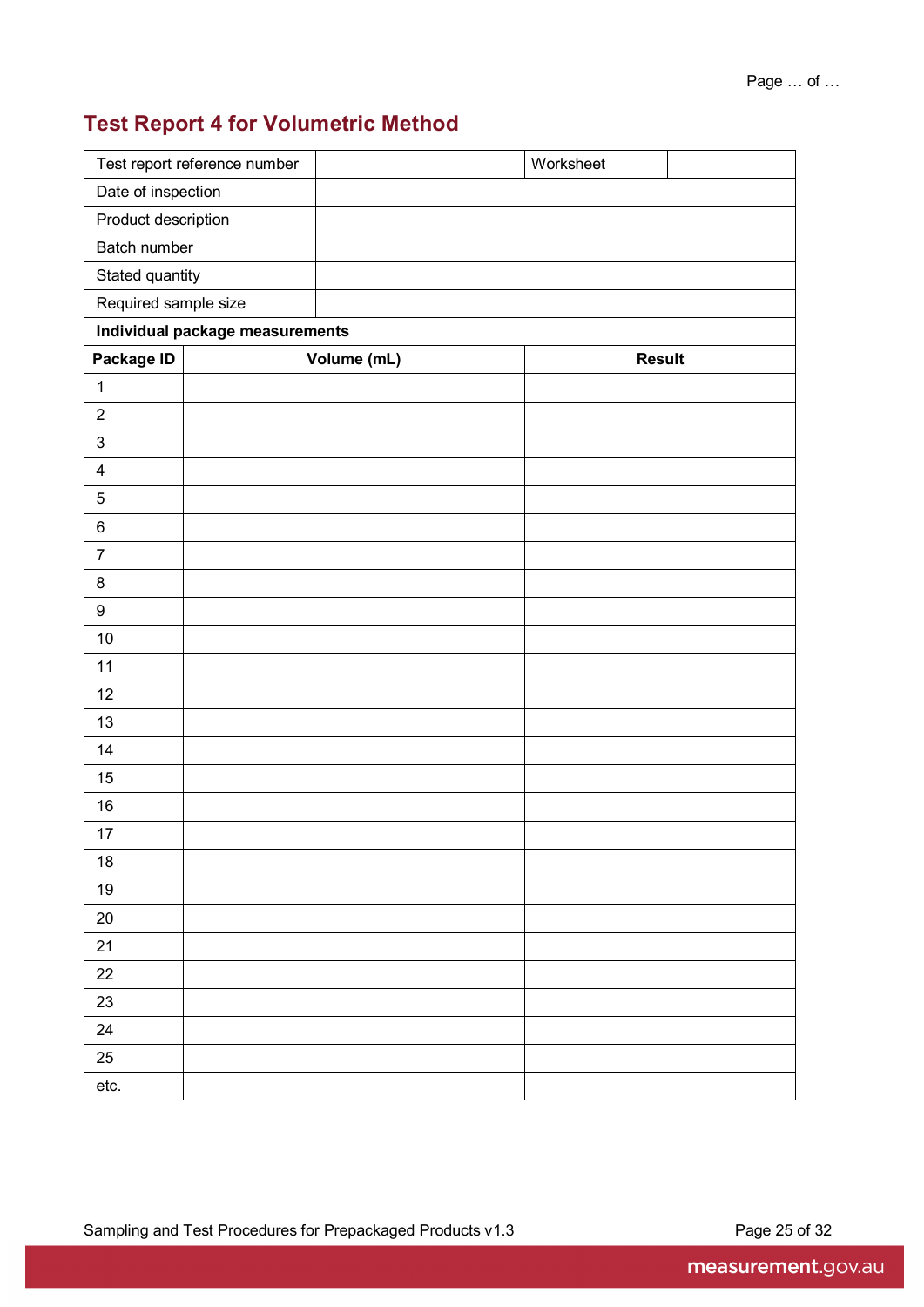# <span id="page-33-0"></span>**Test Report 5 for Gravimetric Volume Method**

| Test report reference number           |           |          |                |             | Worksheet |                |                          |          |
|----------------------------------------|-----------|----------|----------------|-------------|-----------|----------------|--------------------------|----------|
| Date of inspection                     |           |          |                |             |           |                |                          |          |
| Product description                    |           |          |                |             |           |                |                          |          |
| Batch number                           |           |          |                |             |           |                |                          |          |
| Stated quantity                        |           |          |                |             |           |                |                          |          |
| Required sample size                   |           |          |                |             |           |                |                          |          |
| <b>Tare Value</b>                      |           |          |                |             |           |                |                          |          |
| <b>Product Density Determination</b>   |           |          |                |             |           |                |                          |          |
| <b>Volume Measure Details</b>          |           |          |                |             |           | Sample 1       | Sample 2                 |          |
| Capacity (mL)                          |           |          | Gross (g)      |             |           |                |                          |          |
|                                        |           |          | Tare $(g)$     |             |           |                |                          |          |
|                                        |           |          | Net $(g)$      |             |           |                |                          |          |
|                                        |           |          | Measure Volume |             |           |                |                          |          |
|                                        |           |          | Density        |             |           |                |                          |          |
| <b>Individual Package Measurements</b> |           |          |                |             |           |                | <b>Tare Samples</b>      |          |
| Package ID                             | Gross (g) | Tare (g) | Net (g)        | Volume (mL) |           | <b>Results</b> | Tare ID                  | Tare (g) |
| 1                                      |           |          |                |             |           |                | 1                        |          |
| $\overline{2}$                         |           |          |                |             |           |                | $\overline{2}$           |          |
| $\mathbf{3}$                           |           |          |                |             |           |                | 3                        |          |
| $\overline{\mathbf{4}}$                |           |          |                |             |           |                | $\overline{\mathcal{A}}$ |          |
| $\overline{5}$                         |           |          |                |             |           |                | $\mathbf 5$              |          |
| 6                                      |           |          |                |             |           |                |                          |          |
| $\boldsymbol{7}$                       |           |          |                |             |           |                |                          |          |
| $\bf 8$                                |           |          |                |             |           |                |                          |          |
| $\boldsymbol{9}$                       |           |          |                |             |           |                |                          |          |
| 10                                     |           |          |                |             |           |                |                          |          |
| 11                                     |           |          |                |             |           |                |                          |          |
| 12                                     |           |          |                |             |           |                |                          |          |
| 13                                     |           |          |                |             |           |                |                          |          |
| 14                                     |           |          |                |             |           |                |                          |          |
| 15                                     |           |          |                |             |           |                |                          |          |
| 16                                     |           |          |                |             |           |                |                          |          |
| etc.                                   |           |          |                |             |           |                |                          |          |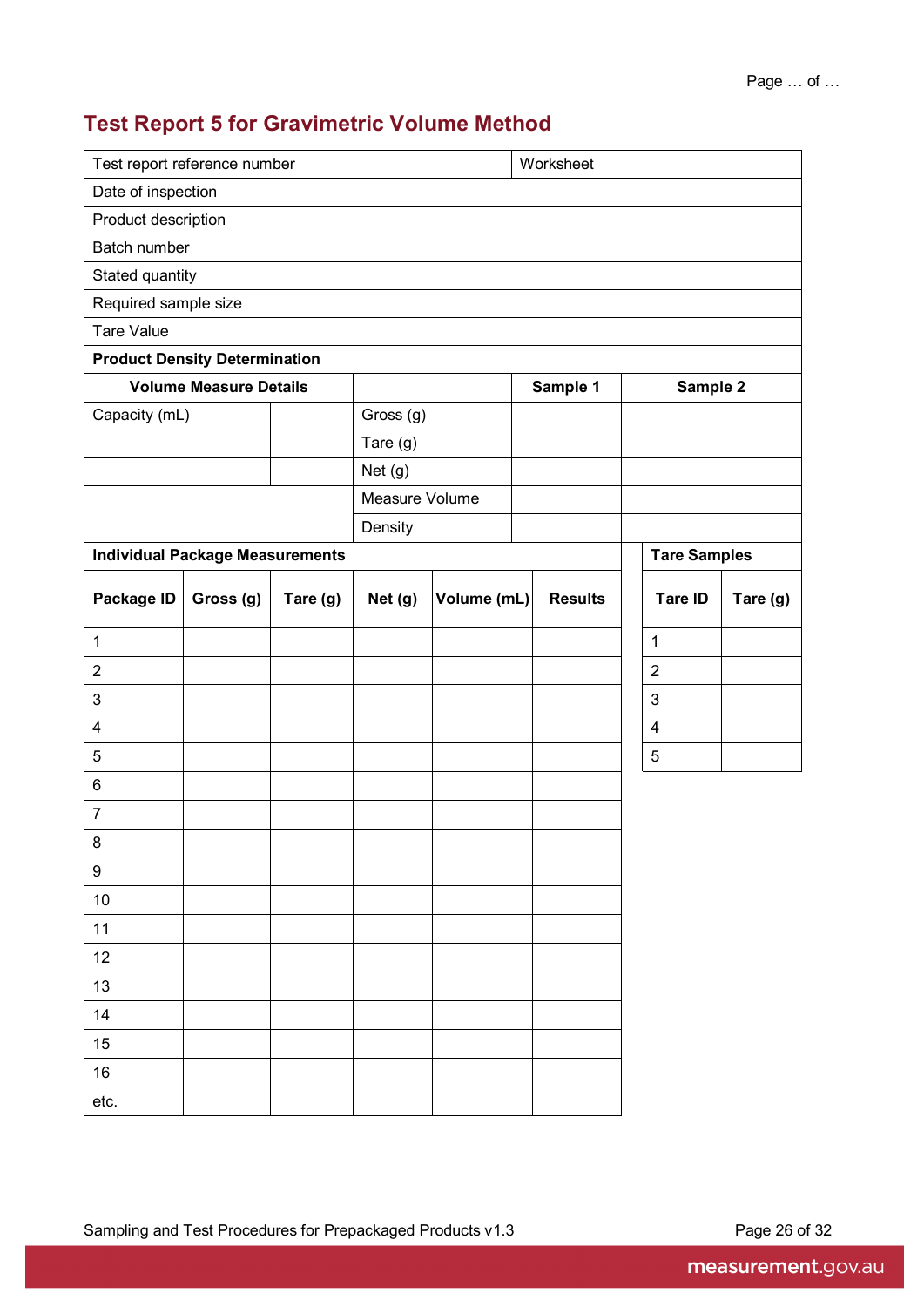# <span id="page-34-0"></span>**Test Report 6 for Frozen Fish Method**

| Test Report reference number<br>Worksheet |                          |                                       |            |  |                                                |          |                                              |              |
|-------------------------------------------|--------------------------|---------------------------------------|------------|--|------------------------------------------------|----------|----------------------------------------------|--------------|
| Date of inspection                        |                          |                                       |            |  |                                                |          |                                              |              |
|                                           | Product description      |                                       |            |  |                                                |          |                                              |              |
| Batch number                              |                          |                                       |            |  |                                                |          |                                              |              |
| Stated quantity                           |                          |                                       |            |  |                                                |          |                                              |              |
| Required sample size                      |                          |                                       |            |  |                                                |          |                                              |              |
| Package<br>or lot<br>ID                   | <b>Sieve</b><br>tare (g) | <b>Water</b><br>temp<br>$(^{\circ}C)$ | time (sec) |  | Product drain Sieve and<br>product mass<br>(g) | mass (g) | Net product Result excess/<br>deficiency (g) | % deficiency |
| $\mathbf 1$                               |                          |                                       |            |  |                                                |          |                                              |              |
| $\overline{2}$                            |                          |                                       |            |  |                                                |          |                                              |              |
| $\mathfrak{S}$                            |                          |                                       |            |  |                                                |          |                                              |              |
| $\overline{\mathcal{A}}$                  |                          |                                       |            |  |                                                |          |                                              |              |
| $\sqrt{5}$                                |                          |                                       |            |  |                                                |          |                                              |              |
| 6                                         |                          |                                       |            |  |                                                |          |                                              |              |
| $\overline{7}$                            |                          |                                       |            |  |                                                |          |                                              |              |
| 8                                         |                          |                                       |            |  |                                                |          |                                              |              |
| 9                                         |                          |                                       |            |  |                                                |          |                                              |              |
| 10                                        |                          |                                       |            |  |                                                |          |                                              |              |
| 11                                        |                          |                                       |            |  |                                                |          |                                              |              |
| 12                                        |                          |                                       |            |  |                                                |          |                                              |              |
| 13                                        |                          |                                       |            |  |                                                |          |                                              |              |
| 14                                        |                          |                                       |            |  |                                                |          |                                              |              |
| 15                                        |                          |                                       |            |  |                                                |          |                                              |              |
| 16                                        |                          |                                       |            |  |                                                |          |                                              |              |
| $17$                                      |                          |                                       |            |  |                                                |          |                                              |              |
| 18                                        |                          |                                       |            |  |                                                |          |                                              |              |
| $19$                                      |                          |                                       |            |  |                                                |          |                                              |              |
| $20\,$                                    |                          |                                       |            |  |                                                |          |                                              |              |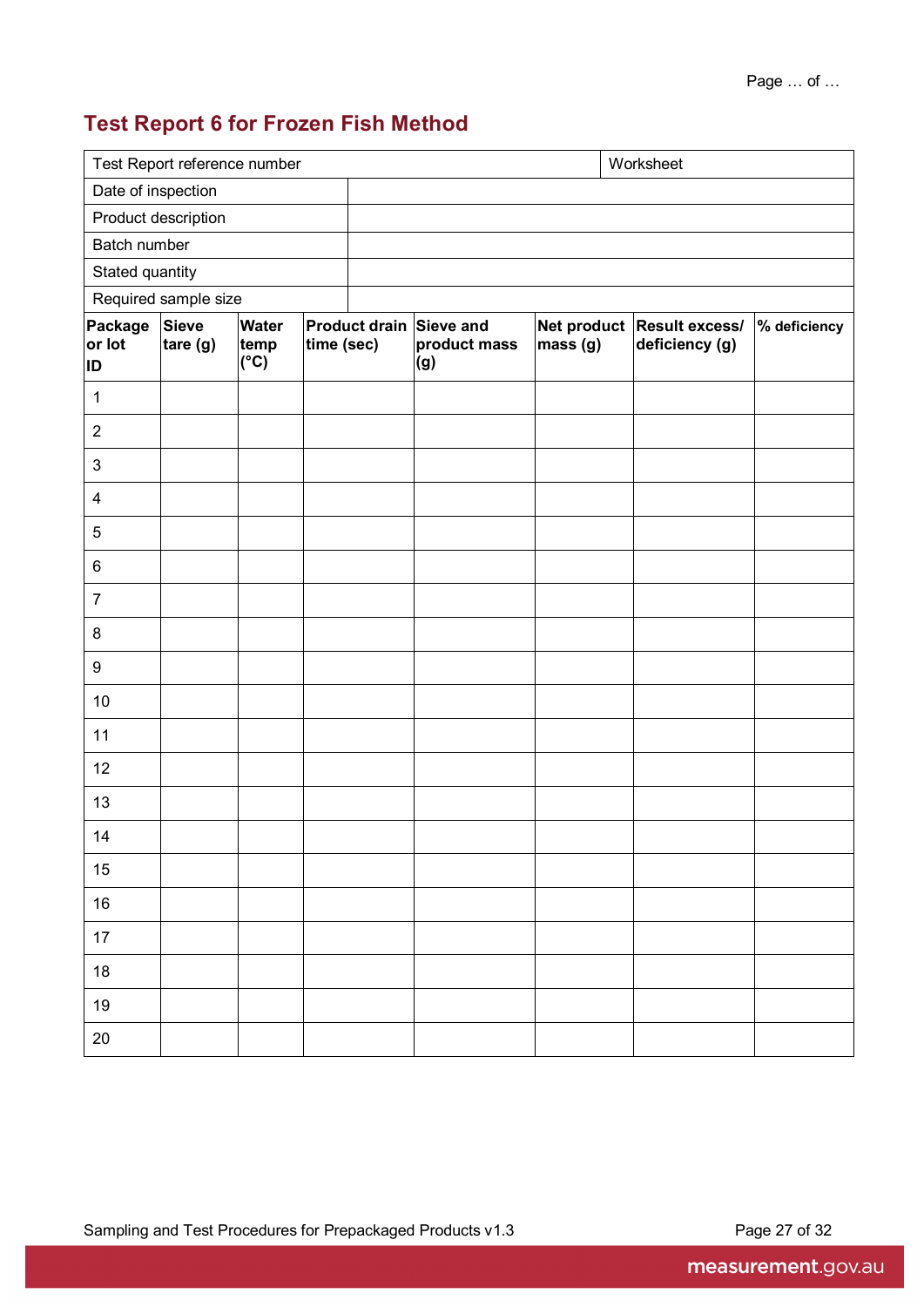# <span id="page-35-0"></span>**Test Report 7 for Counting Method**

|                     | Worksheet<br>Test Report reference number |                       |  |               |  |  |  |  |
|---------------------|-------------------------------------------|-----------------------|--|---------------|--|--|--|--|
|                     | Date of inspection                        |                       |  |               |  |  |  |  |
| Product description |                                           |                       |  |               |  |  |  |  |
| Batch number        |                                           |                       |  |               |  |  |  |  |
|                     | Stated quantity                           |                       |  |               |  |  |  |  |
|                     | Required sample size                      |                       |  |               |  |  |  |  |
|                     | Individual package measurements           |                       |  |               |  |  |  |  |
| Package ID          |                                           | <b>Count (number)</b> |  | <b>Result</b> |  |  |  |  |
| $\mathbf 1$         |                                           |                       |  |               |  |  |  |  |
| $\overline{2}$      |                                           |                       |  |               |  |  |  |  |
| $\overline{3}$      |                                           |                       |  |               |  |  |  |  |
| $\overline{4}$      |                                           |                       |  |               |  |  |  |  |
| $\overline{5}$      |                                           |                       |  |               |  |  |  |  |
| $\overline{6}$      |                                           |                       |  |               |  |  |  |  |
| $\overline{7}$      |                                           |                       |  |               |  |  |  |  |
| $\overline{8}$      |                                           |                       |  |               |  |  |  |  |
| $\overline{9}$      |                                           |                       |  |               |  |  |  |  |
| 10                  |                                           |                       |  |               |  |  |  |  |
| 11                  |                                           |                       |  |               |  |  |  |  |
| 12                  |                                           |                       |  |               |  |  |  |  |
| 13                  |                                           |                       |  |               |  |  |  |  |
| $\overline{14}$     |                                           |                       |  |               |  |  |  |  |
| 15                  |                                           |                       |  |               |  |  |  |  |
| 16                  |                                           |                       |  |               |  |  |  |  |
| 17                  |                                           |                       |  |               |  |  |  |  |
| 18                  |                                           |                       |  |               |  |  |  |  |
| 19                  |                                           |                       |  |               |  |  |  |  |
| $\overline{20}$     |                                           |                       |  |               |  |  |  |  |
| $\overline{21}$     |                                           |                       |  |               |  |  |  |  |
| $\overline{22}$     |                                           |                       |  |               |  |  |  |  |
| 23                  |                                           |                       |  |               |  |  |  |  |
| 24                  |                                           |                       |  |               |  |  |  |  |
| 25                  |                                           |                       |  |               |  |  |  |  |
| etc.                |                                           |                       |  |               |  |  |  |  |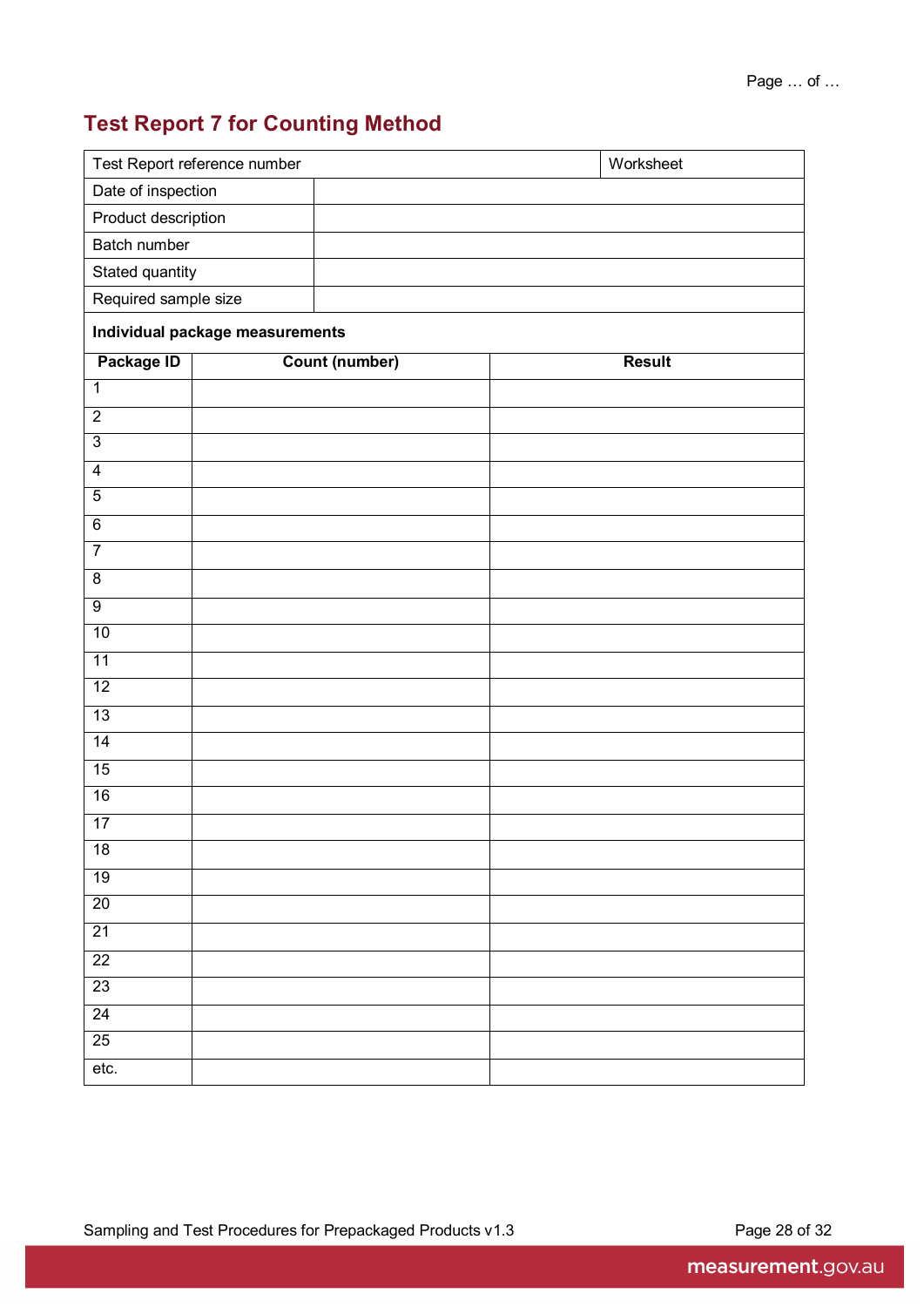# <span id="page-36-0"></span>**Test Report 8 for Linear Method – Single Measurement**

|                         | Test report reference number    |            | Worksheet |               |  |  |  |  |
|-------------------------|---------------------------------|------------|-----------|---------------|--|--|--|--|
| Date of inspection      |                                 |            |           |               |  |  |  |  |
| Product description     |                                 |            |           |               |  |  |  |  |
| Batch number            |                                 |            |           |               |  |  |  |  |
|                         | Stated quantity                 |            |           |               |  |  |  |  |
|                         | Required sample size            |            |           |               |  |  |  |  |
|                         | Individual package measurements |            |           |               |  |  |  |  |
| Package ID              |                                 | Length (m) |           | <b>Result</b> |  |  |  |  |
| $\mathbf{1}$            |                                 |            |           |               |  |  |  |  |
| $\overline{2}$          |                                 |            |           |               |  |  |  |  |
| $\mathsf 3$             |                                 |            |           |               |  |  |  |  |
| $\overline{\mathbf{4}}$ |                                 |            |           |               |  |  |  |  |
| $\mathbf 5$             |                                 |            |           |               |  |  |  |  |
| $\,6\,$                 |                                 |            |           |               |  |  |  |  |
| $\overline{7}$          |                                 |            |           |               |  |  |  |  |
| $\,8\,$                 |                                 |            |           |               |  |  |  |  |
| $\boldsymbol{9}$        |                                 |            |           |               |  |  |  |  |
| $10$                    |                                 |            |           |               |  |  |  |  |
| 11                      |                                 |            |           |               |  |  |  |  |
| 12                      |                                 |            |           |               |  |  |  |  |
| 13                      |                                 |            |           |               |  |  |  |  |
| 14                      |                                 |            |           |               |  |  |  |  |
| 15                      |                                 |            |           |               |  |  |  |  |
| 16                      |                                 |            |           |               |  |  |  |  |
| $17 \,$                 |                                 |            |           |               |  |  |  |  |
| $18\,$                  |                                 |            |           |               |  |  |  |  |
| $19$                    |                                 |            |           |               |  |  |  |  |
| $20\,$                  |                                 |            |           |               |  |  |  |  |
| 21                      |                                 |            |           |               |  |  |  |  |
| $22\,$                  |                                 |            |           |               |  |  |  |  |
| 23                      |                                 |            |           |               |  |  |  |  |
| 24                      |                                 |            |           |               |  |  |  |  |
| $25\,$                  |                                 |            |           |               |  |  |  |  |
| etc.                    |                                 |            |           |               |  |  |  |  |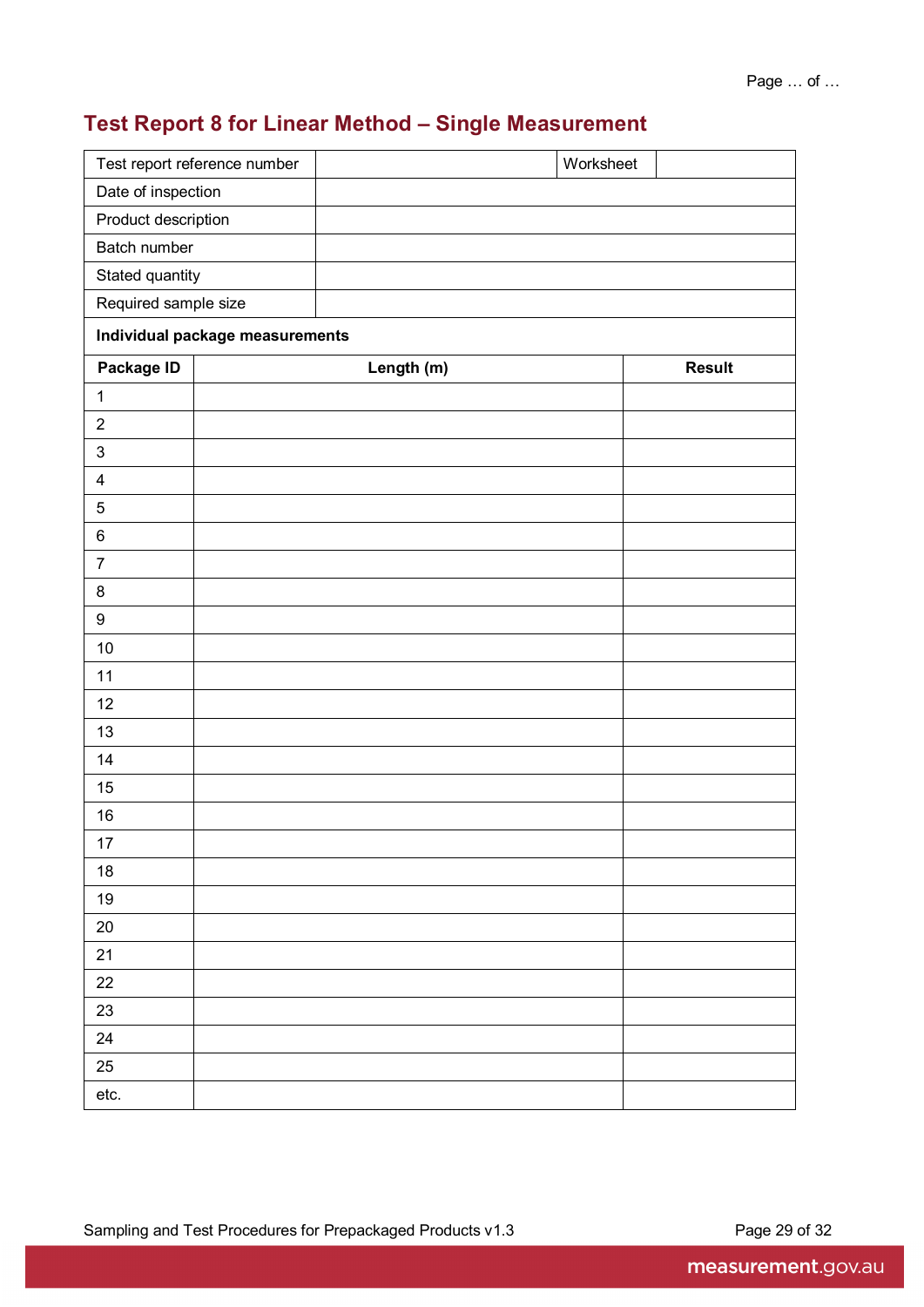# <span id="page-37-0"></span>**Test Report 9 for Linear Method – Multiple Measurements**

| Test report reference<br>number |                                 |                         | Worksheet               |               |
|---------------------------------|---------------------------------|-------------------------|-------------------------|---------------|
| Date of inspection              |                                 |                         |                         |               |
| Product description             |                                 |                         |                         |               |
| Batch number                    |                                 |                         |                         |               |
| Stated quantity                 |                                 |                         |                         |               |
| Required sample size            |                                 |                         |                         |               |
|                                 | Individual package measurements |                         |                         |               |
| Package ID                      |                                 | Length measurements (m) | <b>Total Length (m)</b> | <b>Result</b> |
| 1                               |                                 |                         |                         |               |
| $\overline{2}$                  |                                 |                         |                         |               |
| $\ensuremath{\mathsf{3}}$       |                                 |                         |                         |               |
| etc.                            |                                 |                         |                         |               |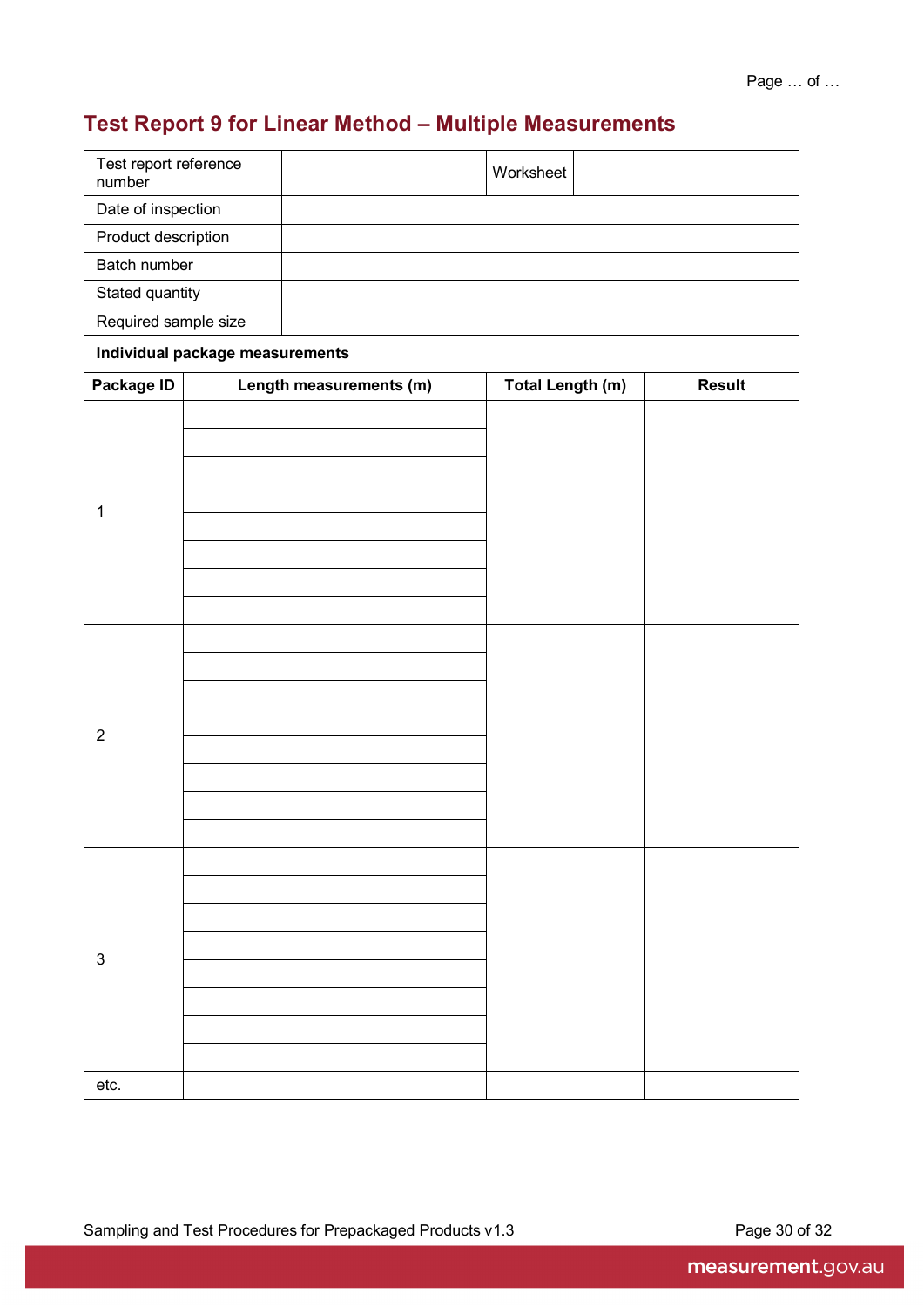# <span id="page-38-0"></span>**Test Report 10 for Area Method – Irregular Shapes**

|                         | Test report reference number         |  | Worksheet   |               |  |  |  |  |
|-------------------------|--------------------------------------|--|-------------|---------------|--|--|--|--|
| Date of inspection      |                                      |  |             |               |  |  |  |  |
| Product description     |                                      |  |             |               |  |  |  |  |
|                         | Batch number                         |  |             |               |  |  |  |  |
| Stated quantity         |                                      |  |             |               |  |  |  |  |
| Required sample size    |                                      |  |             |               |  |  |  |  |
|                         | Size of Graph Paper squares          |  |             |               |  |  |  |  |
|                         | <b>Pocket Comparator Used (s/n):</b> |  |             |               |  |  |  |  |
|                         | Number of squares verified:          |  |             |               |  |  |  |  |
|                         | Individual package measurements      |  |             |               |  |  |  |  |
| Package ID              | <b>Squares covered</b>               |  | Area $(m2)$ | <b>Result</b> |  |  |  |  |
| $\mathbf 1$             |                                      |  |             |               |  |  |  |  |
| $\overline{2}$          |                                      |  |             |               |  |  |  |  |
| 3                       |                                      |  |             |               |  |  |  |  |
| $\overline{\mathbf{4}}$ |                                      |  |             |               |  |  |  |  |
| 5                       |                                      |  |             |               |  |  |  |  |
| 6                       |                                      |  |             |               |  |  |  |  |
| $\overline{7}$          |                                      |  |             |               |  |  |  |  |
| 8                       |                                      |  |             |               |  |  |  |  |
| $\boldsymbol{9}$        |                                      |  |             |               |  |  |  |  |
| 10                      |                                      |  |             |               |  |  |  |  |
| 11                      |                                      |  |             |               |  |  |  |  |
| 12                      |                                      |  |             |               |  |  |  |  |
| 13                      |                                      |  |             |               |  |  |  |  |
| 14                      |                                      |  |             |               |  |  |  |  |
| 15                      |                                      |  |             |               |  |  |  |  |
| 16                      |                                      |  |             |               |  |  |  |  |
| 17                      |                                      |  |             |               |  |  |  |  |
| 18                      |                                      |  |             |               |  |  |  |  |
| 19                      |                                      |  |             |               |  |  |  |  |
| 20                      |                                      |  |             |               |  |  |  |  |
| 21                      |                                      |  |             |               |  |  |  |  |
| 22                      |                                      |  |             |               |  |  |  |  |
| etc.                    |                                      |  |             |               |  |  |  |  |